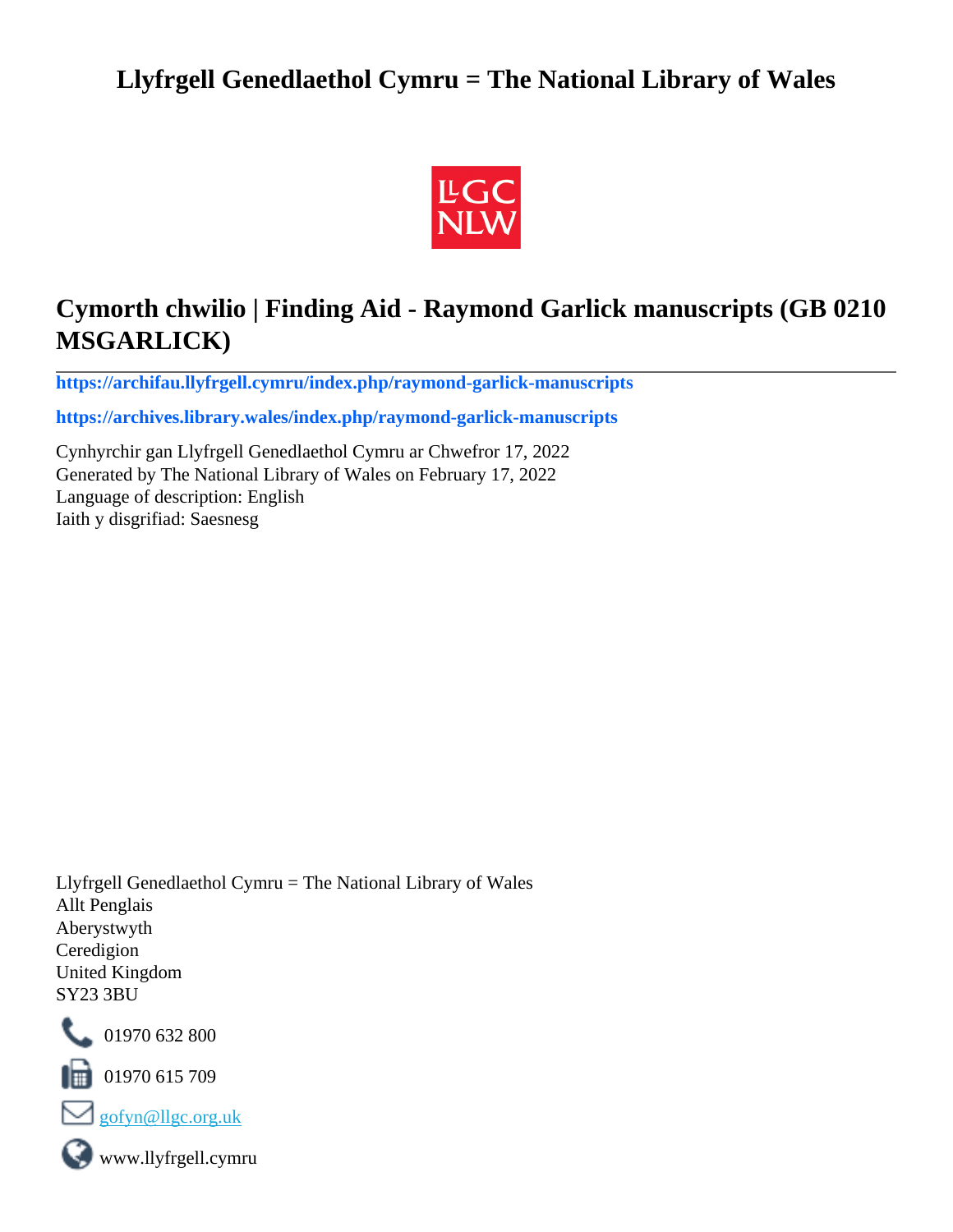# **Tabl cynnwys | Table of contents**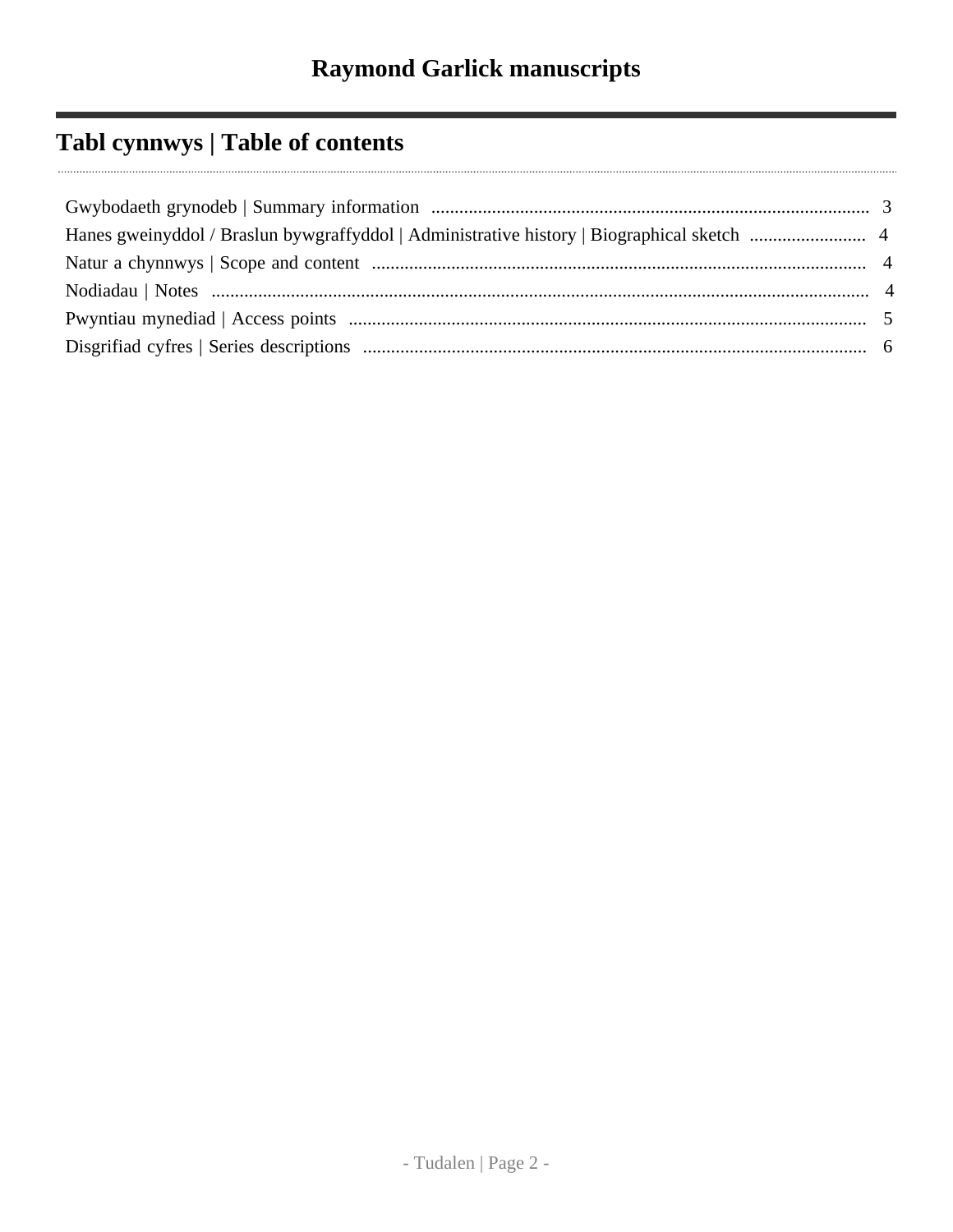# <span id="page-2-0"></span>**Crynodeb o wybodaeth | Summary of information**

| <b>Lleoliad   Repository:</b>                                                       | Llyfrgell Genedlaethol Cymru $=$ The National Library of Wales                                                                                                                                                                                                                                                                                                                                                 |  |  |
|-------------------------------------------------------------------------------------|----------------------------------------------------------------------------------------------------------------------------------------------------------------------------------------------------------------------------------------------------------------------------------------------------------------------------------------------------------------------------------------------------------------|--|--|
| <b>Teitl   Title:</b>                                                               | <b>Raymond Garlick manuscripts</b>                                                                                                                                                                                                                                                                                                                                                                             |  |  |
| Cod cyfeirnod  <br><b>Reference code:</b>                                           | <b>GB 0210 MSGARLICK</b>                                                                                                                                                                                                                                                                                                                                                                                       |  |  |
| Virtua system control<br>number [alternative]:                                      | vtls004033636                                                                                                                                                                                                                                                                                                                                                                                                  |  |  |
| <b>GEAC</b> system control<br>number [alternative]:                                 | (WIAbNL)0000033636                                                                                                                                                                                                                                                                                                                                                                                             |  |  |
| <b>Dyddiad</b>   Date:                                                              | 1944-2008 (dyddiad creu   date of creation)                                                                                                                                                                                                                                                                                                                                                                    |  |  |
| Disgrifiad ffisegol  <br><b>Physical description:</b>                               | 47 volumes, 3 folders.                                                                                                                                                                                                                                                                                                                                                                                         |  |  |
| <b>Iaith   Language:</b>                                                            | English                                                                                                                                                                                                                                                                                                                                                                                                        |  |  |
| <b>Iaith   Language:</b>                                                            | German                                                                                                                                                                                                                                                                                                                                                                                                         |  |  |
| <b>Iaith   Language:</b>                                                            | Italian                                                                                                                                                                                                                                                                                                                                                                                                        |  |  |
| <b>Iaith   Language:</b>                                                            | Latin                                                                                                                                                                                                                                                                                                                                                                                                          |  |  |
| <b>Iaith   Language:</b>                                                            | Welsh                                                                                                                                                                                                                                                                                                                                                                                                          |  |  |
| Dyddiadau creu,<br>golygu a dileu   Dates<br>of creation, revision<br>and deletion: | February 2009-February 2020.                                                                                                                                                                                                                                                                                                                                                                                   |  |  |
| Nodyn   Note<br>[sourcesDescription]:                                               | The following sources were used in the compilation of this<br>description: Handlist of Manuscripts in the National Library of<br>Wales, 9 (Aberystwyth, 2003); Cydymaith i Lenyddiaeth Cymru<br>(Llandysul, 1986); Don Dale-Jones, Raymond Garlick (Cardiff,<br>1996); Meic Stephens, 'Raymond Garlick: English writer who made<br>Wales and its history his principal subject', Independent, 17 June<br>2011. |  |  |
| Nodyn   Note<br>[generalNote]:                                                      | Title based on contents of fonds.                                                                                                                                                                                                                                                                                                                                                                              |  |  |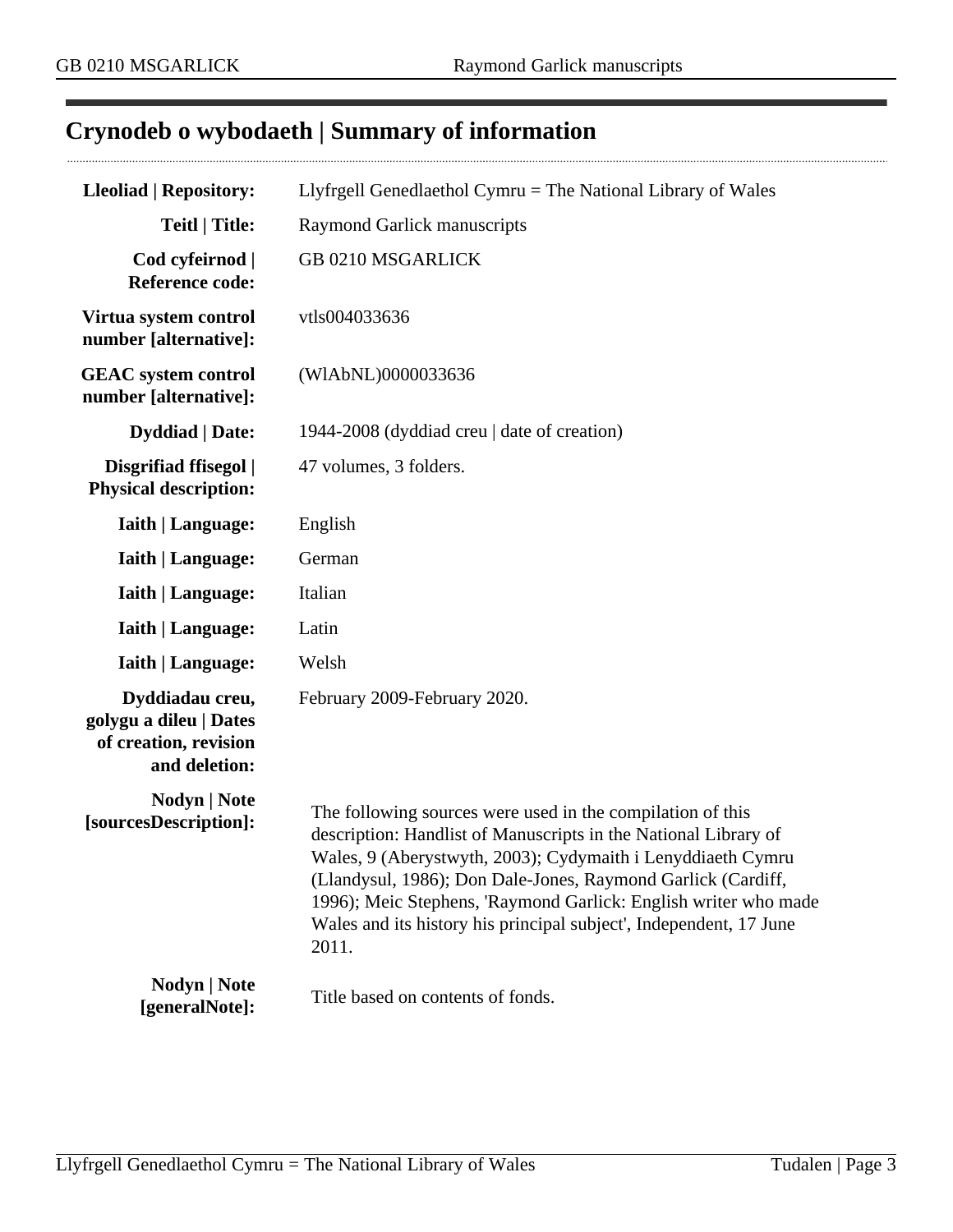# <span id="page-3-0"></span>**Hanes gweinyddol / Braslun bywgraffyddol | Administrative history | Biographical sketch**

#### **Nodyn | Note**

Raymond Garlick (1926-2011), Anglo-Welsh poet and critic, was born on 21 September 1926 in Harlesden, London, but was sent to live with relatives in Llandudno as a schoolboy. He learnt Welsh whilst studying English at the University of North Wales, Bangor. Garlick married Elin Hughes in 1948 (they divorced in 1977); the couple adopted two children, Iestyn in 1952 and Angharad in 1958. In April 1949 he went to teach English at Pembroke Dock County School under Roland Mathias. There he was a co-founder of the literature periodical Dock Leaves (from 1958 the Anglo-Welsh Review), and its first editor, 1949-1960. In 1954 he moved to Blaenau Ffestiniog, where his neighbour was John Cowper Powys. In 1961 Garlick joined the International School at Eerde in the Netherlands. The family returned to Wales in 1967 when Garlick took up a position at Trinity College, Carmarthen. He eventually became Principal Lecturer in charge of the Welsh Studies course. He retired in 1987 but continued to live in Carmarthen. He died in Cardiff on 19 March 2011, aged 84. Garlick published several volumes of poetry including Poems from the Mountain-House (London, 1950), The Welsh-Speaking Sea (Tenby, 1954), Requiem for a Poet (Tenby, 1954), Blaenau Observed (Tenby, 1957), A Sense of Europe (Llandysul, 1968), A Sense of Time: Poems and Antipoems 1969-1972 (Llandysul, 1972), Incense (Llandysul, 1976), Collected Poems 1946-86 (Llandysul, 1987), and Travel Notes (Llandysul, 1992). Garlick's contribution as a champion of Anglo-Welsh literature includes the critical treatise An Introduction to Anglo-Welsh Literature (Cardiff, 1970), and the anthology Anglo-Welsh Poetry 1480-1980, ed. by Raymond Garlick and Roland Mathias (Bridgend, 1984).

## <span id="page-3-1"></span>**Natur a chynnwys | Scope and content**

Papers of Raymond Garlick, 1944-2008, comprising poetry, 1951-1999; correspondence with Jacques Wirz, 1947-2008; letters, 1944-2003, from Elwyn Davies, Jonah Jones, Brenda Chamberlain, Cledwyn Hughes, A. G. Prys-Jones and others; diaries and travel journals, 1950, 1956-1957, 1987-1998, 2000-2001; and papers relating to the Welsh language campaign, 1969-1984.

## <span id="page-3-2"></span>**Nodiadau | Notes**

### **Nodiadau teitl | Title notes**

## **Ffynhonnell | Immediate source of acquisition**

See sub-fonds and file level descriptions.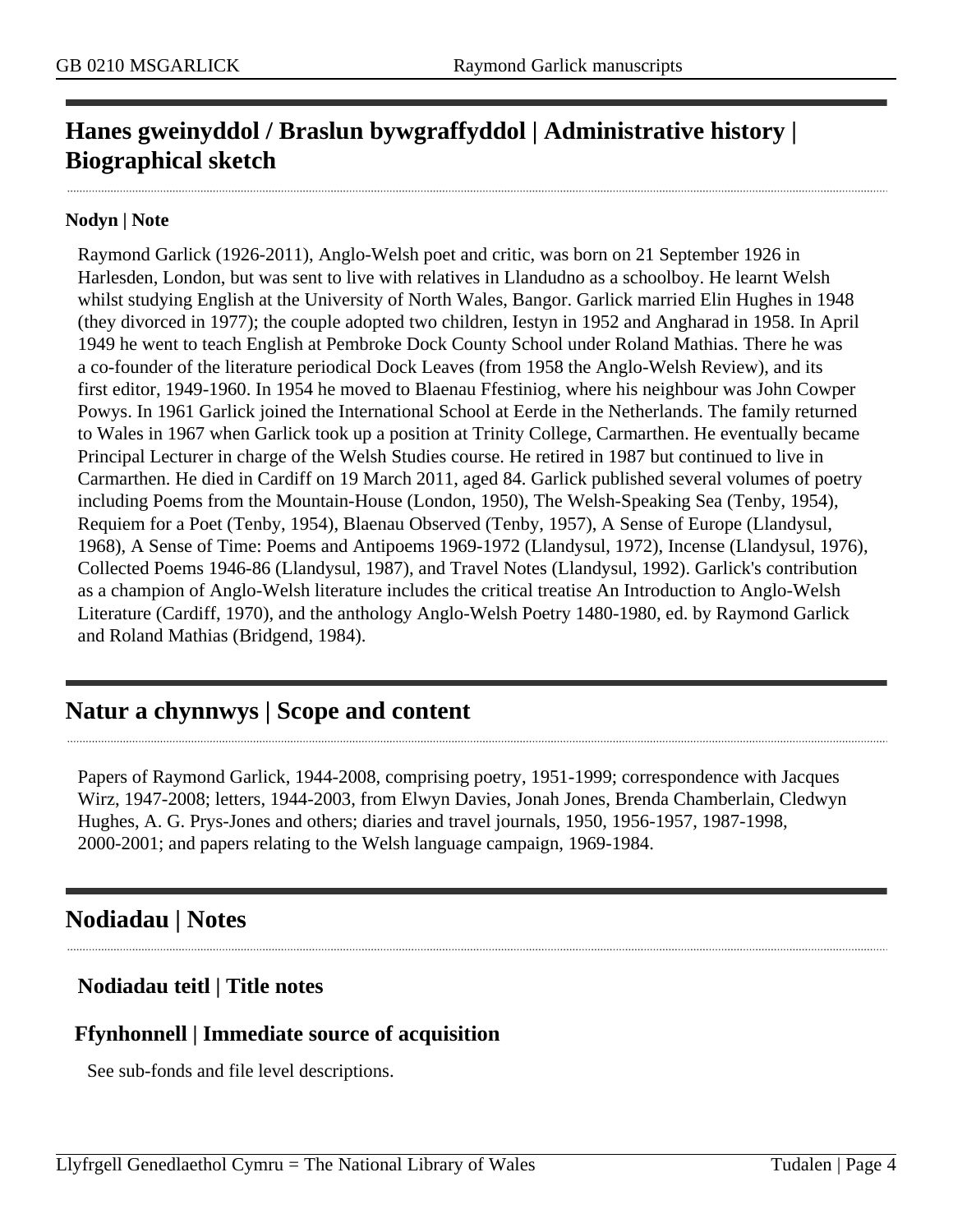#### **Trefniant | Arrangement**

Arranged at NLW into three groups: manuscripts; correspondence with Jacques Wirz; Welsh language campaign.

### **Cyfyngiadau ar fynediad | Restrictions on access**

Readers consulting modern papers in the National Library of Wales are required to abide by the conditions set out in information provided when applying for their Readers' Tickets, whereby the reader shall become responsible for compliance with the Data Protection Act 2018 and the General Data Protection Regulation 2018 in relation to any processing by them of personal data obtained from modern records held at the Library.

## **Amodau rheoli defnydd | Conditions governing use**

Usual copyright laws apply. Information regarding ownership of Raymond Garlick copyright can be found at http://tyler.hrc.utexas.edu/ (viewed July 2010).

#### **Rhestrau cymorth | Finding aids**

The contents of NLW MSS 23141D, 23176-7D and 23411D are indexed in greater detail in Handlist of Manuscripts in the National Library of Wales, Volume 9 (Aberystwyth, 2003).

#### **Disgrifiadau deunydd | Related material**

For other manuscripts of Raymond Garlick see NLW MSS 19412E, 20779-81, 20791E, 23699E, ff. 44-51; letters to him from William Temple (NLW MS 19980D) and Walter de la Mare (NLW MS 20036A) are currently uncatalogued.

### **Ychwanegiadau | Accruals**

Accruals are not expected.

#### **Nodiadau eraill | Other notes**

• **Dynodwr sefydliad | Institution identifier**: Llyfrgell Genedlaethol Cymru = The National Library of Wales

## <span id="page-4-0"></span>**Pwyntiau mynediad | Access points**

- Garlick, Raymond -- Archives. (pwnc) | (subject)
- Garlick, Raymond -- Family (pwnc) | (subject)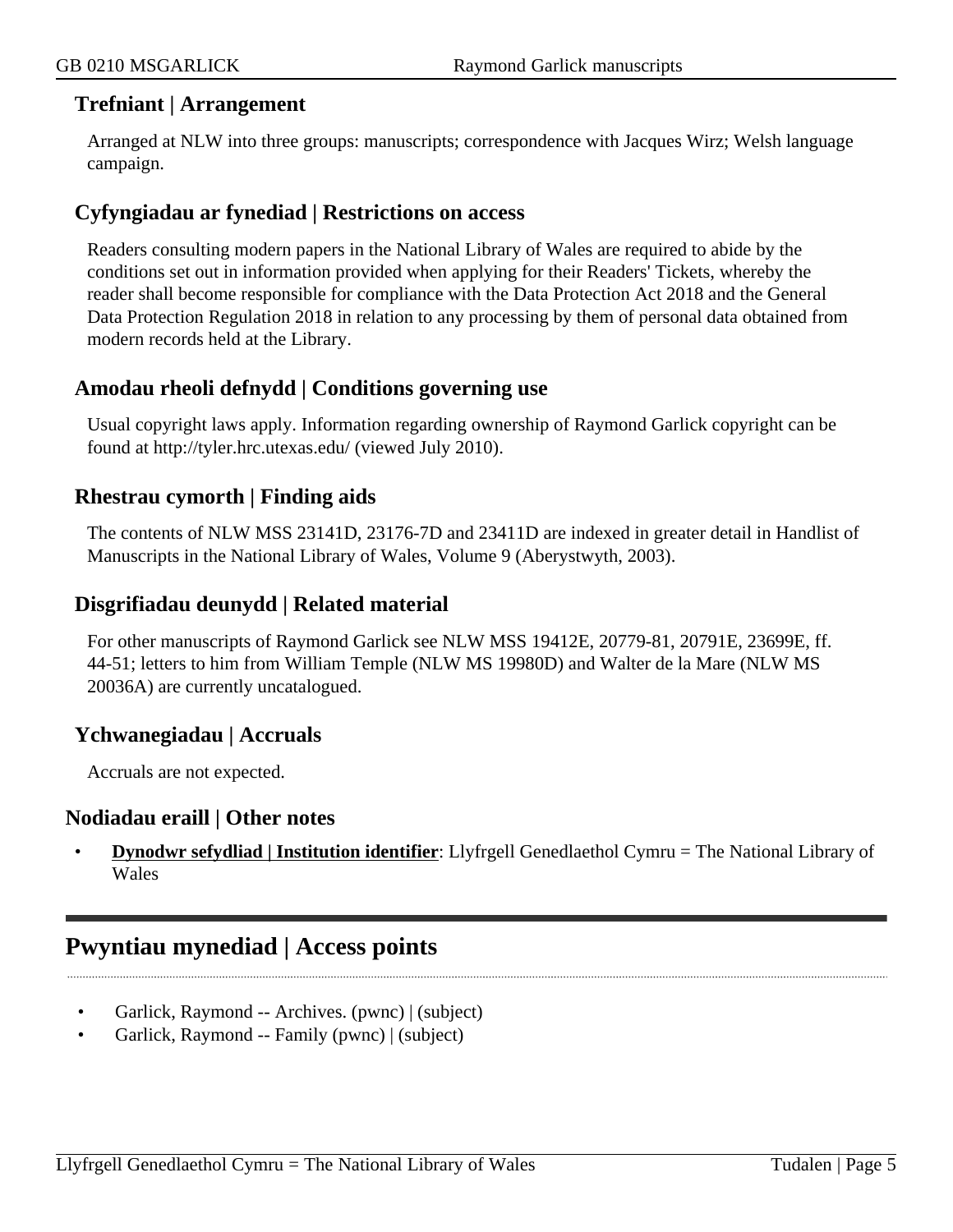# <span id="page-5-0"></span>**Disgrifiad cyfres | Series descriptions**

#### **Is-fonds | Subfonds M vtls006262687: Manuscripts**

Dyddiad | Date: 1944-2005 (dyddiad creu) | (date of creation)

Natur a chynnwys | Scope and content:

Papers of Raymond Garlick, 1944-2005, comprising poetry, 1951-1999; letters, 1944-2003, from Elwyn Davies, Jonah Jones, Brenda Chamberlain, Cledwyn Hughes, A. G. Prys-Jones and others; and diaries and travel journals, 1950, 1956-1957, 1987-1998, 2000-2001. The diaries contain frequent references to his family, including his children Iestyn and Angharad, and to friends such as John Cowper Powys, Jon Dressel, R. S. Thomas and Roland Mathias.

Disgrifiad ffisegol | Physical description: 38 volumes.

Iaith y deunydd | Language of the material:

Nodyn | Note [generalNote]:

Title based on contents.

Pwyntiau mynediad | Access points:

- Trinity College (Carmarthen, Wales)
- Garlick, Raymond -- Diaries (pwnc) | (subject)
- Garlick, Iestyn (pwnc) | (subject)
- Garlick, Angharad. (pwnc) | (subject)
- Dressel, Jon, 1934- (pwnc) | (subject)
- Mathias, Roland. (pwnc) | (subject)
- Thomas, R. S. (Ronald Stuart), 1913-2000 (pwnc) | (subject)
- Carmarthen (Wales) (pwnc) | (subject)
- English poetry -- Welsh authors -- 20th century (pwnc) | (subject)
- Blaenau Ffestiniog (Wales) (pwnc) | (subject)

#### Ffynhonnell | Immediate source of acquisition:

NLW MS 16903C: Raymond Garlick; Blaenau Ffestiniog; Donation; January 1957. NLW MS 20728C: Raymond Garlick; [Llansteffan]; Purchase; May 1971. NLW MS 20896A: Raymond Garlick; Llansteffan; Donation; July 1972. NLW MSS 24149E, ff. 1-30, 128-41, 24153-7: Raymond Garlick; Llansteffan; Purchase; January 1973. NLW MSS 24158-60: Raymond Garlick; Llansteffan; Purchase; December 1974. NLW MS 24161B: Raymond Garlick; Llansteffan; Donation; March 1976. NLW MSS 24151-2B; Raymond Garlick; Llansteffan; Purchase; February 1977. NLW MS 24162A: Ymddiriedolaeth Taliesin (per Mr Meic Stephens, Cardiff); Purchase; June 1990; B1990/20. NLW MS 24149E, ff. 31-127: Raymond Garlick; Carmarthen; Donation; April 1991; A1991/50.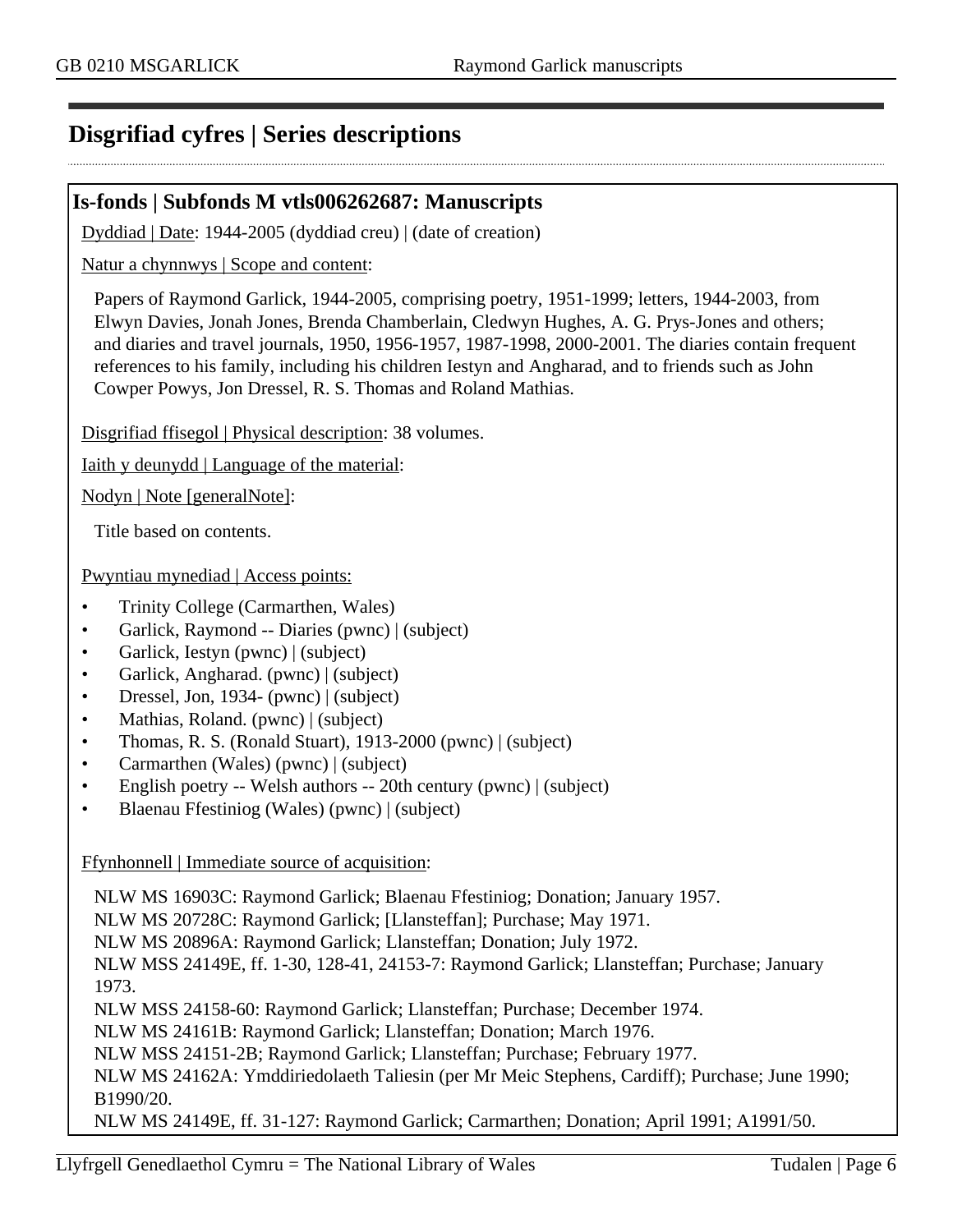#### Trefniant | Arrangement:

Arranged according to NLW MSS reference numbers: NLW MSS 16903C, 20728C, 20896A, 23176D, 23766-23779, 23908-23910, 23936E, 24149-24164.

| FFeil / rhestr eitemau   File / item list |                                                                                                                                                                                                                                                                                                                                                                                                                                                                                                                                                                                                                                                                                                 |                   |                                               |  |
|-------------------------------------------|-------------------------------------------------------------------------------------------------------------------------------------------------------------------------------------------------------------------------------------------------------------------------------------------------------------------------------------------------------------------------------------------------------------------------------------------------------------------------------------------------------------------------------------------------------------------------------------------------------------------------------------------------------------------------------------------------|-------------------|-----------------------------------------------|--|
| Cod cyfeirnod  <br>Reference code         | Teitl   Title                                                                                                                                                                                                                                                                                                                                                                                                                                                                                                                                                                                                                                                                                   | Dyddiadau   Dates | Disgrifiad ffisegol   Physical<br>description |  |
| <b>NLW MS 16903C.</b><br>vtls006031867    | <b>File - Poetry</b>                                                                                                                                                                                                                                                                                                                                                                                                                                                                                                                                                                                                                                                                            | 1951-1957         | i, 35 ff.; 270 x 205 mm. and less.            |  |
|                                           | Natur a chynnwys / Scope and content:                                                                                                                                                                                                                                                                                                                                                                                                                                                                                                                                                                                                                                                           |                   |                                               |  |
|                                           | Working sheets, 1951-[1955], of the poems 'Requiem for a Poet' and 'The City' by Raymond<br>Garlick. They comprise typescript and manuscript drafts, 1951-[1953], of Requiem for a Poet (Pembroke<br>Dock, [1953]) (ff. 1-29), including a fair typescript copy, lacking the Offertorium, [1953] (ff. 18-29);<br>and manuscript verses and a heavily emended typescript draft of 'The City', [1955] (ff. 30-35). This was<br>published in Y Ddinas, June 1955, p. 14, and was later incorporated into the poem Blaenau Observed<br>([n.p.], [1956]). Also included is a covering letter, 12 January 1957, from Raymond Garlick, Blaenau<br>Ffestiniog, to the National Library of Wales (f. i). |                   |                                               |  |
|                                           | Nodyn   Note [generalNote]:                                                                                                                                                                                                                                                                                                                                                                                                                                                                                                                                                                                                                                                                     |                   |                                               |  |
|                                           | Title based on contents.                                                                                                                                                                                                                                                                                                                                                                                                                                                                                                                                                                                                                                                                        |                   |                                               |  |
|                                           | Nodyn   Note [generalNote]:                                                                                                                                                                                                                                                                                                                                                                                                                                                                                                                                                                                                                                                                     |                   |                                               |  |
|                                           | Preferred citation: NLW MS 16903C.                                                                                                                                                                                                                                                                                                                                                                                                                                                                                                                                                                                                                                                              |                   |                                               |  |
|                                           | Lleoliad ffisegol   Physical location:                                                                                                                                                                                                                                                                                                                                                                                                                                                                                                                                                                                                                                                          |                   |                                               |  |
|                                           | ARCH/MSS (GB0210)                                                                                                                                                                                                                                                                                                                                                                                                                                                                                                                                                                                                                                                                               |                   |                                               |  |
| <b>NLW MS 20728C.</b>                     | <b>File - Letters</b>                                                                                                                                                                                                                                                                                                                                                                                                                                                                                                                                                                                                                                                                           | 1950-1961         | 14 ff.Guarded and filed at NLW.               |  |
| vtls006031929                             |                                                                                                                                                                                                                                                                                                                                                                                                                                                                                                                                                                                                                                                                                                 |                   |                                               |  |
|                                           | Crëwr   Creator:                                                                                                                                                                                                                                                                                                                                                                                                                                                                                                                                                                                                                                                                                |                   |                                               |  |
|                                           | Wade-Evans, Arthur W. (Arthur Wade), 1875-1964Powys, John Cowper, 1872-1963 Williams, D. J.<br>(David John), 1885-1970Menai, Huw, 1886-1961<br>Natur a chynnwys / Scope and content:                                                                                                                                                                                                                                                                                                                                                                                                                                                                                                            |                   |                                               |  |
|                                           |                                                                                                                                                                                                                                                                                                                                                                                                                                                                                                                                                                                                                                                                                                 |                   |                                               |  |
|                                           | Thirteen letters and postcards, 1950-1961, to Raymond Garlick, mainly concerning articles for Dock<br>Leaves and The Anglo-Welsh Review. The correspondents are A. W. Wade-Evans, 1955-1959 (ff. 1-4),<br>John Cowper Powys, 5 March 1961 (ff. 5-6), D. J. Williams, Fishguard, 1950-1957 (ff. 7-13; in English<br>and Welsh), and Huw Menai [Williams], 3 October 1951 (f. 14).                                                                                                                                                                                                                                                                                                                |                   |                                               |  |
|                                           | Nodyn   Note [generalNote]:                                                                                                                                                                                                                                                                                                                                                                                                                                                                                                                                                                                                                                                                     |                   |                                               |  |
|                                           | Title based on contents.                                                                                                                                                                                                                                                                                                                                                                                                                                                                                                                                                                                                                                                                        |                   |                                               |  |
|                                           | Nodyn   Note [generalNote]:                                                                                                                                                                                                                                                                                                                                                                                                                                                                                                                                                                                                                                                                     |                   |                                               |  |
|                                           | Preferred citation: NLW MS 20728C.                                                                                                                                                                                                                                                                                                                                                                                                                                                                                                                                                                                                                                                              |                   |                                               |  |
|                                           | Lleoliad ffisegol   Physical location:                                                                                                                                                                                                                                                                                                                                                                                                                                                                                                                                                                                                                                                          |                   |                                               |  |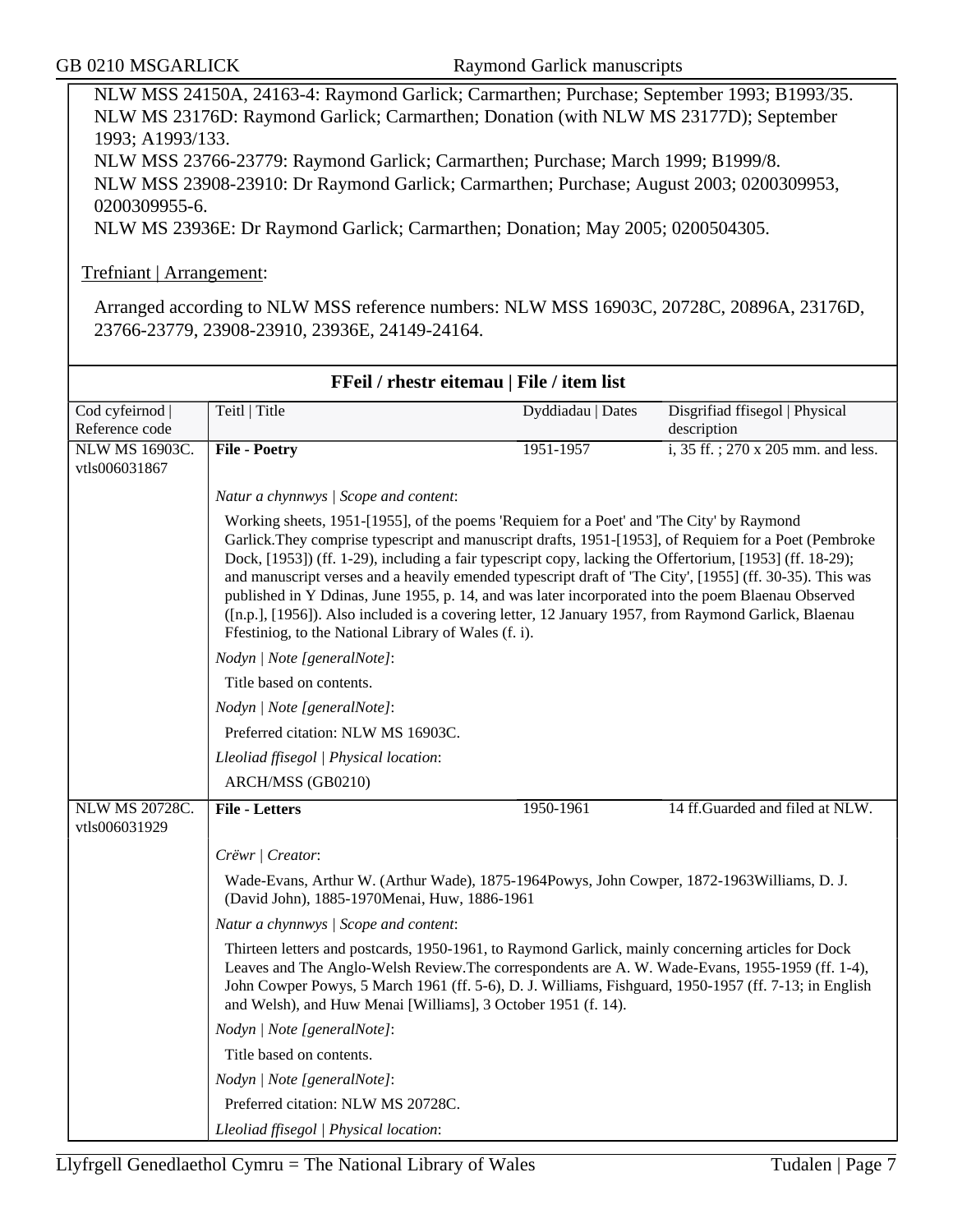$\overline{\phantom{a}}$ 

|                                        | ARCH/MSS (GB0210)                                                                                                                                                                                                                                                                                                                                                                                                                                                                                                                                                                                                                                                                                                                                                                                                                                                                                                                                                                                                                  |           |                                                                               |  |
|----------------------------------------|------------------------------------------------------------------------------------------------------------------------------------------------------------------------------------------------------------------------------------------------------------------------------------------------------------------------------------------------------------------------------------------------------------------------------------------------------------------------------------------------------------------------------------------------------------------------------------------------------------------------------------------------------------------------------------------------------------------------------------------------------------------------------------------------------------------------------------------------------------------------------------------------------------------------------------------------------------------------------------------------------------------------------------|-----------|-------------------------------------------------------------------------------|--|
| NLW MS 20896A.<br>vtls006031946        | <b>File - A Sense of Time</b>                                                                                                                                                                                                                                                                                                                                                                                                                                                                                                                                                                                                                                                                                                                                                                                                                                                                                                                                                                                                      | [1972]    | 25 ff.; 585 x 165 mm. and<br>less (folded into 315 x 165<br>mm.)Bound at NLW. |  |
|                                        | Natur a chynnwys / Scope and content:                                                                                                                                                                                                                                                                                                                                                                                                                                                                                                                                                                                                                                                                                                                                                                                                                                                                                                                                                                                              |           |                                                                               |  |
|                                        | Corrected galley proofs, [1972], of Raymond Garlick, A Sense of Time: Poems and Antipoems,<br>1969-1972 (Llandysul, 1972). The volume contains minor emendations in the hand of the author. Five<br>verses for the poem 'Acclamation' have been crossed through (f. 21) and are omitted from the published<br>volume.                                                                                                                                                                                                                                                                                                                                                                                                                                                                                                                                                                                                                                                                                                              |           |                                                                               |  |
|                                        | Nodyn   Note [generalNote]:                                                                                                                                                                                                                                                                                                                                                                                                                                                                                                                                                                                                                                                                                                                                                                                                                                                                                                                                                                                                        |           |                                                                               |  |
|                                        | Title based on contents.                                                                                                                                                                                                                                                                                                                                                                                                                                                                                                                                                                                                                                                                                                                                                                                                                                                                                                                                                                                                           |           |                                                                               |  |
|                                        | Nodyn   Note [generalNote]:                                                                                                                                                                                                                                                                                                                                                                                                                                                                                                                                                                                                                                                                                                                                                                                                                                                                                                                                                                                                        |           |                                                                               |  |
|                                        | Preferred citation: NLW MS 20896A.                                                                                                                                                                                                                                                                                                                                                                                                                                                                                                                                                                                                                                                                                                                                                                                                                                                                                                                                                                                                 |           |                                                                               |  |
|                                        | Lleoliad ffisegol   Physical location:                                                                                                                                                                                                                                                                                                                                                                                                                                                                                                                                                                                                                                                                                                                                                                                                                                                                                                                                                                                             |           |                                                                               |  |
|                                        | ARCH/MSS (GB0210)                                                                                                                                                                                                                                                                                                                                                                                                                                                                                                                                                                                                                                                                                                                                                                                                                                                                                                                                                                                                                  |           |                                                                               |  |
| <b>NLW MS 23176D.</b><br>vtls004629676 | <b>File - Elwyn Davies letters</b>                                                                                                                                                                                                                                                                                                                                                                                                                                                                                                                                                                                                                                                                                                                                                                                                                                                                                                                                                                                                 | 1969-1993 | 107 ff.Guarded and filed at NLW.                                              |  |
|                                        | Crëwr   Creator:                                                                                                                                                                                                                                                                                                                                                                                                                                                                                                                                                                                                                                                                                                                                                                                                                                                                                                                                                                                                                   |           |                                                                               |  |
|                                        | Davies, Elwyn, 1912-1994.                                                                                                                                                                                                                                                                                                                                                                                                                                                                                                                                                                                                                                                                                                                                                                                                                                                                                                                                                                                                          |           |                                                                               |  |
|                                        | Natur a chynnwys / Scope and content:                                                                                                                                                                                                                                                                                                                                                                                                                                                                                                                                                                                                                                                                                                                                                                                                                                                                                                                                                                                              |           |                                                                               |  |
|                                        | Over sixty letters, 1969-1993, to Raymond Garlick from Elwyn Davies, journalist, teacher, translator and<br>poet, containing personal news and comments on their own work and that of other Anglo-Welsh writers.                                                                                                                                                                                                                                                                                                                                                                                                                                                                                                                                                                                                                                                                                                                                                                                                                   |           |                                                                               |  |
|                                        | Nodyn   Note [generalNote]:                                                                                                                                                                                                                                                                                                                                                                                                                                                                                                                                                                                                                                                                                                                                                                                                                                                                                                                                                                                                        |           |                                                                               |  |
|                                        | Title based on contents.                                                                                                                                                                                                                                                                                                                                                                                                                                                                                                                                                                                                                                                                                                                                                                                                                                                                                                                                                                                                           |           |                                                                               |  |
|                                        | Nodyn   Note [generalNote]:                                                                                                                                                                                                                                                                                                                                                                                                                                                                                                                                                                                                                                                                                                                                                                                                                                                                                                                                                                                                        |           |                                                                               |  |
|                                        | Preferred citation: NLW MS 23176D.                                                                                                                                                                                                                                                                                                                                                                                                                                                                                                                                                                                                                                                                                                                                                                                                                                                                                                                                                                                                 |           |                                                                               |  |
|                                        | Lleoliad ffisegol   Physical location:                                                                                                                                                                                                                                                                                                                                                                                                                                                                                                                                                                                                                                                                                                                                                                                                                                                                                                                                                                                             |           |                                                                               |  |
|                                        | ARCH/MSS (GB0210)                                                                                                                                                                                                                                                                                                                                                                                                                                                                                                                                                                                                                                                                                                                                                                                                                                                                                                                                                                                                                  |           |                                                                               |  |
| NLW MS 23766B.                         | <b>File - Diary</b>                                                                                                                                                                                                                                                                                                                                                                                                                                                                                                                                                                                                                                                                                                                                                                                                                                                                                                                                                                                                                | 1987      | i, 196 ff.; 210 x 145 mm.Printed                                              |  |
| vtls004183266                          |                                                                                                                                                                                                                                                                                                                                                                                                                                                                                                                                                                                                                                                                                                                                                                                                                                                                                                                                                                                                                                    |           | diary.                                                                        |  |
| (WIAbNL)0000183266                     |                                                                                                                                                                                                                                                                                                                                                                                                                                                                                                                                                                                                                                                                                                                                                                                                                                                                                                                                                                                                                                    |           |                                                                               |  |
|                                        | Natur a chynnwys / Scope and content:                                                                                                                                                                                                                                                                                                                                                                                                                                                                                                                                                                                                                                                                                                                                                                                                                                                                                                                                                                                              |           |                                                                               |  |
|                                        | Diary of Raymond Garlick for the year 1987, with one day to a page, giving an account of his daily life<br>and interests, reminiscences and comments on the news (ff. 3-186). The volume includes references to<br>Andrew Sachs (ff. 4 recto-verso, 55, 56 verso-57, 71 verso, 152 verso, 162 verso, 167-168), Gwynfor<br>Evans (ff. 4 verso, 103), R. S. Thomas (ff. 7 verso, 46, 181), Tony Bianchi (f. 46 verso), Tom Paulin<br>(ff. 45 verso, 46 verso), John Petts (f. 55 verso), Glyn Jones (f. 106), Brenda Chamberlain (ff. 106, 116,<br>117 verso), Jon Dressel (ff. 22-157 passim), Elwyn Davies (f. 124), Belinda Humfrey (ff. 144, 179<br>verso-180), Tony Conran (f. 165 verso), Jacques Wirz (ff. 13, 146 verso-149) and Roland Mathias (ff.<br>7 verso, 22, 34, 91, 104, 144). He also describes visits to the Netherlands (ff. 123-125) and Switzerland<br>(ff. 146 verso-149). Also included are a few notes and cash accounts (ff. 188-189 verso, 195) while a few<br>cuttings have been pasted into the volume. |           |                                                                               |  |
|                                        | Nodyn   Note [generalNote]:                                                                                                                                                                                                                                                                                                                                                                                                                                                                                                                                                                                                                                                                                                                                                                                                                                                                                                                                                                                                        |           |                                                                               |  |
|                                        | Title based on contents.                                                                                                                                                                                                                                                                                                                                                                                                                                                                                                                                                                                                                                                                                                                                                                                                                                                                                                                                                                                                           |           |                                                                               |  |
|                                        | Nodyn   Note [generalNote]:                                                                                                                                                                                                                                                                                                                                                                                                                                                                                                                                                                                                                                                                                                                                                                                                                                                                                                                                                                                                        |           |                                                                               |  |
|                                        | Preferred citation: NLW MS 23766B.                                                                                                                                                                                                                                                                                                                                                                                                                                                                                                                                                                                                                                                                                                                                                                                                                                                                                                                                                                                                 |           |                                                                               |  |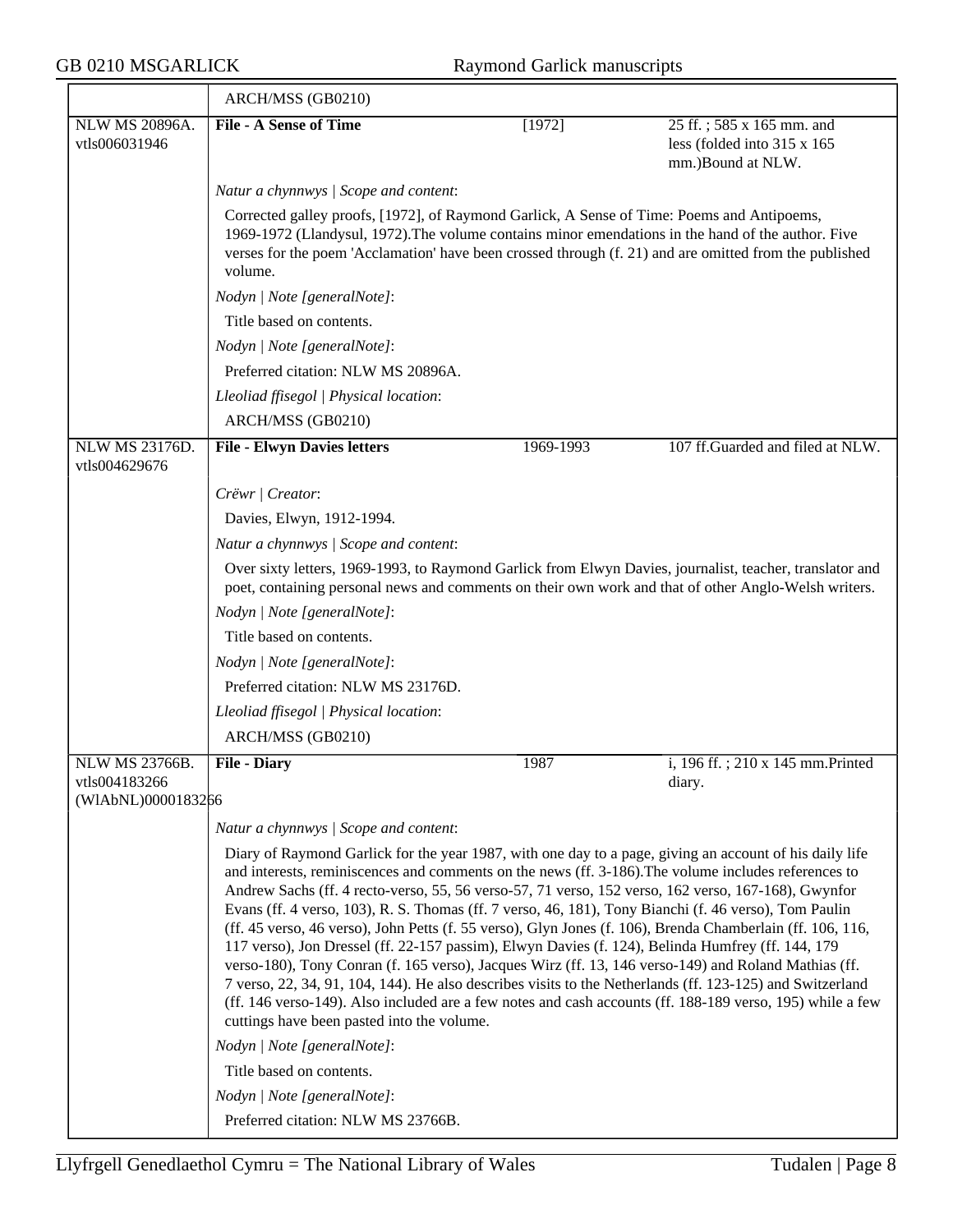|                                                       | Lleoliad ffisegol   Physical location:                                                                                                                                                                                                                                                                                                                                                                                                                                                                                                                                                                                                                                                                                                                                                                                                                                                                                                                                                                                                                                                                                                                                                                                                               |      |                                                                                            |  |  |
|-------------------------------------------------------|------------------------------------------------------------------------------------------------------------------------------------------------------------------------------------------------------------------------------------------------------------------------------------------------------------------------------------------------------------------------------------------------------------------------------------------------------------------------------------------------------------------------------------------------------------------------------------------------------------------------------------------------------------------------------------------------------------------------------------------------------------------------------------------------------------------------------------------------------------------------------------------------------------------------------------------------------------------------------------------------------------------------------------------------------------------------------------------------------------------------------------------------------------------------------------------------------------------------------------------------------|------|--------------------------------------------------------------------------------------------|--|--|
|                                                       | ARCH/MSS (GB0210)                                                                                                                                                                                                                                                                                                                                                                                                                                                                                                                                                                                                                                                                                                                                                                                                                                                                                                                                                                                                                                                                                                                                                                                                                                    |      |                                                                                            |  |  |
| NLW MS 23767A.                                        | <b>File - Diary</b>                                                                                                                                                                                                                                                                                                                                                                                                                                                                                                                                                                                                                                                                                                                                                                                                                                                                                                                                                                                                                                                                                                                                                                                                                                  | 1988 | i, 192 ff. with insertions; $160x$                                                         |  |  |
| vtls004184990                                         |                                                                                                                                                                                                                                                                                                                                                                                                                                                                                                                                                                                                                                                                                                                                                                                                                                                                                                                                                                                                                                                                                                                                                                                                                                                      |      | 100 mm.Printed diary, paper over                                                           |  |  |
| (WIAbNL)0000184990                                    |                                                                                                                                                                                                                                                                                                                                                                                                                                                                                                                                                                                                                                                                                                                                                                                                                                                                                                                                                                                                                                                                                                                                                                                                                                                      |      | boards.                                                                                    |  |  |
|                                                       | Natur a chynnwys / Scope and content:                                                                                                                                                                                                                                                                                                                                                                                                                                                                                                                                                                                                                                                                                                                                                                                                                                                                                                                                                                                                                                                                                                                                                                                                                |      |                                                                                            |  |  |
|                                                       | W.H. Smith diary of Raymond Garlick for the year 1988, with one day to a page, giving an account of his<br>daily life and interests, reminiscences and comments on the news (ff. 7-189 verso). The volume includes<br>references to Jon Dressel (ff. 9-164 passim), A. G. Prys-Jones (ff. 13, 183), Don Dale-Jones (ff. 13, 16<br>verso, 27, 41 verso), Brenda Chamberlain (ff. 16, 34), Elwyn Davies (ff. 17 verso, 171 verso, 189 verso),<br>R. S. Thomas (ff. 20 verso, 40, 46, 71 verso-72, 83 recto-verso, 87 verso, 113, 189), Robert Minhinnick<br>(ff. 24 verso, 35, 37 verso, 153 verso), Gillian Clarke (ff. 30, 32), Roland Mathias (ff. 34, 93 verso, 160<br>verso), Euros Bowen (f. 54), Jacques Wirz (ff. 72 verso, 90, 107-109 verso, 152 verso), Tony Conran (ff.<br>77 verso, 105 verso), Gwynfor Evans (ff. 99, 103 verso, 120), James Nicholas (f. 110), Gareth Wardell<br>(ff. 77 verso, 126), Patrick Crotty (ff. 148, 160) and Daniel Huws (f. 170 verso), and to the birth of his<br>grand-daughter, Alys, on 13 May (f. 73 verso). There is also a description of his cruise, in April, of the<br>Eastern Mediterranean, including visits to Classical sites including six of the Seven Wonders of the<br>World (ff. 55-62). |      |                                                                                            |  |  |
|                                                       | Nodyn   Note [generalNote]:                                                                                                                                                                                                                                                                                                                                                                                                                                                                                                                                                                                                                                                                                                                                                                                                                                                                                                                                                                                                                                                                                                                                                                                                                          |      |                                                                                            |  |  |
|                                                       | Title based on contents.                                                                                                                                                                                                                                                                                                                                                                                                                                                                                                                                                                                                                                                                                                                                                                                                                                                                                                                                                                                                                                                                                                                                                                                                                             |      |                                                                                            |  |  |
|                                                       | Nodyn   Note [generalNote]:                                                                                                                                                                                                                                                                                                                                                                                                                                                                                                                                                                                                                                                                                                                                                                                                                                                                                                                                                                                                                                                                                                                                                                                                                          |      |                                                                                            |  |  |
|                                                       | Preferred citation: NLW MS 23767A.                                                                                                                                                                                                                                                                                                                                                                                                                                                                                                                                                                                                                                                                                                                                                                                                                                                                                                                                                                                                                                                                                                                                                                                                                   |      |                                                                                            |  |  |
|                                                       | Lleoliad ffisegol   Physical location:                                                                                                                                                                                                                                                                                                                                                                                                                                                                                                                                                                                                                                                                                                                                                                                                                                                                                                                                                                                                                                                                                                                                                                                                               |      |                                                                                            |  |  |
|                                                       | ARCH/MSS (GB0210)                                                                                                                                                                                                                                                                                                                                                                                                                                                                                                                                                                                                                                                                                                                                                                                                                                                                                                                                                                                                                                                                                                                                                                                                                                    |      |                                                                                            |  |  |
| <b>NLW MS 23768B.</b>                                 | <b>File - Diary</b>                                                                                                                                                                                                                                                                                                                                                                                                                                                                                                                                                                                                                                                                                                                                                                                                                                                                                                                                                                                                                                                                                                                                                                                                                                  | 1989 | i, 121 ff.; 210 x 145 mm.Printed                                                           |  |  |
| vtls004185014<br>(WIAbNL)0000185014                   |                                                                                                                                                                                                                                                                                                                                                                                                                                                                                                                                                                                                                                                                                                                                                                                                                                                                                                                                                                                                                                                                                                                                                                                                                                                      |      | diary, paper over boards.                                                                  |  |  |
|                                                       | Natur a chynnwys / Scope and content:                                                                                                                                                                                                                                                                                                                                                                                                                                                                                                                                                                                                                                                                                                                                                                                                                                                                                                                                                                                                                                                                                                                                                                                                                |      |                                                                                            |  |  |
|                                                       | Collins Royal diary of Raymond Garlick for the year 1989, with two days to a page, giving an account<br>of his daily life and interests, reminiscences and comments on the news (ff. 6-110). The volume includes<br>references to Jon Dressel (ff. 10-104 verso passim), R. S. Thomas (ff. 11 verso, 59, 61 verso-62, 101),<br>Lynette Roberts (f. 15), Brenda Chamberlain (ff. 21, 23), Don Dale-Jones (f. 21), George Noakes (ff. 23<br>verso-24), Sally Roberts Jones (f. 27), John Tripp (f. 61), Tom Ellis (f. 70), Norah Isaac (f. 79), Jonah<br>Jones (f. 95, 102 verso) and Wyn Binding (f. 101). From 8 March (f. 25) onwards there are frequent<br>notes on the composition of poems. The volume includes drafts of Garlick's poem 'Annus Mirabilis' (ff.<br>83 recto-verso) as well as a transcript of a poem by R. S. Thomas on Troy (f. 62) (see R. S. Thomas:<br>Letters to Raymond Garlick 1951-1999, ed. by Jason Walford Davies (Llandysul, 2009), p. 136). There is<br>also a description of a cruise, 31 May-14 June, of the Eastern Mediterranean, including visits to Venice,<br>Istanbul, Troy, Athens and various Greek islands (ff. 49-53).                                                                                  |      |                                                                                            |  |  |
|                                                       | Nodyn   Note [generalNote]:                                                                                                                                                                                                                                                                                                                                                                                                                                                                                                                                                                                                                                                                                                                                                                                                                                                                                                                                                                                                                                                                                                                                                                                                                          |      |                                                                                            |  |  |
|                                                       | Title based on contents.                                                                                                                                                                                                                                                                                                                                                                                                                                                                                                                                                                                                                                                                                                                                                                                                                                                                                                                                                                                                                                                                                                                                                                                                                             |      |                                                                                            |  |  |
|                                                       | Nodyn   Note [generalNote]:                                                                                                                                                                                                                                                                                                                                                                                                                                                                                                                                                                                                                                                                                                                                                                                                                                                                                                                                                                                                                                                                                                                                                                                                                          |      |                                                                                            |  |  |
|                                                       | Preferred citation: NLW MS 23768B.                                                                                                                                                                                                                                                                                                                                                                                                                                                                                                                                                                                                                                                                                                                                                                                                                                                                                                                                                                                                                                                                                                                                                                                                                   |      |                                                                                            |  |  |
|                                                       | Lleoliad ffisegol   Physical location:                                                                                                                                                                                                                                                                                                                                                                                                                                                                                                                                                                                                                                                                                                                                                                                                                                                                                                                                                                                                                                                                                                                                                                                                               |      |                                                                                            |  |  |
|                                                       | ARCH/MSS (GB0210)                                                                                                                                                                                                                                                                                                                                                                                                                                                                                                                                                                                                                                                                                                                                                                                                                                                                                                                                                                                                                                                                                                                                                                                                                                    |      |                                                                                            |  |  |
| NLW MS 23769A.<br>vtls004185354<br>(WIAbNL)0000185354 | File - Travel diary<br>Natur a chynnwys / Scope and content:                                                                                                                                                                                                                                                                                                                                                                                                                                                                                                                                                                                                                                                                                                                                                                                                                                                                                                                                                                                                                                                                                                                                                                                         | 1989 | ii, 77 ff. (text on rectos; blank<br>from f. 8 verso); 125 x 105<br>mm.Commercial binding. |  |  |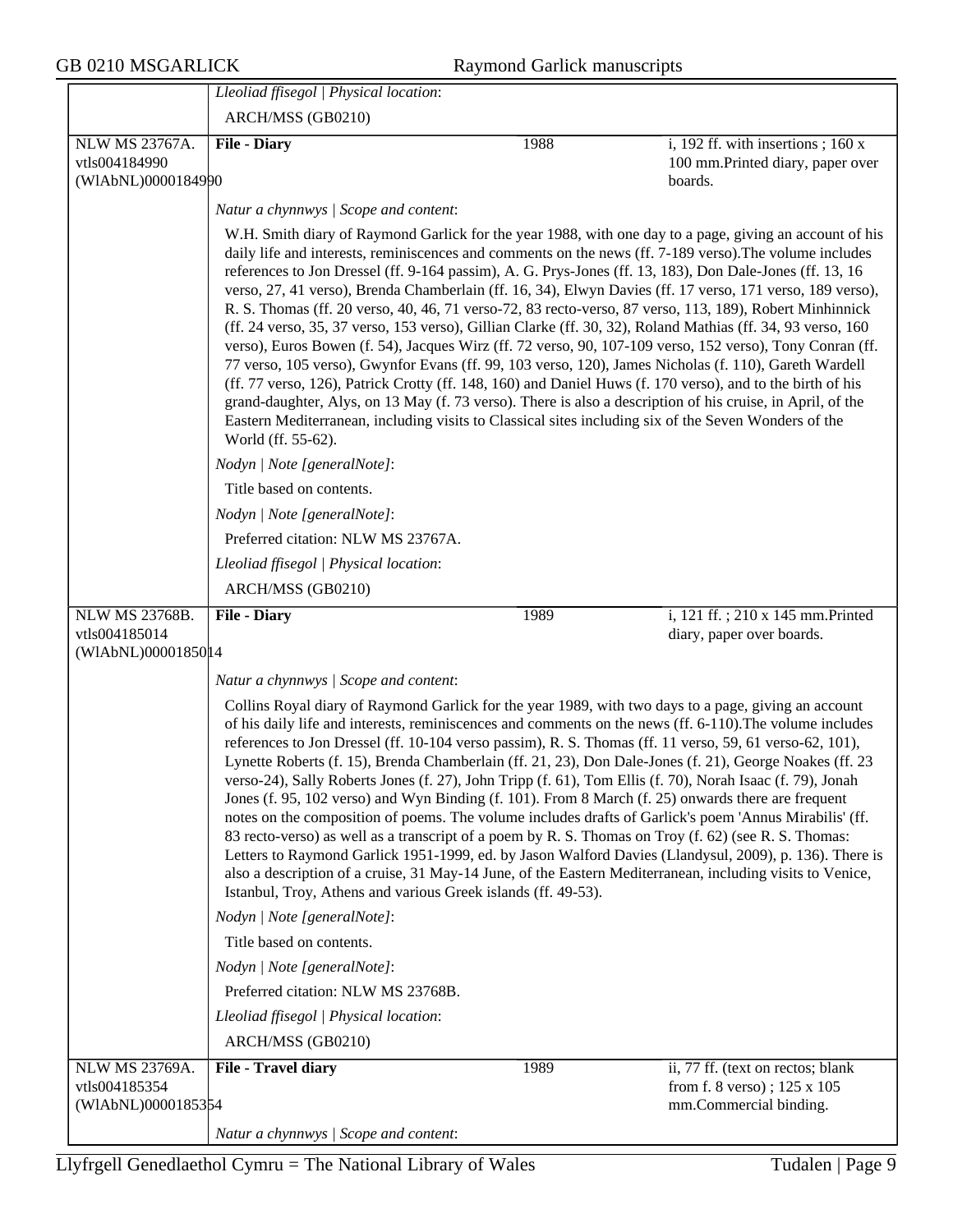|                                                              | Diary of Raymond Garlick containing entries for 31 May-10 June 1989, kept during a fifteen-day cruise,<br>calling at a number of places including Venice, Italy, Split, Yugoslavia, Delphi, Greece, and Istanbul,<br>Turkey (ff. 1-8).                                                                                                                                                                                                                                                                                                                                                  |      |                                                                  |
|--------------------------------------------------------------|-----------------------------------------------------------------------------------------------------------------------------------------------------------------------------------------------------------------------------------------------------------------------------------------------------------------------------------------------------------------------------------------------------------------------------------------------------------------------------------------------------------------------------------------------------------------------------------------|------|------------------------------------------------------------------|
|                                                              | Nodyn   Note [generalNote]:                                                                                                                                                                                                                                                                                                                                                                                                                                                                                                                                                             |      |                                                                  |
|                                                              | Title based on contents.                                                                                                                                                                                                                                                                                                                                                                                                                                                                                                                                                                |      |                                                                  |
|                                                              | Nodyn   Note [generalNote]:                                                                                                                                                                                                                                                                                                                                                                                                                                                                                                                                                             |      |                                                                  |
|                                                              | Preferred citation: NLW MS 23769A.                                                                                                                                                                                                                                                                                                                                                                                                                                                                                                                                                      |      |                                                                  |
|                                                              | Lleoliad ffisegol   Physical location:                                                                                                                                                                                                                                                                                                                                                                                                                                                                                                                                                  |      |                                                                  |
|                                                              | ARCH/MSS (GB0210)                                                                                                                                                                                                                                                                                                                                                                                                                                                                                                                                                                       |      |                                                                  |
| <b>NLW MS 23770B.</b><br>vtls004185468<br>(WIAbNL)0000185468 | <b>File - Diary</b>                                                                                                                                                                                                                                                                                                                                                                                                                                                                                                                                                                     | 1990 | i, 65 ff. (blank from f. 9); 195 x<br>140 mm.Commercial binding. |
|                                                              | Natur a chynnwys / Scope and content:                                                                                                                                                                                                                                                                                                                                                                                                                                                                                                                                                   |      |                                                                  |
|                                                              | Diary of Raymond Garlick containing occasional entries for the period 1 January-28 February 1990 (ff.<br>$1-8$ verso).                                                                                                                                                                                                                                                                                                                                                                                                                                                                  |      |                                                                  |
|                                                              | Nodyn   Note [generalNote]:                                                                                                                                                                                                                                                                                                                                                                                                                                                                                                                                                             |      |                                                                  |
|                                                              | Title based on contents.                                                                                                                                                                                                                                                                                                                                                                                                                                                                                                                                                                |      |                                                                  |
|                                                              | Nodyn   Note [generalNote]:                                                                                                                                                                                                                                                                                                                                                                                                                                                                                                                                                             |      |                                                                  |
|                                                              | Preferred citation: NLW MS 23770B.                                                                                                                                                                                                                                                                                                                                                                                                                                                                                                                                                      |      |                                                                  |
|                                                              | Lleoliad ffisegol   Physical location:                                                                                                                                                                                                                                                                                                                                                                                                                                                                                                                                                  |      |                                                                  |
|                                                              | ARCH/MSS (GB0210)                                                                                                                                                                                                                                                                                                                                                                                                                                                                                                                                                                       |      |                                                                  |
| NLW MS 23771A.                                               | File - Travel diary                                                                                                                                                                                                                                                                                                                                                                                                                                                                                                                                                                     | 1990 | ii, 80 ff. (ff. 51 verso-77 blank);                              |
| vtls004185478<br>(WIAbNL)0000185478                          |                                                                                                                                                                                                                                                                                                                                                                                                                                                                                                                                                                                         |      | 150 x 100 mm.Commercial<br>binding.                              |
|                                                              | Natur a chynnwys / Scope and content:                                                                                                                                                                                                                                                                                                                                                                                                                                                                                                                                                   |      |                                                                  |
|                                                              | Diary of Raymond Garlick containing entries for the period 8-22 July 1990, kept during a two week<br>cruise, mostly of the Baltic (ff. 1-51, text on rectos). The ship called at Amsterdam, Netherlands (ff. 7-8),<br>Leningrad (ff. 19-27) and Riga, USSR (ff. 33-36), Visby, Sweden (ff. 37-39), Copenhagen, Denmark<br>(ff. 40-42), and Oslo, Norway (ff. 43-45). Also included are an incomplete draft of the poem 'Leningrad',<br>dated 18 July 1990 (ff. 77 verso-8) and an apparently unpublished poem entitled 'At the Winter Palace',<br>dated 14 July 1990 (ff. 78 verso- 9). |      |                                                                  |
|                                                              | Nodyn   Note [generalNote]:                                                                                                                                                                                                                                                                                                                                                                                                                                                                                                                                                             |      |                                                                  |
|                                                              | Title based on contents.                                                                                                                                                                                                                                                                                                                                                                                                                                                                                                                                                                |      |                                                                  |
|                                                              | Nodyn   Note [generalNote]:                                                                                                                                                                                                                                                                                                                                                                                                                                                                                                                                                             |      |                                                                  |
|                                                              | Preferred citation: NLW MS 23771A.                                                                                                                                                                                                                                                                                                                                                                                                                                                                                                                                                      |      |                                                                  |
|                                                              | Lleoliad ffisegol   Physical location:                                                                                                                                                                                                                                                                                                                                                                                                                                                                                                                                                  |      |                                                                  |
|                                                              | ARCH/MSS (GB0210)                                                                                                                                                                                                                                                                                                                                                                                                                                                                                                                                                                       |      |                                                                  |
| NLW MS 23772B.<br>vtls004185711                              | <b>File - Diary</b>                                                                                                                                                                                                                                                                                                                                                                                                                                                                                                                                                                     | 1991 | i, 65 ff.; 210 x 145 mm.Printed<br>diary.                        |
| (WIAbNL)00001857 1                                           |                                                                                                                                                                                                                                                                                                                                                                                                                                                                                                                                                                                         |      |                                                                  |
|                                                              | Natur a chynnwys / Scope and content:                                                                                                                                                                                                                                                                                                                                                                                                                                                                                                                                                   |      |                                                                  |
|                                                              | Diary of Raymond Garlick for the year 1991, with one week to a view, giving an account of his daily life,<br>interests, work and comments on the news (ff. 8 verso-60 verso). The volume includes references to Jon<br>Dressel (ff. 11 verso-54 passim), R. S. Thomas (ff. 15 verso, 16 verso, 18, 19 verso, 20 verso, 33 verso,<br>59), Tony Conran (f. 18 verso), Daniel Huws (ff. 23 verso, 25), Gareth Wardell (f. 29 verso), Roland<br>Mathias (ff. 31 verso, 32 verso, 47 verso, 53) and the Dock Leaves Group (f. 32 verso). It also describes                                   |      |                                                                  |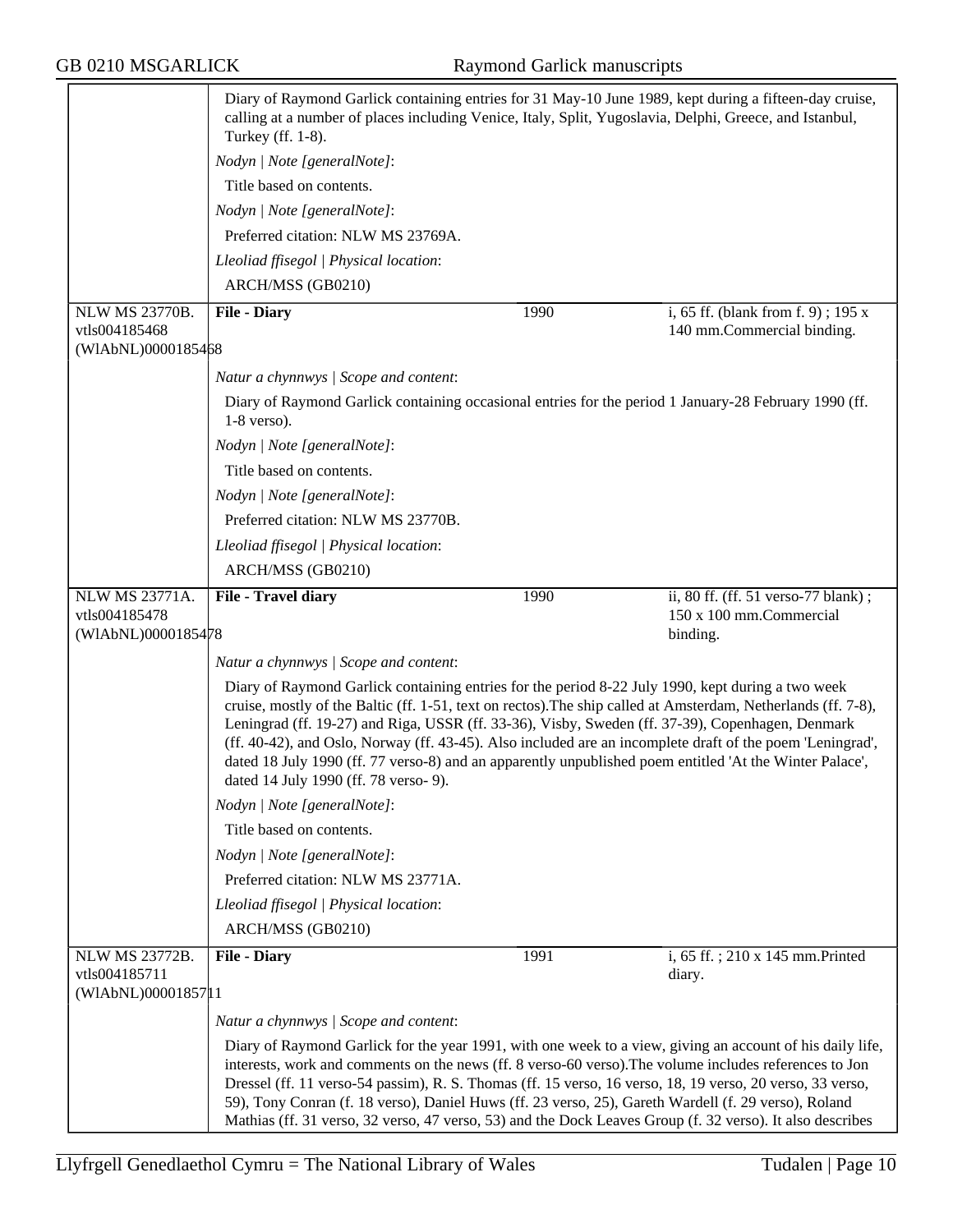|                                     | a visit to Amsterdam, Netherlands, 12-16 April (ff. 23 recto-verso) and a cruise, 3-18 September, of the<br>Eastern Mediterranean, calling at various locations in Greece, Turkey and Italy (ff. 43 verso-45 verso).                                                                                                                                                                                                                                                                                                                                                                                                                                                                                                                                                                                                                                                                                                                                                               |      |                                    |  |
|-------------------------------------|------------------------------------------------------------------------------------------------------------------------------------------------------------------------------------------------------------------------------------------------------------------------------------------------------------------------------------------------------------------------------------------------------------------------------------------------------------------------------------------------------------------------------------------------------------------------------------------------------------------------------------------------------------------------------------------------------------------------------------------------------------------------------------------------------------------------------------------------------------------------------------------------------------------------------------------------------------------------------------|------|------------------------------------|--|
|                                     | Nodyn   Note [generalNote]:                                                                                                                                                                                                                                                                                                                                                                                                                                                                                                                                                                                                                                                                                                                                                                                                                                                                                                                                                        |      |                                    |  |
|                                     |                                                                                                                                                                                                                                                                                                                                                                                                                                                                                                                                                                                                                                                                                                                                                                                                                                                                                                                                                                                    |      |                                    |  |
|                                     | Title based on contents.                                                                                                                                                                                                                                                                                                                                                                                                                                                                                                                                                                                                                                                                                                                                                                                                                                                                                                                                                           |      |                                    |  |
|                                     | Nodyn   Note [generalNote]:                                                                                                                                                                                                                                                                                                                                                                                                                                                                                                                                                                                                                                                                                                                                                                                                                                                                                                                                                        |      |                                    |  |
|                                     | Preferred citation: NLW MS 23772B.                                                                                                                                                                                                                                                                                                                                                                                                                                                                                                                                                                                                                                                                                                                                                                                                                                                                                                                                                 |      |                                    |  |
|                                     | Lleoliad ffisegol   Physical location:                                                                                                                                                                                                                                                                                                                                                                                                                                                                                                                                                                                                                                                                                                                                                                                                                                                                                                                                             |      |                                    |  |
|                                     | ARCH/MSS (GB0210)                                                                                                                                                                                                                                                                                                                                                                                                                                                                                                                                                                                                                                                                                                                                                                                                                                                                                                                                                                  |      |                                    |  |
| <b>NLW MS 23773A.</b>               | <b>File - Diary</b>                                                                                                                                                                                                                                                                                                                                                                                                                                                                                                                                                                                                                                                                                                                                                                                                                                                                                                                                                                | 1992 | i, 73 (blank from 57 verso); 165 x |  |
| vtls004186061<br>(WIAbNL)0000186061 |                                                                                                                                                                                                                                                                                                                                                                                                                                                                                                                                                                                                                                                                                                                                                                                                                                                                                                                                                                                    |      | 115 mm.Printed diary.              |  |
|                                     |                                                                                                                                                                                                                                                                                                                                                                                                                                                                                                                                                                                                                                                                                                                                                                                                                                                                                                                                                                                    |      |                                    |  |
|                                     | Natur a chynnwys / Scope and content:                                                                                                                                                                                                                                                                                                                                                                                                                                                                                                                                                                                                                                                                                                                                                                                                                                                                                                                                              |      |                                    |  |
|                                     | W.H. Smith diary of Raymond Garlick for the year 1992, with one week to view, giving an account of<br>his daily life, interests, work and comments on the news (ff. 4 verso-42 verso, 44-57). There are no entries<br>for 23 July-23 August (ff. 33 verso-38). The volume includes references to Jacques Wirz (ff. 4 verso-5<br>verso, 15, 27, 32), Jon Dressel (ff. 7 verso-30 passim, 42-51 passim), Tony Conran (f. 12 verso), Roland<br>Mathias (f. 13 verso, 20-21, 31 verso, 38 verso, 42 verso), Gwyn Jones (f. 23) and R. S. Thomas (ff. 55<br>verso-56). He also describes visits to Switzerland, 2-7 January (ff. 4 verso-5 verso), and the Netherlands,<br>6-12 April (ff. 18 verso-19).                                                                                                                                                                                                                                                                                |      |                                    |  |
|                                     | Nodyn   Note [generalNote]:                                                                                                                                                                                                                                                                                                                                                                                                                                                                                                                                                                                                                                                                                                                                                                                                                                                                                                                                                        |      |                                    |  |
|                                     | Title based on contents.                                                                                                                                                                                                                                                                                                                                                                                                                                                                                                                                                                                                                                                                                                                                                                                                                                                                                                                                                           |      |                                    |  |
|                                     | Nodyn   Note [generalNote]:                                                                                                                                                                                                                                                                                                                                                                                                                                                                                                                                                                                                                                                                                                                                                                                                                                                                                                                                                        |      |                                    |  |
|                                     | Preferred citation: NLW MS 23773A.                                                                                                                                                                                                                                                                                                                                                                                                                                                                                                                                                                                                                                                                                                                                                                                                                                                                                                                                                 |      |                                    |  |
|                                     | Lleoliad ffisegol   Physical location:                                                                                                                                                                                                                                                                                                                                                                                                                                                                                                                                                                                                                                                                                                                                                                                                                                                                                                                                             |      |                                    |  |
|                                     | ARCH/MSS (GB0210)                                                                                                                                                                                                                                                                                                                                                                                                                                                                                                                                                                                                                                                                                                                                                                                                                                                                                                                                                                  |      |                                    |  |
| <b>NLW MS 23774B.</b>               | <b>File - Diary</b>                                                                                                                                                                                                                                                                                                                                                                                                                                                                                                                                                                                                                                                                                                                                                                                                                                                                                                                                                                | 1993 | vi, 64 ff.; 210 x 145 mm.Printed   |  |
| vtls004192714                       |                                                                                                                                                                                                                                                                                                                                                                                                                                                                                                                                                                                                                                                                                                                                                                                                                                                                                                                                                                                    |      | diary.                             |  |
| (WIAbNL)00001927 14                 |                                                                                                                                                                                                                                                                                                                                                                                                                                                                                                                                                                                                                                                                                                                                                                                                                                                                                                                                                                                    |      |                                    |  |
|                                     | Natur a chynnwys / Scope and content:                                                                                                                                                                                                                                                                                                                                                                                                                                                                                                                                                                                                                                                                                                                                                                                                                                                                                                                                              |      |                                    |  |
|                                     | Help Desk Diary of Raymond Garlick for the year 1993, with one week to view, giving an account of<br>his daily life, interests, work and comments on the news, 28 December 1992-31 December 1993 (ff. 2<br>verso-55). There are no entries for 15-21 March (ff. 13 verso-14). The volume includes references to R. S.<br>Thomas (ff. 4 verso, 12 verso, 46, 53 verso, 55), Seamus Heaney (f. 5 verso), Jon Dressel (ff. 7-12 verso<br>passim, 24 verso-28 verso passim, 40 verso-44), Roland Mathias (ff. 7 verso, 10 verso-11), Jacques Wirz<br>(ff. 27 verso-37 verso passim, 52) and the Dock Leaves Group (f. 7 verso). He also describes visits to<br>Malta, 29 December 1992-5 January 1993 (ff. 2 verso-3 verso, with additional notes on ff. 1 verso-2),<br>Tenerife, 16-26 April 1993 (ff. 18-19 verso), and the Netherlands, 15-18 October 1993 (ff. 44 recto-<br>verso). Ephemera found loose inside the volume have been tipped in at the end (ff. 62 verso-64 verso). |      |                                    |  |
|                                     | Nodyn   Note [generalNote]:                                                                                                                                                                                                                                                                                                                                                                                                                                                                                                                                                                                                                                                                                                                                                                                                                                                                                                                                                        |      |                                    |  |
|                                     | Title based on contents.                                                                                                                                                                                                                                                                                                                                                                                                                                                                                                                                                                                                                                                                                                                                                                                                                                                                                                                                                           |      |                                    |  |
|                                     | Nodyn   Note [generalNote]:                                                                                                                                                                                                                                                                                                                                                                                                                                                                                                                                                                                                                                                                                                                                                                                                                                                                                                                                                        |      |                                    |  |
|                                     | Preferred citation: NLW MS 23774B.                                                                                                                                                                                                                                                                                                                                                                                                                                                                                                                                                                                                                                                                                                                                                                                                                                                                                                                                                 |      |                                    |  |
|                                     | Lleoliad ffisegol   Physical location:                                                                                                                                                                                                                                                                                                                                                                                                                                                                                                                                                                                                                                                                                                                                                                                                                                                                                                                                             |      |                                    |  |
|                                     | ARCH/MSS (GB0210)                                                                                                                                                                                                                                                                                                                                                                                                                                                                                                                                                                                                                                                                                                                                                                                                                                                                                                                                                                  |      |                                    |  |
| NLW MS 23775B.                      | <b>File - Diary</b>                                                                                                                                                                                                                                                                                                                                                                                                                                                                                                                                                                                                                                                                                                                                                                                                                                                                                                                                                                | 1994 | xi, 62 ff.; 210 x 145 mm. Printed  |  |
| vtls004193557                       |                                                                                                                                                                                                                                                                                                                                                                                                                                                                                                                                                                                                                                                                                                                                                                                                                                                                                                                                                                                    |      | diary.                             |  |
| (WIAbNL)0000193557                  |                                                                                                                                                                                                                                                                                                                                                                                                                                                                                                                                                                                                                                                                                                                                                                                                                                                                                                                                                                                    |      |                                    |  |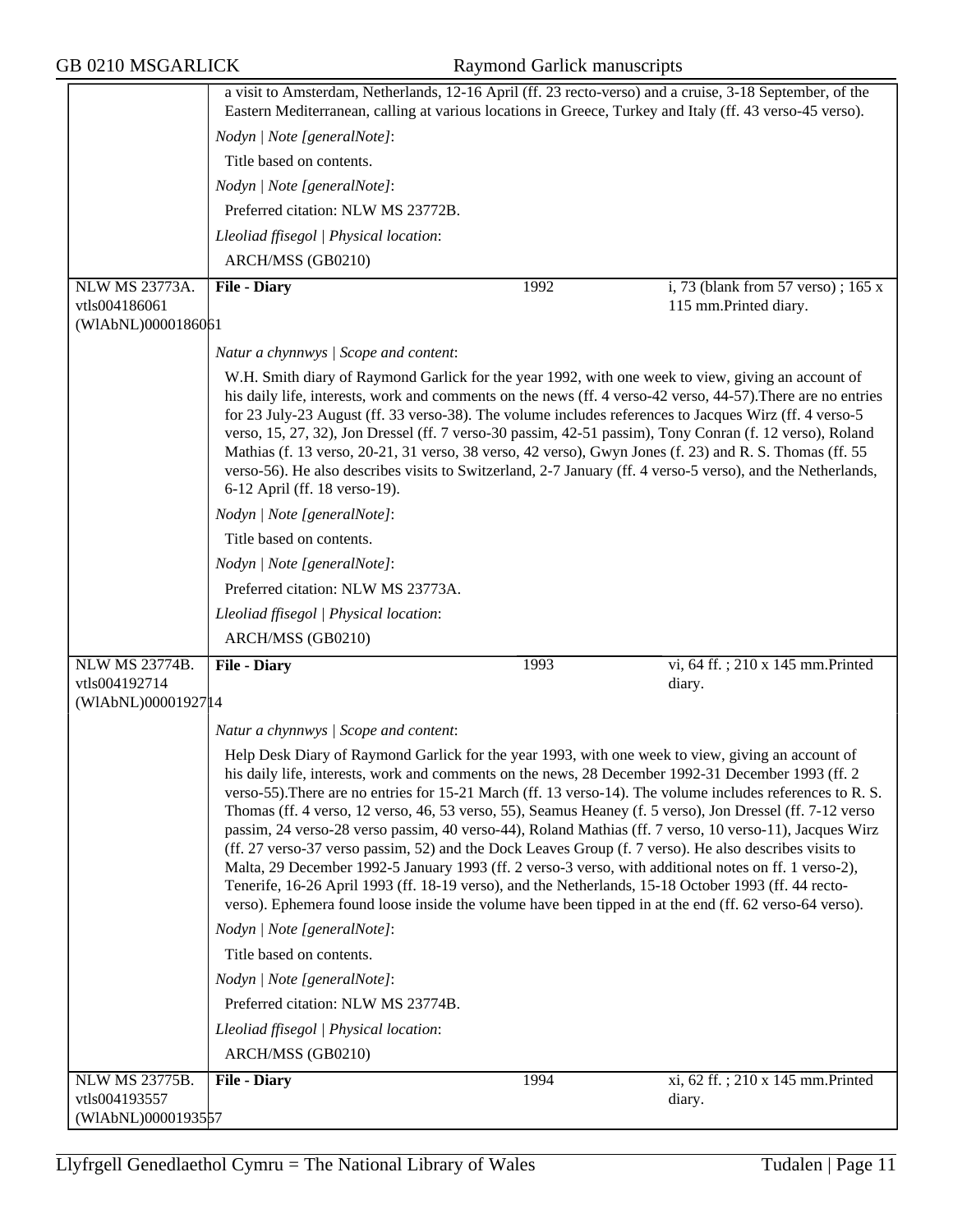|                                                       | Natur a chynnwys / Scope and content:                                                                                                                                                                                                                                                                                                                                                                                                                                                                                                                                                                                                                                                                                                                                                                                                                                              |      |                                                                                                                        |  |
|-------------------------------------------------------|------------------------------------------------------------------------------------------------------------------------------------------------------------------------------------------------------------------------------------------------------------------------------------------------------------------------------------------------------------------------------------------------------------------------------------------------------------------------------------------------------------------------------------------------------------------------------------------------------------------------------------------------------------------------------------------------------------------------------------------------------------------------------------------------------------------------------------------------------------------------------------|------|------------------------------------------------------------------------------------------------------------------------|--|
|                                                       | Collins Royal diary of Raymond Garlick for the year 1994, with one week to view, giving an account<br>of his daily life, interests, work and comments on the news (ff. 1-53). The volume includes references<br>to Jon Dressel (ff. 4 verso-9 passim, 20-53 passim), Roland Mathias (f. 8 verso), T. Harri Jones (f. 23),<br>John Cowper Powys (ff. 50 recto-verso) and R. S. Thomas (ff. 9 verso, 51 recto-verso) and to the death<br>of Elwyn Davies (ff. 8, 32) and the illness and death of D. Tudor Bevan (ff. 25-46 passim, 62 verso). He<br>also describes visits to Yorkshire, 9-14 April (ff. 15-16), and Tenerife, 5-21 September (ff. 36 verso-38<br>verso). A quote from Andrew Motion, Philip Larkin: A writer's life (London, 1993), p. 214, is on f. 61. A<br>number of newspaper cuttings have been pasted into the volume, including ff. i verso, 62 recto-verso. |      |                                                                                                                        |  |
|                                                       | Nodyn   Note [generalNote]:                                                                                                                                                                                                                                                                                                                                                                                                                                                                                                                                                                                                                                                                                                                                                                                                                                                        |      |                                                                                                                        |  |
|                                                       | Title based on contents.                                                                                                                                                                                                                                                                                                                                                                                                                                                                                                                                                                                                                                                                                                                                                                                                                                                           |      |                                                                                                                        |  |
|                                                       | Nodyn   Note [generalNote]:                                                                                                                                                                                                                                                                                                                                                                                                                                                                                                                                                                                                                                                                                                                                                                                                                                                        |      |                                                                                                                        |  |
|                                                       | Preferred citation: NLW MS 23775B.                                                                                                                                                                                                                                                                                                                                                                                                                                                                                                                                                                                                                                                                                                                                                                                                                                                 |      |                                                                                                                        |  |
|                                                       | Lleoliad ffisegol   Physical location:                                                                                                                                                                                                                                                                                                                                                                                                                                                                                                                                                                                                                                                                                                                                                                                                                                             |      |                                                                                                                        |  |
|                                                       | ARCH/MSS (GB0210)                                                                                                                                                                                                                                                                                                                                                                                                                                                                                                                                                                                                                                                                                                                                                                                                                                                                  |      |                                                                                                                        |  |
| NLW MS 23776B.                                        | <b>File - Diary</b>                                                                                                                                                                                                                                                                                                                                                                                                                                                                                                                                                                                                                                                                                                                                                                                                                                                                | 1995 | vi, 60 ff.; 210 x 145 mm.Printed                                                                                       |  |
| vtls004193792<br>(WIAbNL)0000193792                   |                                                                                                                                                                                                                                                                                                                                                                                                                                                                                                                                                                                                                                                                                                                                                                                                                                                                                    |      | diary.                                                                                                                 |  |
|                                                       |                                                                                                                                                                                                                                                                                                                                                                                                                                                                                                                                                                                                                                                                                                                                                                                                                                                                                    |      |                                                                                                                        |  |
|                                                       | Natur a chynnwys / Scope and content:<br>Diary of Raymond Garlick for the year 1995, with one week to view, giving an account of his daily life,                                                                                                                                                                                                                                                                                                                                                                                                                                                                                                                                                                                                                                                                                                                                   |      |                                                                                                                        |  |
|                                                       | interests, work and comments on the news (ff. 1-53). The volume includes references to John Cowper<br>Powys (f. 3 verso), Jon Dressel (ff. 5 verso-53 passim), Meic Stephens (ff. 13-41 passim, 47), R. S.<br>Thomas (ff. 14 verso, 42, 51), Andrew Sachs (ff. 22, 23 verso-24, 34), Jacques Wirz (ff. 27-28, 48) and<br>Gwynfor Evans (ff. 28 verso, 35 verso), as well as to the illness and death of Glyn Jones (ff. 9 verso-16<br>verso passim) and the disposition of his papers (ff. 17-47 passim). A few newspaper cuttings have been<br>pasted into the volume (ff. 1, 7, 47).                                                                                                                                                                                                                                                                                             |      |                                                                                                                        |  |
|                                                       | Nodyn   Note [generalNote]:                                                                                                                                                                                                                                                                                                                                                                                                                                                                                                                                                                                                                                                                                                                                                                                                                                                        |      |                                                                                                                        |  |
|                                                       | Title based on contents.                                                                                                                                                                                                                                                                                                                                                                                                                                                                                                                                                                                                                                                                                                                                                                                                                                                           |      |                                                                                                                        |  |
|                                                       | Nodyn   Note [generalNote]:                                                                                                                                                                                                                                                                                                                                                                                                                                                                                                                                                                                                                                                                                                                                                                                                                                                        |      |                                                                                                                        |  |
|                                                       | Preferred citation: NLW MS 23776B.                                                                                                                                                                                                                                                                                                                                                                                                                                                                                                                                                                                                                                                                                                                                                                                                                                                 |      |                                                                                                                        |  |
|                                                       | Lleoliad ffisegol   Physical location:                                                                                                                                                                                                                                                                                                                                                                                                                                                                                                                                                                                                                                                                                                                                                                                                                                             |      |                                                                                                                        |  |
|                                                       | ARCH/MSS (GB0210)                                                                                                                                                                                                                                                                                                                                                                                                                                                                                                                                                                                                                                                                                                                                                                                                                                                                  |      |                                                                                                                        |  |
| NLW MS 23777B.<br>vtls004194808<br>(WIAbNL)0000194808 | <b>File - Diary</b>                                                                                                                                                                                                                                                                                                                                                                                                                                                                                                                                                                                                                                                                                                                                                                                                                                                                | 1996 | vii, 65 ff. with insertions;<br>210 x 145 mm.Printed diary,<br>'International School Eerde'<br>sticker on front cover. |  |
|                                                       | Natur a chynnwys / Scope and content:                                                                                                                                                                                                                                                                                                                                                                                                                                                                                                                                                                                                                                                                                                                                                                                                                                              |      |                                                                                                                        |  |
|                                                       | Oxfam Desk Diary 1996, with one week to view, belonging to Raymond Garlick, giving an account<br>of his daily life, interests, work and comments on the news (ff. 1 verso-16 verso, 19-55 verso). The<br>volume includes references to Gordon Stuart (f. 2), Don Dale-Jones (ff. 6, 27 verso, 28 verso), Brenda<br>47 verso-49), Sam Adams (ff. 23, 24), R. S. Thomas (ff. 26, 31 verso, 36 verso, 47-50 passim, 54), Wyn<br>Binding (ff. 29 verso, 38 verso-46 passim), Jacques Wirz (ff. 31-36 verso passim, 53), Gwynfor Evans (f.<br>34), Kusha Petts (f. 43) and Roland Mathias (ff. 48 verso-49 verso). A few newspaper cuttings have been<br>pasted into the volume (ff. 8, 17, 25, 31).<br>Nodyn   Note [generalNote]:                                                                                                                                                     |      | Chamberlain (ff. 8 recto-verso), Leslie Norris (f. 9), Jon Dressel (ff. 20, 23, 25, 32 verso-36 verso passim,          |  |
|                                                       | Title based on contents.                                                                                                                                                                                                                                                                                                                                                                                                                                                                                                                                                                                                                                                                                                                                                                                                                                                           |      |                                                                                                                        |  |
|                                                       | Nodyn   Note [generalNote]:                                                                                                                                                                                                                                                                                                                                                                                                                                                                                                                                                                                                                                                                                                                                                                                                                                                        |      |                                                                                                                        |  |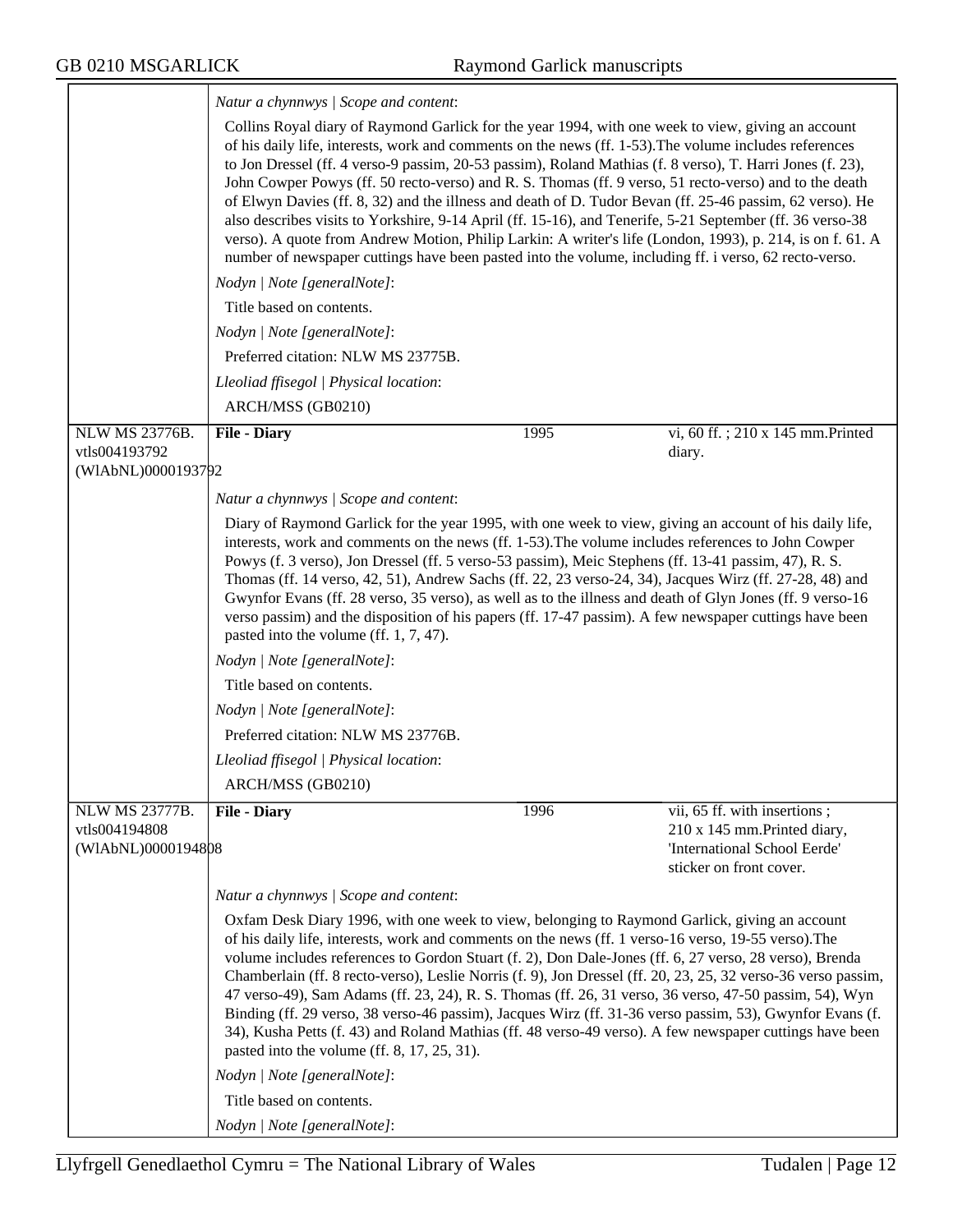|                                                              | Preferred citation: NLW MS 23777B.                                                                                                                                                                                                                                                                                                                                                                                                                                                                                                                                                                                                                                                                                                                                                       |           |                                                                                                                                                                                                 |  |
|--------------------------------------------------------------|------------------------------------------------------------------------------------------------------------------------------------------------------------------------------------------------------------------------------------------------------------------------------------------------------------------------------------------------------------------------------------------------------------------------------------------------------------------------------------------------------------------------------------------------------------------------------------------------------------------------------------------------------------------------------------------------------------------------------------------------------------------------------------------|-----------|-------------------------------------------------------------------------------------------------------------------------------------------------------------------------------------------------|--|
|                                                              | Lleoliad ffisegol   Physical location:                                                                                                                                                                                                                                                                                                                                                                                                                                                                                                                                                                                                                                                                                                                                                   |           |                                                                                                                                                                                                 |  |
|                                                              | ARCH/MSS (GB0210)                                                                                                                                                                                                                                                                                                                                                                                                                                                                                                                                                                                                                                                                                                                                                                        |           |                                                                                                                                                                                                 |  |
| <b>NLW MS 23778B.</b>                                        | <b>File - Diary</b>                                                                                                                                                                                                                                                                                                                                                                                                                                                                                                                                                                                                                                                                                                                                                                      | 1997      | v, 57 ff.; 210 x 150 mm.Printed                                                                                                                                                                 |  |
| vtls004195015<br>(WIAbNL)0000195015                          |                                                                                                                                                                                                                                                                                                                                                                                                                                                                                                                                                                                                                                                                                                                                                                                          |           | diary.                                                                                                                                                                                          |  |
|                                                              | Natur a chynnwys / Scope and content:                                                                                                                                                                                                                                                                                                                                                                                                                                                                                                                                                                                                                                                                                                                                                    |           |                                                                                                                                                                                                 |  |
|                                                              | Diary of Raymond Garlick for the year 1997 with one week to view, giving an account of his daily life<br>and interests and comments on the news (ff. 1 verso-53 verso). The volume includes references to Jan<br>Morris (f. 2), Pennar Davies (f. 4), Jon Dressel (ff. 4-48 passim), Ioan Bowen Rees (f. 6), Labi Siffre<br>(ff. 7 verso, 8 verso), Janet Dubé (ff. 9 recto-verso), Norah Isaac (ff. 10, 45), Glyn Jones (f. 12 verso),<br>Bernard Mitchell (ff. 13, 17), R. S. Thomas (ff. 14 verso, 17-18, 42, 49, 53), Walford Davies (ff. 42,<br>48 verso, 49), Roland Mathias (ff. 46 recto-verso) and Brenda Chamberlain (ff. 50, 51 verso). A few<br>newspaper cuttings have been pasted in on ff. 5 verso, 13, 16, 57.                                                           |           |                                                                                                                                                                                                 |  |
|                                                              | Nodyn   Note [generalNote]:                                                                                                                                                                                                                                                                                                                                                                                                                                                                                                                                                                                                                                                                                                                                                              |           |                                                                                                                                                                                                 |  |
|                                                              | Title based on contents.                                                                                                                                                                                                                                                                                                                                                                                                                                                                                                                                                                                                                                                                                                                                                                 |           |                                                                                                                                                                                                 |  |
|                                                              | Nodyn   Note [generalNote]:                                                                                                                                                                                                                                                                                                                                                                                                                                                                                                                                                                                                                                                                                                                                                              |           |                                                                                                                                                                                                 |  |
|                                                              | Preferred citation: NLW MS 23778B.                                                                                                                                                                                                                                                                                                                                                                                                                                                                                                                                                                                                                                                                                                                                                       |           |                                                                                                                                                                                                 |  |
|                                                              | Lleoliad ffisegol   Physical location:                                                                                                                                                                                                                                                                                                                                                                                                                                                                                                                                                                                                                                                                                                                                                   |           |                                                                                                                                                                                                 |  |
|                                                              | ARCH/MSS (GB0210)                                                                                                                                                                                                                                                                                                                                                                                                                                                                                                                                                                                                                                                                                                                                                                        |           |                                                                                                                                                                                                 |  |
| <b>NLW MS 23779B.</b><br>vtls004196422                       | <b>File - Diary</b>                                                                                                                                                                                                                                                                                                                                                                                                                                                                                                                                                                                                                                                                                                                                                                      | 1998      | vi, 56 ff. with insertions ; 210 x<br>145 mm.Printed diary.                                                                                                                                     |  |
| (WIAbNL)0000196422                                           |                                                                                                                                                                                                                                                                                                                                                                                                                                                                                                                                                                                                                                                                                                                                                                                          |           |                                                                                                                                                                                                 |  |
|                                                              | Natur a chynnwys / Scope and content:                                                                                                                                                                                                                                                                                                                                                                                                                                                                                                                                                                                                                                                                                                                                                    |           |                                                                                                                                                                                                 |  |
|                                                              | Diary of Raymond Garlick for the year 1998 with one week to view, giving an account of his daily life<br>and interests and comments on the news (ff. 1-53). The volume includes references to John Cowper<br>Powys (ff. 1 verso, 26 verso, 33-34, 36 verso), Jon Dressel (ff. 2-17 passim, 22 verso, 38 verso), Ted<br>Hughes (ff. 3 verso, 45), Roland Mathias (f. 10), R. S. Thomas (ff. 11 verso, 23-24, 49), Siân Phillips<br>(ff. 27 recto-verso, 28 verso) and Phyllis Playter (ff. 33, 34, 36 verso) and to the death of Wyn Binding<br>(ff. 1 verso, 7, 8). Also included are details of his trip to St Louis, Missouri, and Pella, Iowa, in April to<br>receive an honorary doctorate (ff. 15 verso-17). Two press cuttings (ff. 42a, 50a) have been tipped into<br>the volume. |           |                                                                                                                                                                                                 |  |
|                                                              | Nodyn   Note [generalNote]:                                                                                                                                                                                                                                                                                                                                                                                                                                                                                                                                                                                                                                                                                                                                                              |           |                                                                                                                                                                                                 |  |
|                                                              | Title based on contents.                                                                                                                                                                                                                                                                                                                                                                                                                                                                                                                                                                                                                                                                                                                                                                 |           |                                                                                                                                                                                                 |  |
|                                                              | Nodyn   Note [generalNote]:                                                                                                                                                                                                                                                                                                                                                                                                                                                                                                                                                                                                                                                                                                                                                              |           |                                                                                                                                                                                                 |  |
|                                                              | Preferred citation: NLW MS 23779B.                                                                                                                                                                                                                                                                                                                                                                                                                                                                                                                                                                                                                                                                                                                                                       |           |                                                                                                                                                                                                 |  |
|                                                              | Lleoliad ffisegol   Physical location:                                                                                                                                                                                                                                                                                                                                                                                                                                                                                                                                                                                                                                                                                                                                                   |           |                                                                                                                                                                                                 |  |
|                                                              | ARCH/MSS (GB0210)                                                                                                                                                                                                                                                                                                                                                                                                                                                                                                                                                                                                                                                                                                                                                                        |           |                                                                                                                                                                                                 |  |
| <b>NLW MS 23908A.</b><br>vtls004302050<br>(WIAbNL)0000302050 | <b>File - Poems</b>                                                                                                                                                                                                                                                                                                                                                                                                                                                                                                                                                                                                                                                                                                                                                                      | 1989-1999 | i, 80 ff. (foliated 1-50, 50a, 51-79;<br>ff. $71$ verso-79 verso blank); $150$<br>x 105 mm.Commercial binding;<br>'Raymond Garlick, Caerfyrddin,<br>5 Ebrill 1989' (ink inside front<br>cover). |  |
|                                                              | Natur a chynnwys / Scope and content:                                                                                                                                                                                                                                                                                                                                                                                                                                                                                                                                                                                                                                                                                                                                                    |           |                                                                                                                                                                                                 |  |
|                                                              | A notebook containing drafts of poems by Raymond Garlick, 1989-1999, the majority of which are<br>published. The volume is a combination of manuscript drafts, along with pasted in typescript drafts. They                                                                                                                                                                                                                                                                                                                                                                                                                                                                                                                                                                              |           |                                                                                                                                                                                                 |  |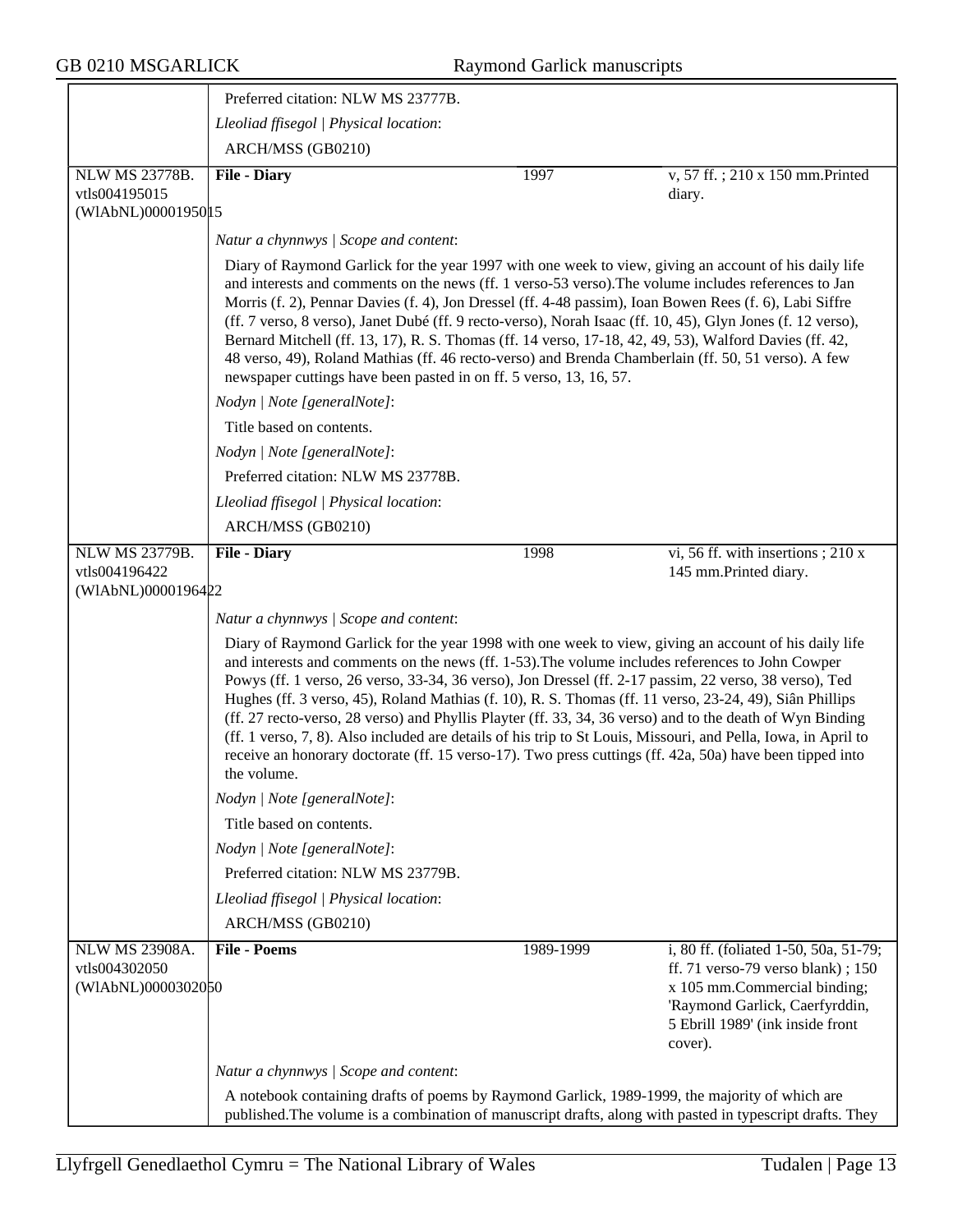|                                                              | include some thirty of the forty-one poems published in Travel Notes (Llandysul, 1992) (ff. 1-35, 36<br>$verso-43$ ).                                                                                                                                                                                                                                                                                                                                                                                                                                                                                                                                                                                                                       |                   |                                         |  |
|--------------------------------------------------------------|---------------------------------------------------------------------------------------------------------------------------------------------------------------------------------------------------------------------------------------------------------------------------------------------------------------------------------------------------------------------------------------------------------------------------------------------------------------------------------------------------------------------------------------------------------------------------------------------------------------------------------------------------------------------------------------------------------------------------------------------|-------------------|-----------------------------------------|--|
|                                                              | Nodyn   Note [generalNote]:                                                                                                                                                                                                                                                                                                                                                                                                                                                                                                                                                                                                                                                                                                                 |                   |                                         |  |
|                                                              | Title based on contents.                                                                                                                                                                                                                                                                                                                                                                                                                                                                                                                                                                                                                                                                                                                    |                   |                                         |  |
|                                                              | Nodyn   Note [generalNote]:                                                                                                                                                                                                                                                                                                                                                                                                                                                                                                                                                                                                                                                                                                                 |                   |                                         |  |
|                                                              | Preferred citation: NLW MS 23908A.                                                                                                                                                                                                                                                                                                                                                                                                                                                                                                                                                                                                                                                                                                          |                   |                                         |  |
|                                                              | Lleoliad ffisegol   Physical location:                                                                                                                                                                                                                                                                                                                                                                                                                                                                                                                                                                                                                                                                                                      |                   |                                         |  |
|                                                              | ARCH/MSS (GB0210)                                                                                                                                                                                                                                                                                                                                                                                                                                                                                                                                                                                                                                                                                                                           |                   |                                         |  |
| NLW MS 23909B.                                               | <b>File - Diary</b>                                                                                                                                                                                                                                                                                                                                                                                                                                                                                                                                                                                                                                                                                                                         | 2000              | 115 ff.; 210 x 150 mm. Printed          |  |
| vtls004302051                                                |                                                                                                                                                                                                                                                                                                                                                                                                                                                                                                                                                                                                                                                                                                                                             |                   | diary.                                  |  |
| (WIAbNL)0000302051                                           |                                                                                                                                                                                                                                                                                                                                                                                                                                                                                                                                                                                                                                                                                                                                             |                   |                                         |  |
|                                                              | Natur a chynnwys / Scope and content:                                                                                                                                                                                                                                                                                                                                                                                                                                                                                                                                                                                                                                                                                                       |                   |                                         |  |
|                                                              | Diary of Raymond Garlick for the year 2000 with two days to a page, giving an account of his daily life<br>and interests and comments on the news (ff. 7 verso-112). The volume includes references to Lynette<br>Roberts (f. 23 recto-verso), Jon Dressel (ff. 32 verso-33, 45, 64 verso, 68 verso-70, 73 recto-verso, 97,<br>103) and to R. S. Thomas, who died in September (ff. 9, 24 verso, 84 verso-6 verso, 97 verso, 112).<br>Also included is a short summary of the previous year's events, written 31 December 1999 (ff. 6 verso-7<br>verso). Various cuttings have been pasted into the volume (inside front cover and ff. 24 verso, 42, 76, 91,<br>95 verso) and a passport application receipt tipped in at the end (f. 115). |                   |                                         |  |
|                                                              | Nodyn   Note [generalNote]:                                                                                                                                                                                                                                                                                                                                                                                                                                                                                                                                                                                                                                                                                                                 |                   |                                         |  |
|                                                              | Title based on contents.                                                                                                                                                                                                                                                                                                                                                                                                                                                                                                                                                                                                                                                                                                                    |                   |                                         |  |
|                                                              | Nodyn   Note [generalNote]:                                                                                                                                                                                                                                                                                                                                                                                                                                                                                                                                                                                                                                                                                                                 |                   |                                         |  |
|                                                              | Preferred citation: NLW MS 23909B.                                                                                                                                                                                                                                                                                                                                                                                                                                                                                                                                                                                                                                                                                                          |                   |                                         |  |
|                                                              | Lleoliad ffisegol   Physical location:                                                                                                                                                                                                                                                                                                                                                                                                                                                                                                                                                                                                                                                                                                      |                   |                                         |  |
|                                                              | ARCH/MSS (GB0210)                                                                                                                                                                                                                                                                                                                                                                                                                                                                                                                                                                                                                                                                                                                           |                   |                                         |  |
| <b>NLW MS 23910B.</b><br>vtls004302052<br>(WIAbNL)0000302052 | <b>File - Diary</b>                                                                                                                                                                                                                                                                                                                                                                                                                                                                                                                                                                                                                                                                                                                         | $\overline{2001}$ | 69 ff.; 210 x 150 mm. Printed<br>diary. |  |
|                                                              | Natur a chynnwys / Scope and content:                                                                                                                                                                                                                                                                                                                                                                                                                                                                                                                                                                                                                                                                                                       |                   |                                         |  |
|                                                              | Diary of Raymond Garlick for the year 2001 with one week to view, giving an account of his daily life<br>and interests and comments on the news (ff. 8 verso-60 verso). The volume includes references to R. S.<br>Thomas (ff. 11, 15, 17, 47 verso), Dafydd Rowlands (f. 25), Jacques Wirz (ff. 27, 30, 34-35) and John<br>Cowper Powys (ff. 33 verso, 38 verso). Various cuttings, photographs and other items have been either<br>pasted into the volume (inside front cover and ff. 1, 12, 23 verso, 30 verso, 36, 45 verso) or tipped in at<br>the end (ff. 67-69).                                                                                                                                                                    |                   |                                         |  |
|                                                              | Nodyn   Note [generalNote]:                                                                                                                                                                                                                                                                                                                                                                                                                                                                                                                                                                                                                                                                                                                 |                   |                                         |  |
|                                                              | Title based on contents.                                                                                                                                                                                                                                                                                                                                                                                                                                                                                                                                                                                                                                                                                                                    |                   |                                         |  |
|                                                              | Nodyn   Note [generalNote]:                                                                                                                                                                                                                                                                                                                                                                                                                                                                                                                                                                                                                                                                                                                 |                   |                                         |  |
|                                                              | Preferred citation: NLW MS 23910B.                                                                                                                                                                                                                                                                                                                                                                                                                                                                                                                                                                                                                                                                                                          |                   |                                         |  |
|                                                              | Lleoliad ffisegol   Physical location:                                                                                                                                                                                                                                                                                                                                                                                                                                                                                                                                                                                                                                                                                                      |                   |                                         |  |
|                                                              | ARCH/MSS (GB0210)                                                                                                                                                                                                                                                                                                                                                                                                                                                                                                                                                                                                                                                                                                                           |                   |                                         |  |
| <b>NLW MS 23936E.</b>                                        | <b>File - Jonah Jones letters</b>                                                                                                                                                                                                                                                                                                                                                                                                                                                                                                                                                                                                                                                                                                           | 1955-2005         | 72 ff.Placed in melinex sleeves         |  |
| vtls004379875<br>(WIAbNL)0000379875                          |                                                                                                                                                                                                                                                                                                                                                                                                                                                                                                                                                                                                                                                                                                                                             |                   | within ringed binder at NLW.            |  |
|                                                              | Crëwr   Creator:                                                                                                                                                                                                                                                                                                                                                                                                                                                                                                                                                                                                                                                                                                                            |                   |                                         |  |
|                                                              |                                                                                                                                                                                                                                                                                                                                                                                                                                                                                                                                                                                                                                                                                                                                             |                   |                                         |  |
|                                                              | Jones, Jonah.Maro, Judith, 1919-2011                                                                                                                                                                                                                                                                                                                                                                                                                                                                                                                                                                                                                                                                                                        |                   |                                         |  |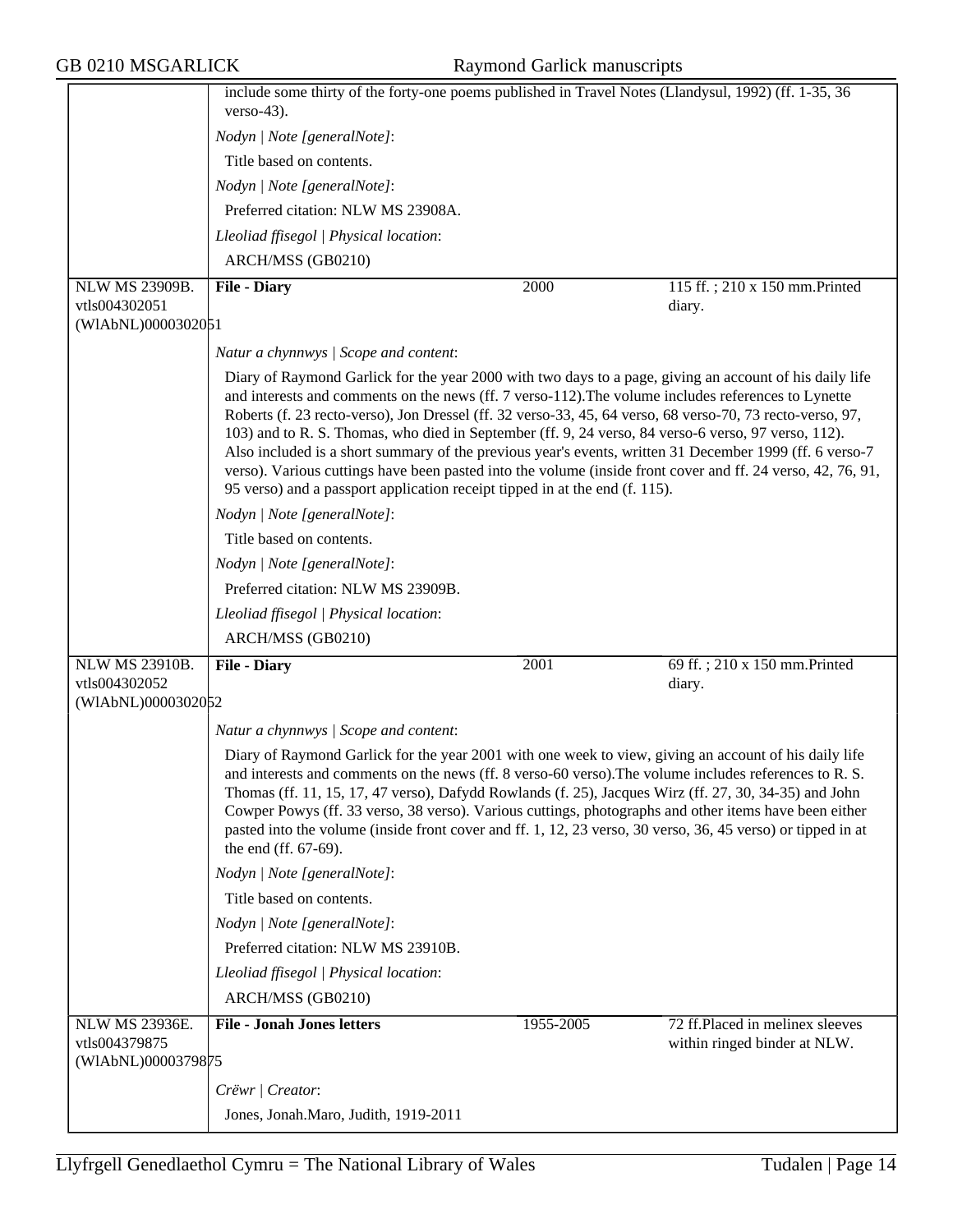|                       | Natur a chynnwys / Scope and content:<br>Forty-nine manuscript and typescript letters and cards, 1955-2003, from Jonah Jones to Raymond<br>Garlick, containing personal news and matters relating to work (ff. 1-39, 44-45, 48-55, 57-69); along<br>with seven letters from Jones' wife Judith Maro, 1972-1973, 1991 (ff. 40-43, 46-47, 56). The earlier letters<br>(ff. 1-31) mainly concern articles for Dock Leaves and Anglo-Welsh Review and include captions for<br>plates illustrating sculptures by Jones (ff. 5-6; see Dock Leaves, 7 (Winter 1956), between pp. 32-33)<br>and the manuscript for Jones' article 'Kyffin Williams' (ff. 10-13; see Dock Leaves, 8 (Summer 1957),<br>42-43). Also included are Jones' curriculum vitae, [2003] (f. 65), a poem, [2003] (f. 66), and obituaries,<br>2004-2005 (ff. 70-72).                                                                                                                                                                                                                                       |           |                                                                                                                                    |  |  |
|-----------------------|-------------------------------------------------------------------------------------------------------------------------------------------------------------------------------------------------------------------------------------------------------------------------------------------------------------------------------------------------------------------------------------------------------------------------------------------------------------------------------------------------------------------------------------------------------------------------------------------------------------------------------------------------------------------------------------------------------------------------------------------------------------------------------------------------------------------------------------------------------------------------------------------------------------------------------------------------------------------------------------------------------------------------------------------------------------------------|-----------|------------------------------------------------------------------------------------------------------------------------------------|--|--|
|                       |                                                                                                                                                                                                                                                                                                                                                                                                                                                                                                                                                                                                                                                                                                                                                                                                                                                                                                                                                                                                                                                                         |           |                                                                                                                                    |  |  |
|                       | Nodyn   Note [generalNote]:                                                                                                                                                                                                                                                                                                                                                                                                                                                                                                                                                                                                                                                                                                                                                                                                                                                                                                                                                                                                                                             |           |                                                                                                                                    |  |  |
|                       | Title based on contents.                                                                                                                                                                                                                                                                                                                                                                                                                                                                                                                                                                                                                                                                                                                                                                                                                                                                                                                                                                                                                                                |           |                                                                                                                                    |  |  |
|                       | Nodyn   Note [generalNote]:                                                                                                                                                                                                                                                                                                                                                                                                                                                                                                                                                                                                                                                                                                                                                                                                                                                                                                                                                                                                                                             |           |                                                                                                                                    |  |  |
|                       | Preferred citation: NLW MS 23936E.                                                                                                                                                                                                                                                                                                                                                                                                                                                                                                                                                                                                                                                                                                                                                                                                                                                                                                                                                                                                                                      |           |                                                                                                                                    |  |  |
|                       | Lleoliad ffisegol   Physical location:                                                                                                                                                                                                                                                                                                                                                                                                                                                                                                                                                                                                                                                                                                                                                                                                                                                                                                                                                                                                                                  |           |                                                                                                                                    |  |  |
|                       | ARCH/MSS (GB0210)                                                                                                                                                                                                                                                                                                                                                                                                                                                                                                                                                                                                                                                                                                                                                                                                                                                                                                                                                                                                                                                       |           |                                                                                                                                    |  |  |
| <b>NLW MS 24149E.</b> | <b>File - Correspondence</b>                                                                                                                                                                                                                                                                                                                                                                                                                                                                                                                                                                                                                                                                                                                                                                                                                                                                                                                                                                                                                                            | 1944-1985 | i, 141 ff. (ff. 36, 42 and<br>95 formerly folded as 2<br>leaves)Placed in melinex sleeves<br>within ringed box at NLW.             |  |  |
|                       | Crëwr   Creator:                                                                                                                                                                                                                                                                                                                                                                                                                                                                                                                                                                                                                                                                                                                                                                                                                                                                                                                                                                                                                                                        |           |                                                                                                                                    |  |  |
|                       | Chamberlain, BrendaHughes, Cledwyn, 1920-1978Prys-Jones, A. G. (Arthur Glyn)Anderson, John<br>Redwood, 1883-1964                                                                                                                                                                                                                                                                                                                                                                                                                                                                                                                                                                                                                                                                                                                                                                                                                                                                                                                                                        |           |                                                                                                                                    |  |  |
|                       | Natur a chynnwys / Scope and content:                                                                                                                                                                                                                                                                                                                                                                                                                                                                                                                                                                                                                                                                                                                                                                                                                                                                                                                                                                                                                                   |           |                                                                                                                                    |  |  |
|                       | Eighty-four letters, 1944-1985, to Raymond Garlick from Brenda Chamberlain, 1944-1948, 1957-[1958]<br>(ff. 1-30), Cledwyn Hughes, 1958-1970 (ff. 31-47), A. J. Prys-Jones, 1950-1985 (ff. 48-127), and J[ohn]<br>Redwood-Anderson, 1955-1958 (ff. 128-141), discussing a variety of matters, both personal and work<br>related.Some of the Brenda Chamberlain letters refer to her life on Bardsey Island.                                                                                                                                                                                                                                                                                                                                                                                                                                                                                                                                                                                                                                                              |           |                                                                                                                                    |  |  |
|                       | Nodyn   Note [generalNote]:                                                                                                                                                                                                                                                                                                                                                                                                                                                                                                                                                                                                                                                                                                                                                                                                                                                                                                                                                                                                                                             |           |                                                                                                                                    |  |  |
|                       | Title based on contents.                                                                                                                                                                                                                                                                                                                                                                                                                                                                                                                                                                                                                                                                                                                                                                                                                                                                                                                                                                                                                                                |           |                                                                                                                                    |  |  |
|                       | Nodyn   Note [generalNote]:                                                                                                                                                                                                                                                                                                                                                                                                                                                                                                                                                                                                                                                                                                                                                                                                                                                                                                                                                                                                                                             |           |                                                                                                                                    |  |  |
|                       | Formerly Garlick MSS 2 (ff. 1-30, 128-141) and 15 (ff. 31-127).                                                                                                                                                                                                                                                                                                                                                                                                                                                                                                                                                                                                                                                                                                                                                                                                                                                                                                                                                                                                         |           |                                                                                                                                    |  |  |
|                       | Lleoliad ffisegol   Physical location:                                                                                                                                                                                                                                                                                                                                                                                                                                                                                                                                                                                                                                                                                                                                                                                                                                                                                                                                                                                                                                  |           |                                                                                                                                    |  |  |
|                       | ARCH/MSS (GB0210)                                                                                                                                                                                                                                                                                                                                                                                                                                                                                                                                                                                                                                                                                                                                                                                                                                                                                                                                                                                                                                                       |           |                                                                                                                                    |  |  |
| <b>NLW MS 24150A.</b> | <b>File - Travel diary</b>                                                                                                                                                                                                                                                                                                                                                                                                                                                                                                                                                                                                                                                                                                                                                                                                                                                                                                                                                                                                                                              | 1950      | 92 ff. (ff. 38 verso-40, 51<br>verso-85 verso blank; ff. 86-91<br>verso inverted text); 160 x 100<br>mm.Quarter cloth over boards. |  |  |
|                       | Natur a chynnwys / Scope and content:                                                                                                                                                                                                                                                                                                                                                                                                                                                                                                                                                                                                                                                                                                                                                                                                                                                                                                                                                                                                                                   |           |                                                                                                                                    |  |  |
|                       | A notebook containing a diary by Raymond Garlick, 24 July-17 August 1950, recording his pilgrimage<br>with his wife Elin from Wales to Rome, via France and Italy, during the Holy Year of 1950 (ff. 3-31,<br>rectos only). The couple travelled mainly by hitch-hiking. Garlick also collected stamps and signatures<br>from various religious houses and churches on the route for an 'Ecclesiastical Passport' (ff. 86-90 verso,<br>inverted text). Pasted into the volume are letters of introduction from the Bishop of Menevia and the<br>Garlicks' parish priest in Pembroke Dock (inside front and back covers). Also included is a draft of<br>Garlick's editorial for Dock Leaves, No. 3 (Michaelmas 1950), 1-5, drawing on his travels to give his<br>impressions of France and Italy (ff. 43-51). Miscellaneous items of ephemera found loose in the volume<br>have been tipped in on empty leaves (ff. 32-38); these relate to the pilgrimage, except for two receipts<br>from a visit to Spain in August 1951 (ff. 37-38).<br>Nodyn   Note [generalNote]: |           |                                                                                                                                    |  |  |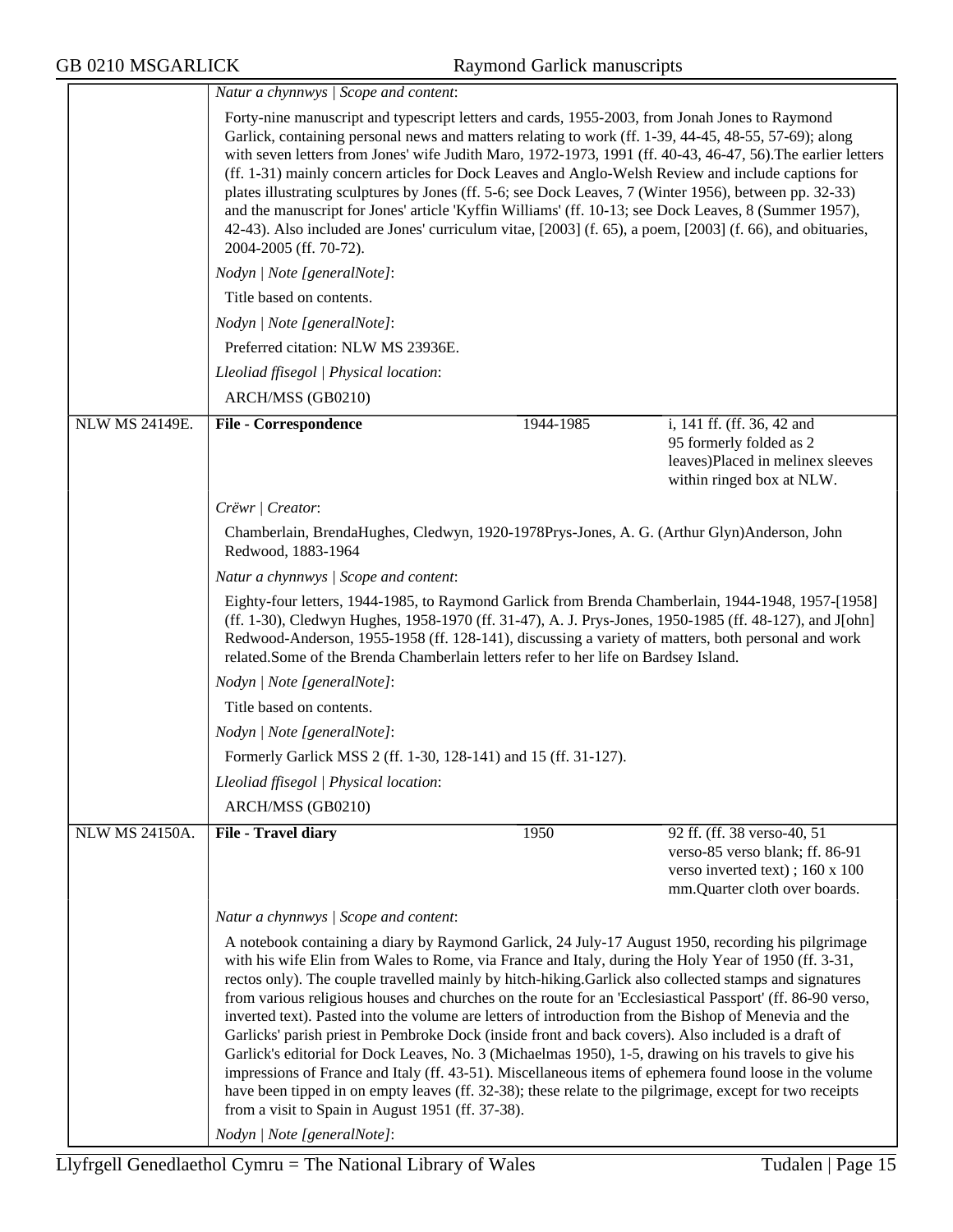|                       | Title based on contents.                                                                                                                                                                                                                                          |      |                                                                                                                                                                                                                                                                                                                                                                                                                                                                                                                                                                                                                                                                                                                                                                                                                                                                                                                                                                                                                                                                                                                                                                                                                                                                                                                                                                                                                                                                                                                  |
|-----------------------|-------------------------------------------------------------------------------------------------------------------------------------------------------------------------------------------------------------------------------------------------------------------|------|------------------------------------------------------------------------------------------------------------------------------------------------------------------------------------------------------------------------------------------------------------------------------------------------------------------------------------------------------------------------------------------------------------------------------------------------------------------------------------------------------------------------------------------------------------------------------------------------------------------------------------------------------------------------------------------------------------------------------------------------------------------------------------------------------------------------------------------------------------------------------------------------------------------------------------------------------------------------------------------------------------------------------------------------------------------------------------------------------------------------------------------------------------------------------------------------------------------------------------------------------------------------------------------------------------------------------------------------------------------------------------------------------------------------------------------------------------------------------------------------------------------|
|                       | Nodyn   Note [generalNote]:                                                                                                                                                                                                                                       |      |                                                                                                                                                                                                                                                                                                                                                                                                                                                                                                                                                                                                                                                                                                                                                                                                                                                                                                                                                                                                                                                                                                                                                                                                                                                                                                                                                                                                                                                                                                                  |
|                       | Formerly Garlick MS 18.                                                                                                                                                                                                                                           |      |                                                                                                                                                                                                                                                                                                                                                                                                                                                                                                                                                                                                                                                                                                                                                                                                                                                                                                                                                                                                                                                                                                                                                                                                                                                                                                                                                                                                                                                                                                                  |
|                       | Lleoliad ffisegol   Physical location:                                                                                                                                                                                                                            |      |                                                                                                                                                                                                                                                                                                                                                                                                                                                                                                                                                                                                                                                                                                                                                                                                                                                                                                                                                                                                                                                                                                                                                                                                                                                                                                                                                                                                                                                                                                                  |
|                       | ARCH/MSS (GB0210)                                                                                                                                                                                                                                                 |      |                                                                                                                                                                                                                                                                                                                                                                                                                                                                                                                                                                                                                                                                                                                                                                                                                                                                                                                                                                                                                                                                                                                                                                                                                                                                                                                                                                                                                                                                                                                  |
| <b>NLW MS 24151B.</b> | <b>File - Diary</b>                                                                                                                                                                                                                                               | 1956 | iii, 192 ff.; 195 x 125 mm. Collins<br>One Day Royal Diary; full cloth<br>covers.                                                                                                                                                                                                                                                                                                                                                                                                                                                                                                                                                                                                                                                                                                                                                                                                                                                                                                                                                                                                                                                                                                                                                                                                                                                                                                                                                                                                                                |
|                       | Natur a chynnwys   Scope and content:                                                                                                                                                                                                                             |      |                                                                                                                                                                                                                                                                                                                                                                                                                                                                                                                                                                                                                                                                                                                                                                                                                                                                                                                                                                                                                                                                                                                                                                                                                                                                                                                                                                                                                                                                                                                  |
|                       | lexicographer Bruce Griffiths (ff. 7, 33 verso) and the actor Grey Evans (f. 16 verso). The volume<br>Nodyn   Note [generalNote]:<br>Title based on contents.<br>Nodyn   Note [generalNote]:<br>Formerly Garlick MS 11.<br>Lleoliad ffisegol   Physical location: |      | Diary of Raymond Garlick, Blaenau Ffestiniog, for 1956, with one day to a page, containing entries<br>for 1 January-3 May (ff. 2-62 verso), with occasional scattered entries thereafter, mostly concerning<br>personal and family matters, his writing and broadcasting, teaching at Ffestiniog County School and<br>his activities in the Catholic Church. There are references throughout to Garlick's literary and other<br>friends, most notably John Cowper Powys and his wife Phyllis Playter (ff. 3-27 verso passim, 39 verso,<br>42 verso, 53, 55, 59 verso, 151 recto-verso, 158 verso). Among the school pupils mentioned are the<br>contains drafts and fair copies of several poems, including thirteen stanzas of 'Blaenau Observed', the<br>poem for radio, transmitted 14 June (ff. 36, 52 verso, 53 verso); the unfinished 'Octave of a sonnet on<br>the Scourging of Our Lord' (f. 44 verso); the sonnets 'The Crowning with Thorns' (f. 45 verso), 'The<br>October Risings' (f. 153) and 'The November Suppressions' (ff. 155 verso, 158); eleven stanzas of a poem<br>concerning a pilgrimage to Lourdes (ff. 12 verso, 13 verso-14 verso); and a single verse (f. 56 verso).<br>'Blaenau Observed' was published as a pamphlet in 1956, reprinted by the Dock Leaves Press in 1957<br>and was included in A Sense of Europe: Collected Poems 1954-1968 (Llandysul, 1968); 'The November<br>Suppressions' was published in The Welsh Nation, 10 November 1956, p. 1 (see cutting on f. 158). |
|                       | ARCH/MSS (GB0210)                                                                                                                                                                                                                                                 |      |                                                                                                                                                                                                                                                                                                                                                                                                                                                                                                                                                                                                                                                                                                                                                                                                                                                                                                                                                                                                                                                                                                                                                                                                                                                                                                                                                                                                                                                                                                                  |
| <b>NLW MS 24152B.</b> | <b>File - Diary</b>                                                                                                                                                                                                                                               | 1957 | 120 ff. (original pagination 1-223<br>continued to end); 200 x 125<br>mm.T.J. & J. Smith's Dataday<br>Diary 1957; quarter cloth.                                                                                                                                                                                                                                                                                                                                                                                                                                                                                                                                                                                                                                                                                                                                                                                                                                                                                                                                                                                                                                                                                                                                                                                                                                                                                                                                                                                 |
|                       | Natur a chynnwys / Scope and content:                                                                                                                                                                                                                             |      |                                                                                                                                                                                                                                                                                                                                                                                                                                                                                                                                                                                                                                                                                                                                                                                                                                                                                                                                                                                                                                                                                                                                                                                                                                                                                                                                                                                                                                                                                                                  |
|                       |                                                                                                                                                                                                                                                                   |      | Diary of Raymond Garlick, Blaenau Ffestiniog, for 1957, with two days to a page, containing entries<br>for 27 December 1956-31 December 1957 (pp. 4-215), mostly concerning personal and family matters,<br>his writing and broadcasting, teaching at Ffestiniog County School and his activities in the Catholic<br>Church. There are references throughout to Garlick's literary and other friends, most notably John Cowper<br>Powys and his wife Phyllis Playter, including preparations for a radio broadcast on Powys in which<br>Garlick participated (pp. 4-150 passim, 183, 186-187). Among the school pupils mentioned are the<br>actor Grey Evans, who, with his father, accompanied Garlick on an Easter trip to Rome (pp. 8, 44, 46,<br>67-72, 152), and former pupil Bruce [Griffiths] (p. 11). Incidents recounted include a row with the<br>artist Frederick Konekamp (p. 45), and Dyfnallt Morgan winning the crown at the National Eisteddfod,<br>with Aneirin Talfan [Davies]'s comments on the Gorsedd (p. 131). The family very briefly took in as<br>a lodger Susan Russell, Viscountess Amberley, the daughter of the poet Vachel Lindsay and estranged<br>wife of Bertrand Russell's son (pp. 183-199 passim). The volume contains fair copies of parts of three<br>poems, comprising the first verse of 'Monsignor Tudor' (p. 95), four verses of 'Therapy' (p. 101) and<br>a prayer, 'Heart of Jesus, in you I place' (p. 144); 'Monsignor Tudor' was collected in A Sense of          |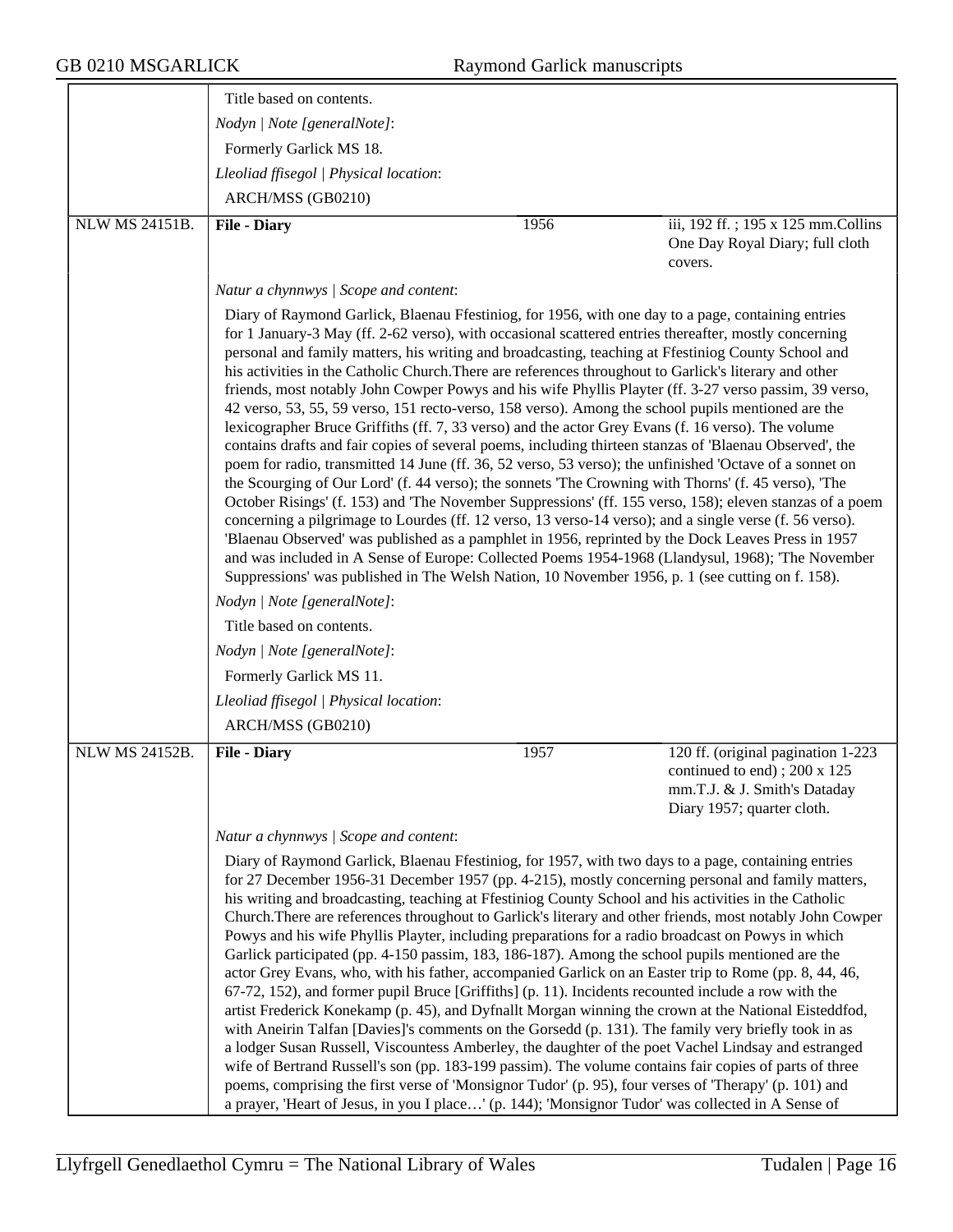|                       | Europe: Collected Poems 1954-1968 (Llandysul, 1968), p. 85. The volume also contains various cuttings,                                                                                                                                                                                                                                                                                                                                                                                                                                                                                                                                                                                                                                                                    |           |                                                                                                           |
|-----------------------|---------------------------------------------------------------------------------------------------------------------------------------------------------------------------------------------------------------------------------------------------------------------------------------------------------------------------------------------------------------------------------------------------------------------------------------------------------------------------------------------------------------------------------------------------------------------------------------------------------------------------------------------------------------------------------------------------------------------------------------------------------------------------|-----------|-----------------------------------------------------------------------------------------------------------|
|                       | memoranda and accounts (pp. 1, 3, 125, 220-237 and inside back cover).                                                                                                                                                                                                                                                                                                                                                                                                                                                                                                                                                                                                                                                                                                    |           |                                                                                                           |
|                       | Nodyn   Note [generalNote]:<br>Title based on contents.                                                                                                                                                                                                                                                                                                                                                                                                                                                                                                                                                                                                                                                                                                                   |           |                                                                                                           |
|                       |                                                                                                                                                                                                                                                                                                                                                                                                                                                                                                                                                                                                                                                                                                                                                                           |           |                                                                                                           |
|                       | Nodyn   Note [generalNote]:                                                                                                                                                                                                                                                                                                                                                                                                                                                                                                                                                                                                                                                                                                                                               |           |                                                                                                           |
|                       | Formerly Garlick MS 12.                                                                                                                                                                                                                                                                                                                                                                                                                                                                                                                                                                                                                                                                                                                                                   |           |                                                                                                           |
|                       | Lleoliad ffisegol   Physical location:                                                                                                                                                                                                                                                                                                                                                                                                                                                                                                                                                                                                                                                                                                                                    |           |                                                                                                           |
|                       | ARCH/MSS (GB0210)                                                                                                                                                                                                                                                                                                                                                                                                                                                                                                                                                                                                                                                                                                                                                         |           |                                                                                                           |
| <b>NLW MS 24153C.</b> | File - An introduction to Anglo-Welsh<br><b>Literature</b>                                                                                                                                                                                                                                                                                                                                                                                                                                                                                                                                                                                                                                                                                                                | 1970-1972 | 53 ff. (text on rectos only); 260 x<br>360 mm. and less.                                                  |
|                       |                                                                                                                                                                                                                                                                                                                                                                                                                                                                                                                                                                                                                                                                                                                                                                           |           |                                                                                                           |
|                       | Natur a chynnwys / Scope and content:                                                                                                                                                                                                                                                                                                                                                                                                                                                                                                                                                                                                                                                                                                                                     |           |                                                                                                           |
|                       | Proofs of the first edition of Raymond Garlick, An Introduction to Anglo-Welsh Literature (Cardiff:<br>University of Wales Press, 1970), used by the author as copy for the second edition, published 1972. Each<br>folio consists of two pages printed side-by-side, comprising proofs of the title page and pp. 1-97 (ff.<br>4-52). These are preceded by a new typescript prologue, dated May 1972 (ff. 1-3) and followed by an<br>author's note (pasted in on f. 53). Minor corrections and emendations have been supplied by the author in<br>red and black ink; more substantial alterations and additions to the text have been supplied in typescript<br>as paste overs or as paper flaps attached to page margins (ff. 8, 10-11, 13, 28-30, 32, 34, 39, 42, 50). |           |                                                                                                           |
|                       | Nodyn   Note [generalNote]:                                                                                                                                                                                                                                                                                                                                                                                                                                                                                                                                                                                                                                                                                                                                               |           |                                                                                                           |
|                       | Title based on contents.                                                                                                                                                                                                                                                                                                                                                                                                                                                                                                                                                                                                                                                                                                                                                  |           |                                                                                                           |
|                       | Nodyn   Note [generalNote]:                                                                                                                                                                                                                                                                                                                                                                                                                                                                                                                                                                                                                                                                                                                                               |           |                                                                                                           |
|                       | Formerly Garlick MS 1.                                                                                                                                                                                                                                                                                                                                                                                                                                                                                                                                                                                                                                                                                                                                                    |           |                                                                                                           |
|                       | Lleoliad ffisegol   Physical location:                                                                                                                                                                                                                                                                                                                                                                                                                                                                                                                                                                                                                                                                                                                                    |           |                                                                                                           |
|                       | ARCH/MSS (GB0210)                                                                                                                                                                                                                                                                                                                                                                                                                                                                                                                                                                                                                                                                                                                                                         |           |                                                                                                           |
| <b>NLW MS 24154A.</b> | <b>File - Poems</b>                                                                                                                                                                                                                                                                                                                                                                                                                                                                                                                                                                                                                                                                                                                                                       | 1969-1970 | 16 ff.; 125 x 180 mm. Rowney<br>Sketch Pad, glue binding and<br>cardboard back cover.                     |
|                       | Natur a chynnwys / Scope and content:                                                                                                                                                                                                                                                                                                                                                                                                                                                                                                                                                                                                                                                                                                                                     |           |                                                                                                           |
|                       | A volume in the hand of Raymond Garlick containing drafts of some sixteen poems, dated April 1969-<br>January 1970. Eight of the poems are noted as having been published in Poetry Wales, two in Akros<br>and one in Clw. Ten of the poems were included in Raymond Garlick, A Sense of Time: Poems and<br>Antipoems 1969-1972 (Llandysul, 1972). Four poems are possibly unpublished.                                                                                                                                                                                                                                                                                                                                                                                   |           |                                                                                                           |
|                       | Nodyn   Note [generalNote]:                                                                                                                                                                                                                                                                                                                                                                                                                                                                                                                                                                                                                                                                                                                                               |           |                                                                                                           |
|                       | Title based on contents.                                                                                                                                                                                                                                                                                                                                                                                                                                                                                                                                                                                                                                                                                                                                                  |           |                                                                                                           |
|                       | Nodyn   Note [generalNote]:                                                                                                                                                                                                                                                                                                                                                                                                                                                                                                                                                                                                                                                                                                                                               |           |                                                                                                           |
|                       | Formerly Garlick MS 3.                                                                                                                                                                                                                                                                                                                                                                                                                                                                                                                                                                                                                                                                                                                                                    |           |                                                                                                           |
|                       | Lleoliad ffisegol   Physical location:                                                                                                                                                                                                                                                                                                                                                                                                                                                                                                                                                                                                                                                                                                                                    |           |                                                                                                           |
|                       | ARCH/MSS (GB0210)                                                                                                                                                                                                                                                                                                                                                                                                                                                                                                                                                                                                                                                                                                                                                         |           |                                                                                                           |
| <b>NLW MS 24155C.</b> | <b>File - Poems</b>                                                                                                                                                                                                                                                                                                                                                                                                                                                                                                                                                                                                                                                                                                                                                       | 1970      | 20 ff. (some pages blank); 175 x<br>250 mm.Daler Cartridge Pad, glue<br>binding and cardboard back cover. |
|                       | Natur a chynnwys / Scope and content:                                                                                                                                                                                                                                                                                                                                                                                                                                                                                                                                                                                                                                                                                                                                     |           |                                                                                                           |
|                       | A volume in the hand of Raymond Garlick containing drafts of twenty-one poems, dated March-<br>December 1970. Thirteen of the poems are noted as having been published in various periodicals, mainly<br>Poetry Wales. Seventeen of the poems were included in Raymond Garlick, A Sense of Time: Poems and<br>Antipoems 1969-1972 (Llandysul, 1972); the remaining four poems are possibly unpublished.                                                                                                                                                                                                                                                                                                                                                                   |           |                                                                                                           |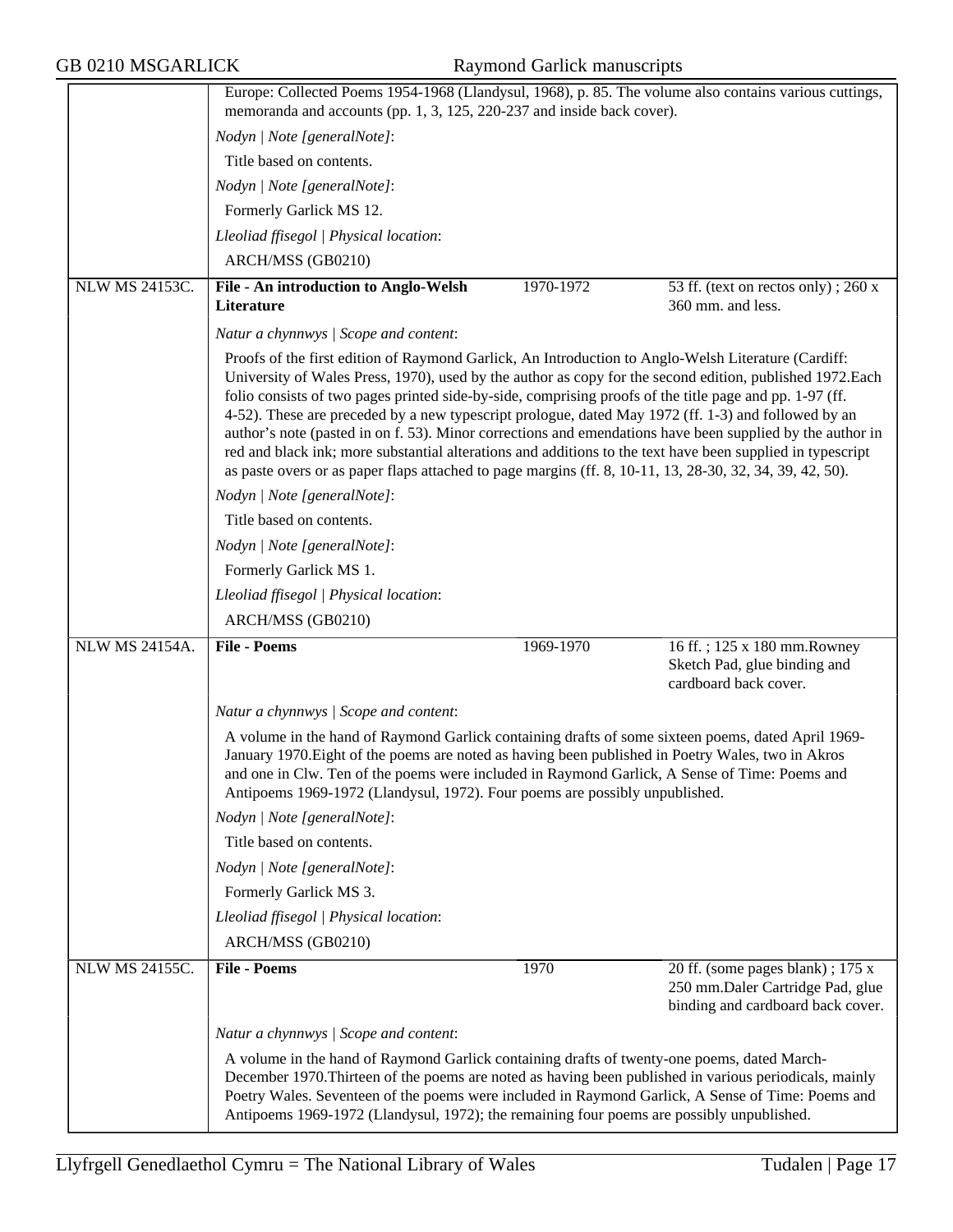|                       | Nodyn   Note [generalNote]:                                                                                                                                                                                                                                                                                                                                                                                                                                                                                                                                                                                                                                                                                                                                                                                                                                                                                                                                                                                                                                                                                                                                                                                                                                                                                                                                                                                                                                                              |              |                                                                                                   |
|-----------------------|------------------------------------------------------------------------------------------------------------------------------------------------------------------------------------------------------------------------------------------------------------------------------------------------------------------------------------------------------------------------------------------------------------------------------------------------------------------------------------------------------------------------------------------------------------------------------------------------------------------------------------------------------------------------------------------------------------------------------------------------------------------------------------------------------------------------------------------------------------------------------------------------------------------------------------------------------------------------------------------------------------------------------------------------------------------------------------------------------------------------------------------------------------------------------------------------------------------------------------------------------------------------------------------------------------------------------------------------------------------------------------------------------------------------------------------------------------------------------------------|--------------|---------------------------------------------------------------------------------------------------|
|                       | Title based on contents.                                                                                                                                                                                                                                                                                                                                                                                                                                                                                                                                                                                                                                                                                                                                                                                                                                                                                                                                                                                                                                                                                                                                                                                                                                                                                                                                                                                                                                                                 |              |                                                                                                   |
|                       | Nodyn   Note [generalNote]:                                                                                                                                                                                                                                                                                                                                                                                                                                                                                                                                                                                                                                                                                                                                                                                                                                                                                                                                                                                                                                                                                                                                                                                                                                                                                                                                                                                                                                                              |              |                                                                                                   |
|                       | Formerly Garlick MS 4.                                                                                                                                                                                                                                                                                                                                                                                                                                                                                                                                                                                                                                                                                                                                                                                                                                                                                                                                                                                                                                                                                                                                                                                                                                                                                                                                                                                                                                                                   |              |                                                                                                   |
|                       | Lleoliad ffisegol   Physical location:                                                                                                                                                                                                                                                                                                                                                                                                                                                                                                                                                                                                                                                                                                                                                                                                                                                                                                                                                                                                                                                                                                                                                                                                                                                                                                                                                                                                                                                   |              |                                                                                                   |
|                       | ARCH/MSS (GB0210)                                                                                                                                                                                                                                                                                                                                                                                                                                                                                                                                                                                                                                                                                                                                                                                                                                                                                                                                                                                                                                                                                                                                                                                                                                                                                                                                                                                                                                                                        |              |                                                                                                   |
| <b>NLW MS 24156B.</b> | File - Poems, articles &c.                                                                                                                                                                                                                                                                                                                                                                                                                                                                                                                                                                                                                                                                                                                                                                                                                                                                                                                                                                                                                                                                                                                                                                                                                                                                                                                                                                                                                                                               | 1970-[?1972] | 36 ff. (some pages blank); 200 x                                                                  |
|                       |                                                                                                                                                                                                                                                                                                                                                                                                                                                                                                                                                                                                                                                                                                                                                                                                                                                                                                                                                                                                                                                                                                                                                                                                                                                                                                                                                                                                                                                                                          |              | 160 mm. Winfield Exercise Book.                                                                   |
|                       | Natur a chynnwys   Scope and content:                                                                                                                                                                                                                                                                                                                                                                                                                                                                                                                                                                                                                                                                                                                                                                                                                                                                                                                                                                                                                                                                                                                                                                                                                                                                                                                                                                                                                                                    |              |                                                                                                   |
|                       | A notebook, 1970-[?1972], in the hand of Raymond Garlick containing manuscript drafts of articles and a<br>letter, 1970-[?1972] (ff. 1-18, 30-35) and some seven poems, dated January-March 1971 (ff. 19 verso-20,<br>22 verso-29). Four of the poems were published in Poetry Wales and were included in Raymond Garlick,<br>A Sense of Time: Poems and Antipoems 1969-1972 (Llandysul, 1972); while 'Dial-a-Panegyric' (ff. 22<br>verso-23) was submitted to the Welsh Arts Council's Dial-a-Poem scheme. The articles are 'A Short Walk<br>in the Desert' (ff. 1-9), published in Planet, 4 (February/March 1971), 28-33, and 'Contempt' (ff. 30-35),<br>published, in Welsh, as 'Dirmyg' in Barn, 112 (February 1972), 90-91, and reviews of Donald Attwater,<br>A Cell of Good Living: The Life, Works and Opinions of Eric Gill (1969) (ff. 9 verso-13), published<br>in The Anglo-Welsh Review, 19 (Spring 1971), 300-302, and of Brynmor Jones, A Bibliography of<br>Anglo-Welsh Literature 1900-1965 (ff. 13 verso-17), published in Poetry Wales, 6.3 (Winter 1970),<br>56-59. The volume also includes a list of his poems published since 1968 (ff. 18 verso-19). A cutting of<br>Garlick's letter published in the Welsh Nation, November 1970 (f. 17 verso) and a typescript of 'Dial-a-<br>Panegyric' (f. 22 verso) have been pasted into the volume.<br>Nodyn   Note [generalNote]:<br>Title based on contents.<br>Nodyn   Note [generalNote]:<br>Formerly Garlick MS 5. |              |                                                                                                   |
|                       | Lleoliad ffisegol   Physical location:                                                                                                                                                                                                                                                                                                                                                                                                                                                                                                                                                                                                                                                                                                                                                                                                                                                                                                                                                                                                                                                                                                                                                                                                                                                                                                                                                                                                                                                   |              |                                                                                                   |
|                       | ARCH/MSS (GB0210)                                                                                                                                                                                                                                                                                                                                                                                                                                                                                                                                                                                                                                                                                                                                                                                                                                                                                                                                                                                                                                                                                                                                                                                                                                                                                                                                                                                                                                                                        |              |                                                                                                   |
| <b>NLW MS 24157D.</b> | <b>File - Poems</b>                                                                                                                                                                                                                                                                                                                                                                                                                                                                                                                                                                                                                                                                                                                                                                                                                                                                                                                                                                                                                                                                                                                                                                                                                                                                                                                                                                                                                                                                      | 1970-1972    | 41 ff. (text mostly on rectos                                                                     |
|                       |                                                                                                                                                                                                                                                                                                                                                                                                                                                                                                                                                                                                                                                                                                                                                                                                                                                                                                                                                                                                                                                                                                                                                                                                                                                                                                                                                                                                                                                                                          |              | only); $225 \times 305$ mm. Winfield<br>Drawing Tablet, glue binding and<br>cardboard back cover. |
|                       | Natur a chynnwys / Scope and content:                                                                                                                                                                                                                                                                                                                                                                                                                                                                                                                                                                                                                                                                                                                                                                                                                                                                                                                                                                                                                                                                                                                                                                                                                                                                                                                                                                                                                                                    |              |                                                                                                   |
|                       | A volume in the hand of Raymond Garlick containing manuscript drafts, together with a few pasted-in<br>typescripts, of nineteen poems, dated 2 January 1971-26 April 1972. Six of the poems were published<br>in Poetry Wales, Planet and Poems '73, while 'Acclamation' (ff. 1-2, 3, 4-6, 7-8, 9-14 (rectos only),<br>24 recto-verso) was broadcast on BBC Radio on 24 February 1972. Thirteen of the poems, including<br>'Documentary' (ff. 16-22, rectos only) and a revised version of 'Acclamation', were included in Raymond<br>Garlick, A Sense of Time: Poems and Antipoems 1969-1972 (Llandysul, 1972). Five poems are<br>apparently unpublished. Also included are two letters from Meic Stephens, Welsh Arts Council, 31<br>December 1970 and 18 February 1971, concerning 'Acclamation' (pasted in inside the front cover and on<br>f. 15 respectively). A copy of Dom Julian Stonor, Six Welsh Martyrs (London: Salesian Press, 1961) has<br>been pasted in inside the back cover.                                                                                                                                                                                                                                                                                                                                                                                                                                                                                          |              |                                                                                                   |
|                       | Nodyn   Note [generalNote]:                                                                                                                                                                                                                                                                                                                                                                                                                                                                                                                                                                                                                                                                                                                                                                                                                                                                                                                                                                                                                                                                                                                                                                                                                                                                                                                                                                                                                                                              |              |                                                                                                   |
|                       | Title based on contents.                                                                                                                                                                                                                                                                                                                                                                                                                                                                                                                                                                                                                                                                                                                                                                                                                                                                                                                                                                                                                                                                                                                                                                                                                                                                                                                                                                                                                                                                 |              |                                                                                                   |
|                       | Nodyn   Note [generalNote]:                                                                                                                                                                                                                                                                                                                                                                                                                                                                                                                                                                                                                                                                                                                                                                                                                                                                                                                                                                                                                                                                                                                                                                                                                                                                                                                                                                                                                                                              |              |                                                                                                   |
|                       | Formerly Garlick MS 6.                                                                                                                                                                                                                                                                                                                                                                                                                                                                                                                                                                                                                                                                                                                                                                                                                                                                                                                                                                                                                                                                                                                                                                                                                                                                                                                                                                                                                                                                   |              |                                                                                                   |
|                       | Lleoliad ffisegol   Physical location:                                                                                                                                                                                                                                                                                                                                                                                                                                                                                                                                                                                                                                                                                                                                                                                                                                                                                                                                                                                                                                                                                                                                                                                                                                                                                                                                                                                                                                                   |              |                                                                                                   |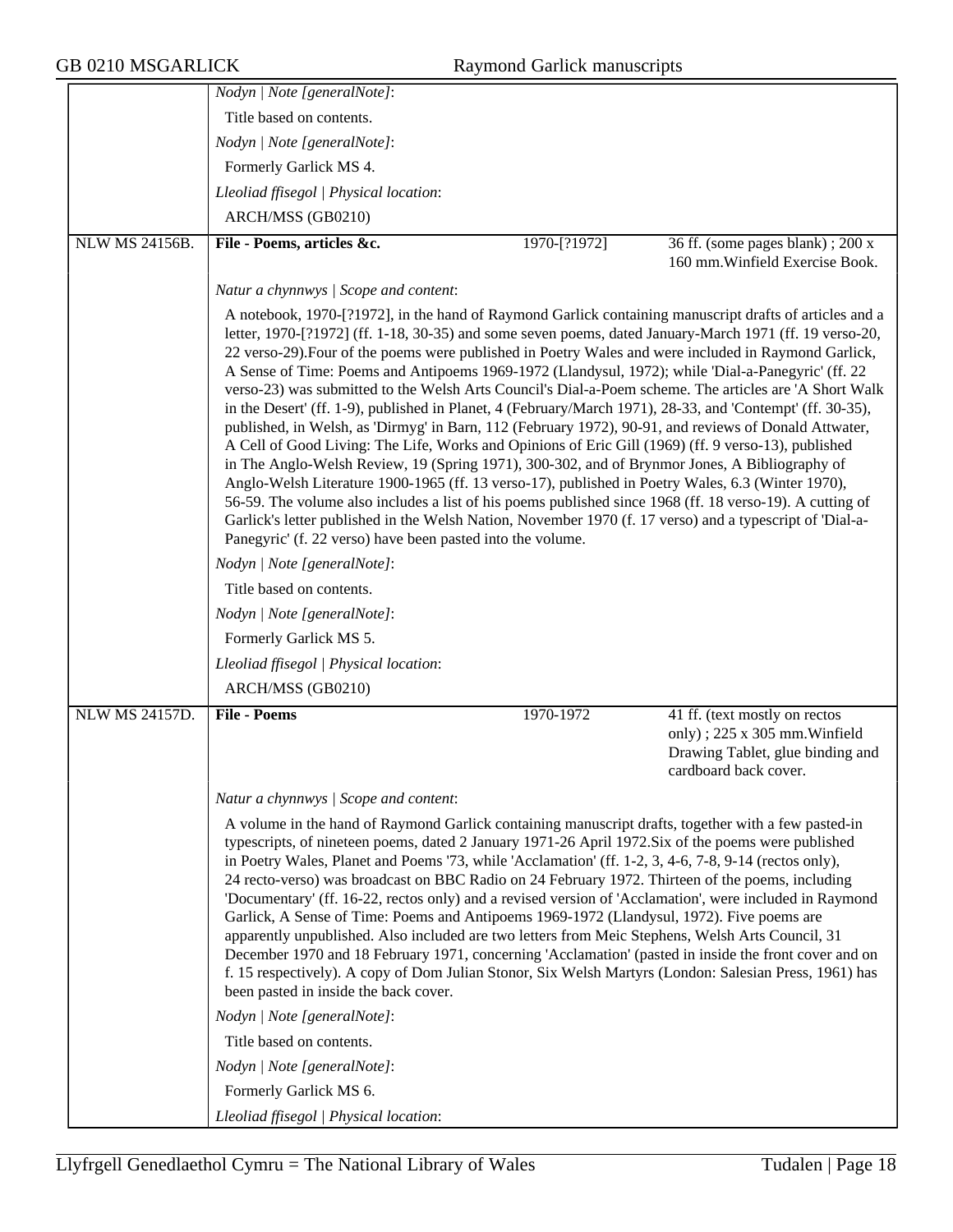$\equiv$ 

|                       | ARCH/MSS (GB0210)                                                                                                                                                                                                                                                                                                                                                                                                                                                                                                                                                                                                                                                                                                                                                        |           |                                                                                                                                                                                                                                                                                                                                                                                                                                                                                                                                                                                                                                                                       |
|-----------------------|--------------------------------------------------------------------------------------------------------------------------------------------------------------------------------------------------------------------------------------------------------------------------------------------------------------------------------------------------------------------------------------------------------------------------------------------------------------------------------------------------------------------------------------------------------------------------------------------------------------------------------------------------------------------------------------------------------------------------------------------------------------------------|-----------|-----------------------------------------------------------------------------------------------------------------------------------------------------------------------------------------------------------------------------------------------------------------------------------------------------------------------------------------------------------------------------------------------------------------------------------------------------------------------------------------------------------------------------------------------------------------------------------------------------------------------------------------------------------------------|
| NLW MS 24158B.        | <b>File - Poems</b>                                                                                                                                                                                                                                                                                                                                                                                                                                                                                                                                                                                                                                                                                                                                                      | 1972-1973 | 16 ff. (f. 16 is a leaf tipped in<br>inside the back cover; some pages<br>blank); 205 x 160 mm.W.H.<br>Smith & Son Note Book.                                                                                                                                                                                                                                                                                                                                                                                                                                                                                                                                         |
|                       | Natur a chynnwys / Scope and content:                                                                                                                                                                                                                                                                                                                                                                                                                                                                                                                                                                                                                                                                                                                                    |           |                                                                                                                                                                                                                                                                                                                                                                                                                                                                                                                                                                                                                                                                       |
|                       | A notebook in the hand of Raymond Garlick containing drafts of thirteen poems, dated April 1972-<br>all collected in Raymond Garlick, Incense: Poems 1972-1975 (Llandysul, 1976). A single verse of an<br>unfinished poem is on f. 13; it is crossed out and is apparently unpublished.                                                                                                                                                                                                                                                                                                                                                                                                                                                                                  |           | July 1973. Eleven of the poems were published in the Anglo-Welsh Review, Poetry Wales and Planet;<br>the remaining two were contributed to the Welsh Arts Council's Dial-a-Poem scheme. The poems were                                                                                                                                                                                                                                                                                                                                                                                                                                                                |
|                       | Nodyn   Note [generalNote]:                                                                                                                                                                                                                                                                                                                                                                                                                                                                                                                                                                                                                                                                                                                                              |           |                                                                                                                                                                                                                                                                                                                                                                                                                                                                                                                                                                                                                                                                       |
|                       | Title based on contents.                                                                                                                                                                                                                                                                                                                                                                                                                                                                                                                                                                                                                                                                                                                                                 |           |                                                                                                                                                                                                                                                                                                                                                                                                                                                                                                                                                                                                                                                                       |
|                       | Nodyn   Note [generalNote]:                                                                                                                                                                                                                                                                                                                                                                                                                                                                                                                                                                                                                                                                                                                                              |           |                                                                                                                                                                                                                                                                                                                                                                                                                                                                                                                                                                                                                                                                       |
|                       | Formerly Garlick MS 7.                                                                                                                                                                                                                                                                                                                                                                                                                                                                                                                                                                                                                                                                                                                                                   |           |                                                                                                                                                                                                                                                                                                                                                                                                                                                                                                                                                                                                                                                                       |
|                       | Lleoliad ffisegol   Physical location:                                                                                                                                                                                                                                                                                                                                                                                                                                                                                                                                                                                                                                                                                                                                   |           |                                                                                                                                                                                                                                                                                                                                                                                                                                                                                                                                                                                                                                                                       |
|                       | ARCH/MSS (GB0210)                                                                                                                                                                                                                                                                                                                                                                                                                                                                                                                                                                                                                                                                                                                                                        |           |                                                                                                                                                                                                                                                                                                                                                                                                                                                                                                                                                                                                                                                                       |
| <b>NLW MS 24159B.</b> | File - Poems, articles &c.                                                                                                                                                                                                                                                                                                                                                                                                                                                                                                                                                                                                                                                                                                                                               | 1973-1974 | 62 ff. (33 verso-62 inverted text);<br>220 x 170 mm.Spiral bound<br>notebook, red card covers.                                                                                                                                                                                                                                                                                                                                                                                                                                                                                                                                                                        |
|                       | Natur a chynnwys / Scope and content:                                                                                                                                                                                                                                                                                                                                                                                                                                                                                                                                                                                                                                                                                                                                    |           |                                                                                                                                                                                                                                                                                                                                                                                                                                                                                                                                                                                                                                                                       |
|                       | and letters (ff. 2, 33 verso-62 (text mostly on rectos)). Typescript drafts of six of the poems have been<br>pasted in on ff. 14, 15, 16, 19, 21, 23, 26, 32, 33. Some of the poems were published in Poetry Wales<br>and elsewhere; twelve were collected in Raymond Garlick, Incense: Poems 1972-1975 (Llandysul,<br>1976); the remaining four are apparently unpublished. Also included in the volume are drafts of his<br>articles 'The Shapes of Thoughts', published in Poetry Wales, 9.2 (Autumn 1973), 40-48 (ff. 46 verso,<br>47 verso-51), and 'The Two Literatures of Wales', published in Paedwizer nei Wales (= It Beaken:<br>poems written 'Since A Sense of Time', giving, where appropriate, details of publication (f. 62 verso,<br>inside back cover). |           | of sixteen poems, dated July 1973-May 1974 (ff. 3-33 (rectos only), 40 verso, 41 verso), and of articles<br>Tydskrift fan de Fryske Akademy, 36.1/2 (1974)), pp. 26-29 (ff. 42 verso, 43 verso-45); a lecture entitled<br>'Children's Books with a Welsh Setting', given at Aberystwyth, September 1973 (ff. 51 verso-58 passim);<br>an introduction for a brochure on Trinity College, Carmarthen, 1974 (ff. 38 verso-39 verso); drafts of five<br>letters concerning the Welsh language campaign and the courts (ff. 2, 33 verso-35 verso (versos only),<br>59 verso, 60 verso-62) and R. S. Thomas (ff. 36 verso, 37 verso), June 1973-May 1974; and a list of his |
|                       | Nodyn   Note [generalNote]:                                                                                                                                                                                                                                                                                                                                                                                                                                                                                                                                                                                                                                                                                                                                              |           |                                                                                                                                                                                                                                                                                                                                                                                                                                                                                                                                                                                                                                                                       |
|                       | Title based on contents.                                                                                                                                                                                                                                                                                                                                                                                                                                                                                                                                                                                                                                                                                                                                                 |           |                                                                                                                                                                                                                                                                                                                                                                                                                                                                                                                                                                                                                                                                       |
|                       | Nodyn   Note [generalNote]:                                                                                                                                                                                                                                                                                                                                                                                                                                                                                                                                                                                                                                                                                                                                              |           |                                                                                                                                                                                                                                                                                                                                                                                                                                                                                                                                                                                                                                                                       |
|                       | Formerly Garlick MS 8.                                                                                                                                                                                                                                                                                                                                                                                                                                                                                                                                                                                                                                                                                                                                                   |           |                                                                                                                                                                                                                                                                                                                                                                                                                                                                                                                                                                                                                                                                       |
|                       | Lleoliad ffisegol   Physical location:                                                                                                                                                                                                                                                                                                                                                                                                                                                                                                                                                                                                                                                                                                                                   |           |                                                                                                                                                                                                                                                                                                                                                                                                                                                                                                                                                                                                                                                                       |
|                       | ARCH/MSS (GB0210)                                                                                                                                                                                                                                                                                                                                                                                                                                                                                                                                                                                                                                                                                                                                                        |           |                                                                                                                                                                                                                                                                                                                                                                                                                                                                                                                                                                                                                                                                       |
| NLW MS 24160A.        | <b>File - Poems</b>                                                                                                                                                                                                                                                                                                                                                                                                                                                                                                                                                                                                                                                                                                                                                      | 1974      | 12 ff. (text on rectos only; 11<br>verso-12 verso blank); 180<br>x 125 mm.'Artist's Sketch<br>Block' (printed on front cover),<br>glue binding and cardboard back<br>cover.                                                                                                                                                                                                                                                                                                                                                                                                                                                                                           |
|                       | Natur a chynnwys / Scope and content:                                                                                                                                                                                                                                                                                                                                                                                                                                                                                                                                                                                                                                                                                                                                    |           |                                                                                                                                                                                                                                                                                                                                                                                                                                                                                                                                                                                                                                                                       |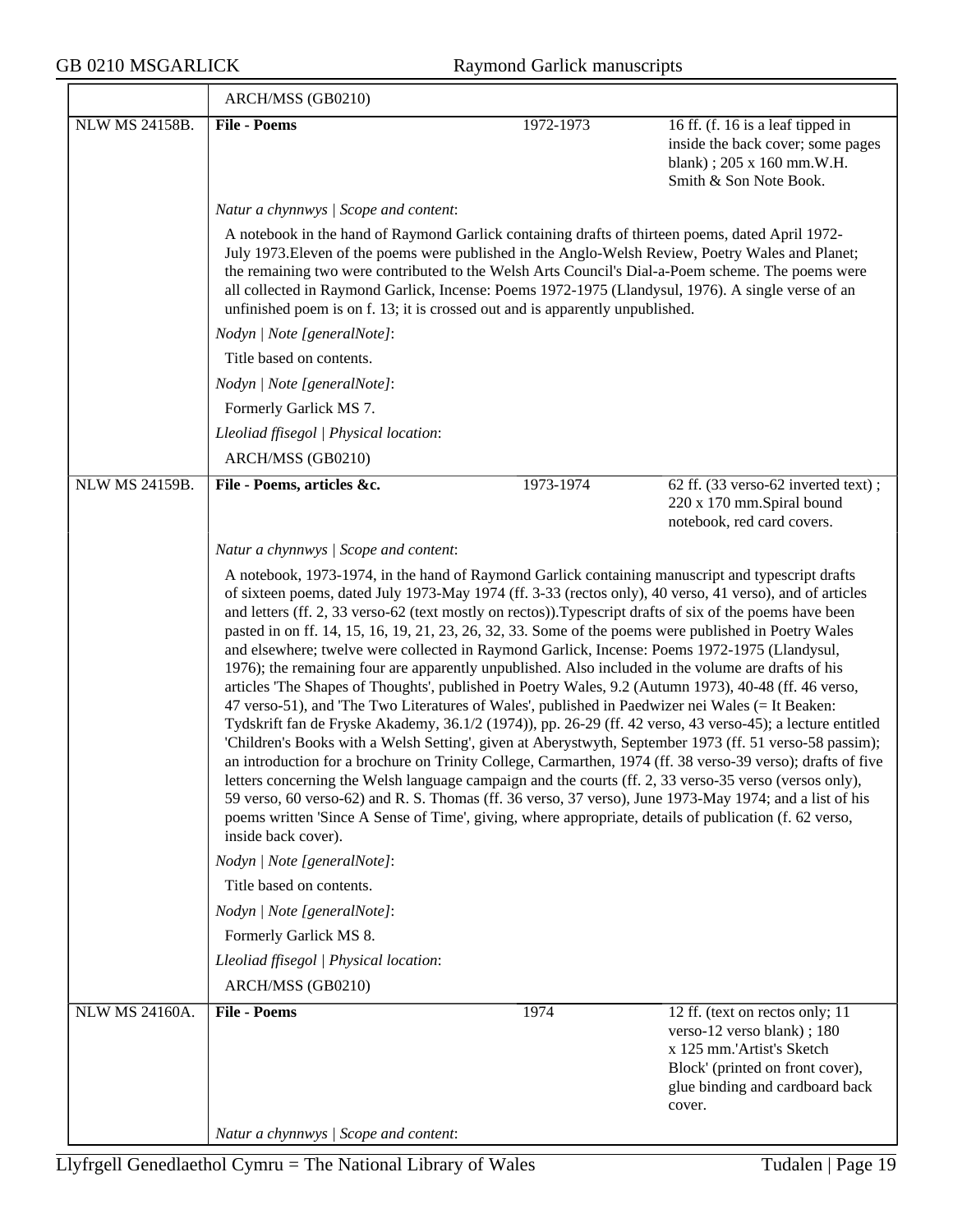|                       | A volume in the hand of Raymond Garlick containing manuscript drafts of five poems, dated September-<br>November 1974, all of which were included in Raymond Garlick, Incense: Poems 1972-1975 (Llandysul,<br>1976).                                                                                                                                                                                                                                                                                                                                                 |           |                                                                                                                |
|-----------------------|----------------------------------------------------------------------------------------------------------------------------------------------------------------------------------------------------------------------------------------------------------------------------------------------------------------------------------------------------------------------------------------------------------------------------------------------------------------------------------------------------------------------------------------------------------------------|-----------|----------------------------------------------------------------------------------------------------------------|
|                       | Nodyn   Note [generalNote]:                                                                                                                                                                                                                                                                                                                                                                                                                                                                                                                                          |           |                                                                                                                |
|                       | Title based on contents.                                                                                                                                                                                                                                                                                                                                                                                                                                                                                                                                             |           |                                                                                                                |
|                       | Nodyn   Note [generalNote]:                                                                                                                                                                                                                                                                                                                                                                                                                                                                                                                                          |           |                                                                                                                |
|                       | Formerly Garlick MS 9.                                                                                                                                                                                                                                                                                                                                                                                                                                                                                                                                               |           |                                                                                                                |
|                       | Lleoliad ffisegol   Physical location:                                                                                                                                                                                                                                                                                                                                                                                                                                                                                                                               |           |                                                                                                                |
|                       | ARCH/MSS (GB0210)                                                                                                                                                                                                                                                                                                                                                                                                                                                                                                                                                    |           |                                                                                                                |
| <b>NLW MS 24161B.</b> | File - Incense: corrected proofs                                                                                                                                                                                                                                                                                                                                                                                                                                                                                                                                     | [?1976]   | vii, 54 ff. (original foliation<br>11-37, [39]-64; text on rectos<br>only); 220 x 130 mm.                      |
|                       | Natur a chynnwys / Scope and content:                                                                                                                                                                                                                                                                                                                                                                                                                                                                                                                                |           |                                                                                                                |
|                       | Corrected proofs, [?1976], of Raymond Garlick, Incense: Poems 1972-1975 (Llandysul, 1976),<br>containing corrections to punctuation, typographical errors and pagination, together with minor revisions<br>to the poems 'Fanfare for Europe' (ff. $11-12$ ) and 'Incense' (f. 64), all supplied in red ink by the author.                                                                                                                                                                                                                                            |           |                                                                                                                |
|                       | Nodyn   Note [generalNote]:                                                                                                                                                                                                                                                                                                                                                                                                                                                                                                                                          |           |                                                                                                                |
|                       | Title based on contents.                                                                                                                                                                                                                                                                                                                                                                                                                                                                                                                                             |           |                                                                                                                |
|                       | Nodyn   Note [generalNote]:                                                                                                                                                                                                                                                                                                                                                                                                                                                                                                                                          |           |                                                                                                                |
|                       | Formerly Garlick MS 10.                                                                                                                                                                                                                                                                                                                                                                                                                                                                                                                                              |           |                                                                                                                |
|                       | Lleoliad ffisegol   Physical location:                                                                                                                                                                                                                                                                                                                                                                                                                                                                                                                               |           |                                                                                                                |
|                       | ARCH/MSS (GB0210)                                                                                                                                                                                                                                                                                                                                                                                                                                                                                                                                                    |           |                                                                                                                |
| <b>NLW MS 24162A.</b> | <b>File - Poems</b>                                                                                                                                                                                                                                                                                                                                                                                                                                                                                                                                                  | 1977-1978 | 97 ff.; 145 x 105 mm. WN Black<br>+ White Sketch Book'; address<br>label of Raymond Garlick on front<br>cover. |
|                       | Natur a chynnwys / Scope and content:                                                                                                                                                                                                                                                                                                                                                                                                                                                                                                                                |           |                                                                                                                |
|                       | A notebook in the hand of Raymond Garlick containing manuscript drafts, together with forty-four pages<br>of pasted in typescript drafts, of thirty-three poems, dated January 1977-May 1978 (ff. 3-93 verso). Some<br>twenty poems were published in the Anglo-Welsh Review, Poetry Wales and Planet, while sixteen<br>appeared in Raymond Garlick, Collected Poems 1946-1986 (Llandysul, 1987). Eleven poems appear<br>to be unpublished. Also included loose in the volume is a list of the contents of the volume, recording<br>publication details (ff. 96-97). |           |                                                                                                                |
|                       | Nodyn   Note [generalNote]:                                                                                                                                                                                                                                                                                                                                                                                                                                                                                                                                          |           |                                                                                                                |
|                       | Title based on contents.                                                                                                                                                                                                                                                                                                                                                                                                                                                                                                                                             |           |                                                                                                                |
|                       | Nodyn   Note [generalNote]:                                                                                                                                                                                                                                                                                                                                                                                                                                                                                                                                          |           |                                                                                                                |
|                       | Formerly Garlick MS 14.                                                                                                                                                                                                                                                                                                                                                                                                                                                                                                                                              |           |                                                                                                                |
|                       | Lleoliad ffisegol   Physical location:                                                                                                                                                                                                                                                                                                                                                                                                                                                                                                                               |           |                                                                                                                |
|                       | ARCH/MSS (GB0210)                                                                                                                                                                                                                                                                                                                                                                                                                                                                                                                                                    |           |                                                                                                                |
| <b>NLW MS 24163A.</b> | <b>File - Poems</b>                                                                                                                                                                                                                                                                                                                                                                                                                                                                                                                                                  | 1978-1989 | 75 ff.; 150 x 105<br>mm.Commercial binding; address<br>label of Raymond Garlick on front<br>cover.             |
|                       |                                                                                                                                                                                                                                                                                                                                                                                                                                                                                                                                                                      |           |                                                                                                                |
|                       | Natur a chynnwys / Scope and content:                                                                                                                                                                                                                                                                                                                                                                                                                                                                                                                                |           |                                                                                                                |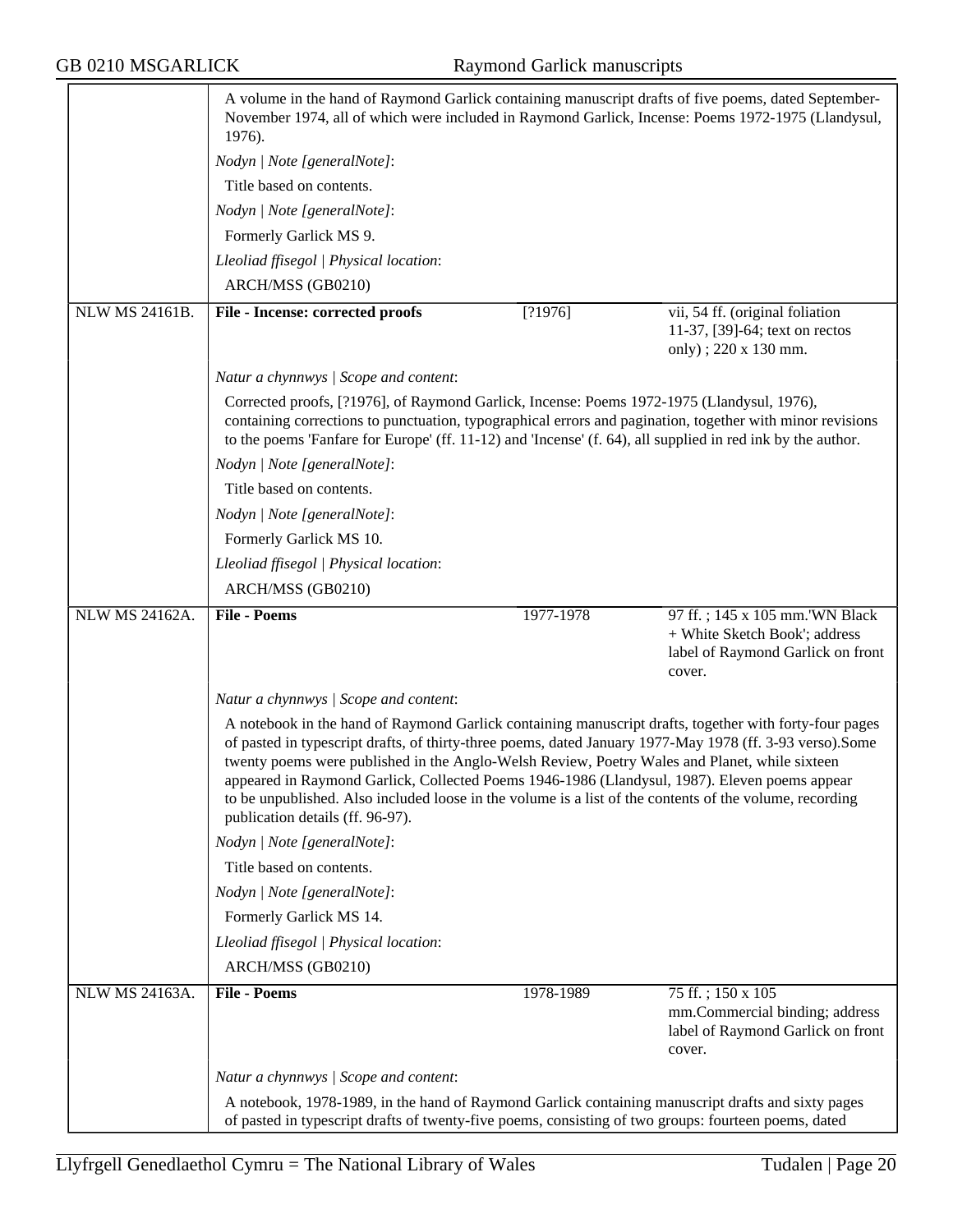|                       | June 1978-August 1979 (ff. 3-50), and a further eleven poems, dated March-April 1989 (ff. 50 verso-73<br>verso). Of the earlier poems, five were published in Planet and seven appeared in Raymond Garlick,<br>Collected Poems 1946-1986 (Llandysul, 1987), most notably 'Notes for an autobiography' (ff. 31<br>verso-50); the remaining six are apparently unpublished. Of the eleven later poems six were published<br>in Planet and the New Welsh Review; they were all subsequently collected in Raymond Garlick, Travel<br>Notes: New Poems (Llandysul, 1992).                                                                                                                                                                                                                                                                                                                                                                                                                                                                                                                                                                                                                                                                                                                                                                                                                                  |             |                                                                                       |
|-----------------------|-------------------------------------------------------------------------------------------------------------------------------------------------------------------------------------------------------------------------------------------------------------------------------------------------------------------------------------------------------------------------------------------------------------------------------------------------------------------------------------------------------------------------------------------------------------------------------------------------------------------------------------------------------------------------------------------------------------------------------------------------------------------------------------------------------------------------------------------------------------------------------------------------------------------------------------------------------------------------------------------------------------------------------------------------------------------------------------------------------------------------------------------------------------------------------------------------------------------------------------------------------------------------------------------------------------------------------------------------------------------------------------------------------|-------------|---------------------------------------------------------------------------------------|
|                       | Nodyn   Note [generalNote]:                                                                                                                                                                                                                                                                                                                                                                                                                                                                                                                                                                                                                                                                                                                                                                                                                                                                                                                                                                                                                                                                                                                                                                                                                                                                                                                                                                           |             |                                                                                       |
|                       | Title based on contents.                                                                                                                                                                                                                                                                                                                                                                                                                                                                                                                                                                                                                                                                                                                                                                                                                                                                                                                                                                                                                                                                                                                                                                                                                                                                                                                                                                              |             |                                                                                       |
|                       | Nodyn   Note [generalNote]:                                                                                                                                                                                                                                                                                                                                                                                                                                                                                                                                                                                                                                                                                                                                                                                                                                                                                                                                                                                                                                                                                                                                                                                                                                                                                                                                                                           |             |                                                                                       |
|                       | Formerly Garlick MS 16.                                                                                                                                                                                                                                                                                                                                                                                                                                                                                                                                                                                                                                                                                                                                                                                                                                                                                                                                                                                                                                                                                                                                                                                                                                                                                                                                                                               |             |                                                                                       |
|                       | Lleoliad ffisegol   Physical location:                                                                                                                                                                                                                                                                                                                                                                                                                                                                                                                                                                                                                                                                                                                                                                                                                                                                                                                                                                                                                                                                                                                                                                                                                                                                                                                                                                |             |                                                                                       |
|                       | ARCH/MSS (GB0210)                                                                                                                                                                                                                                                                                                                                                                                                                                                                                                                                                                                                                                                                                                                                                                                                                                                                                                                                                                                                                                                                                                                                                                                                                                                                                                                                                                                     |             |                                                                                       |
| <b>NLW MS 24164D.</b> | <b>File - Poems</b>                                                                                                                                                                                                                                                                                                                                                                                                                                                                                                                                                                                                                                                                                                                                                                                                                                                                                                                                                                                                                                                                                                                                                                                                                                                                                                                                                                                   | 1975-[1990] | 22 ff. (text on rectos only)Placed<br>in melinex sleeves within ringed<br>box at NLW. |
|                       | Natur a chynnwys / Scope and content:                                                                                                                                                                                                                                                                                                                                                                                                                                                                                                                                                                                                                                                                                                                                                                                                                                                                                                                                                                                                                                                                                                                                                                                                                                                                                                                                                                 |             |                                                                                       |
|                       | Holograph first drafts of fourteen poems by Raymond Garlick, 1975-[1990], comprising 'Adam in Eden',<br>[?1975] (ff. 1-2; f. 2 is a corrected typescript), 'Ebb Tide', 19-21 October 1975 (f. 3), 'The Art Lesson',<br>17-18 December 1975 (f. 4), 'Where?', 5-7 January 1976 (f. 5), 'Portrait of a Young Dog as an Artist',<br>[1975x1978] (ff. 6-8), 'Epigrams', [1975x1978] (f. 9), 'The Hottentot Fig', [24 March 1989] (ff. 10-11),<br>The Comforters', [17 April 1989] (ff. 12-13), 'The Heiress', [21-22 April 1989] (ff. 14-15), 'Fellow<br>Travellers', 28 July 1989 (ff. 16-17), 'Book Review' (first stanza only), [1 August 1989] (f. 18), 'The<br>Odyssey Continues' (first two stanzas only), [?28 August 1989] (f. 19), 'The Exile', [?June 1990] (f. 20),<br>and 'In the Jungle', [?June 1990] (f. 21).'Adam in Eden' was published in Incense: Poems 1972-1975<br>(Llandysul, 1976); 'Portrait of a Young Dog as an Artist' was published in Planet, 41 (June 1978), 29;<br>'Ebb Tide', 'The Art Lesson' and 'Where?' were published in Collected Poems 1946-1986 (Llandysul,<br>1987); 'Epigrams' is apparently unpublished. The eight later poems (ff. 11-21) all appeared in Travel<br>Notes: New Poems (Llandysul, 1992). Also included is a typescript by the author, listing the contents; the<br>order given has now been superseded (f. 22).<br>Nodyn   Note [generalNote]: |             |                                                                                       |
|                       | Title based on contents.                                                                                                                                                                                                                                                                                                                                                                                                                                                                                                                                                                                                                                                                                                                                                                                                                                                                                                                                                                                                                                                                                                                                                                                                                                                                                                                                                                              |             |                                                                                       |
|                       | Nodyn   Note [generalNote]:                                                                                                                                                                                                                                                                                                                                                                                                                                                                                                                                                                                                                                                                                                                                                                                                                                                                                                                                                                                                                                                                                                                                                                                                                                                                                                                                                                           |             |                                                                                       |
|                       | Formerly Garlick MS 17.                                                                                                                                                                                                                                                                                                                                                                                                                                                                                                                                                                                                                                                                                                                                                                                                                                                                                                                                                                                                                                                                                                                                                                                                                                                                                                                                                                               |             |                                                                                       |
|                       | Nodyn   Note [generalNote]:                                                                                                                                                                                                                                                                                                                                                                                                                                                                                                                                                                                                                                                                                                                                                                                                                                                                                                                                                                                                                                                                                                                                                                                                                                                                                                                                                                           |             |                                                                                       |
|                       | Some poems dated using GR's poetry notebooks (NLW MSS 23908A, 24163A) and his diary for 1989<br>(NLW MS 23768B).                                                                                                                                                                                                                                                                                                                                                                                                                                                                                                                                                                                                                                                                                                                                                                                                                                                                                                                                                                                                                                                                                                                                                                                                                                                                                      |             |                                                                                       |
|                       | Lleoliad ffisegol   Physical location:                                                                                                                                                                                                                                                                                                                                                                                                                                                                                                                                                                                                                                                                                                                                                                                                                                                                                                                                                                                                                                                                                                                                                                                                                                                                                                                                                                |             |                                                                                       |
|                       | ARCH/MSS (GB0210)                                                                                                                                                                                                                                                                                                                                                                                                                                                                                                                                                                                                                                                                                                                                                                                                                                                                                                                                                                                                                                                                                                                                                                                                                                                                                                                                                                                     |             |                                                                                       |
|                       | Is-fonds   Subfonds W vtls006262702: Correspondence with Jacques Wirz                                                                                                                                                                                                                                                                                                                                                                                                                                                                                                                                                                                                                                                                                                                                                                                                                                                                                                                                                                                                                                                                                                                                                                                                                                                                                                                                 |             |                                                                                       |
|                       | Crëwr   Creator: Wirz, Jacques, 1926-                                                                                                                                                                                                                                                                                                                                                                                                                                                                                                                                                                                                                                                                                                                                                                                                                                                                                                                                                                                                                                                                                                                                                                                                                                                                                                                                                                 |             |                                                                                       |
|                       | $Dyddiad   Date: 1947-2008 (dyddiad creu)   (date of creation)$                                                                                                                                                                                                                                                                                                                                                                                                                                                                                                                                                                                                                                                                                                                                                                                                                                                                                                                                                                                                                                                                                                                                                                                                                                                                                                                                       |             |                                                                                       |
|                       | <u>Natur a chynnwys</u>   Scope and content:                                                                                                                                                                                                                                                                                                                                                                                                                                                                                                                                                                                                                                                                                                                                                                                                                                                                                                                                                                                                                                                                                                                                                                                                                                                                                                                                                          |             |                                                                                       |
|                       | Correspondence, 1947-2008, of Raymond Garlick with Dr Jacques Wirz of Basel, Switzerland,<br>containing mainly personal news, reminiscences and comments on current affairs.                                                                                                                                                                                                                                                                                                                                                                                                                                                                                                                                                                                                                                                                                                                                                                                                                                                                                                                                                                                                                                                                                                                                                                                                                          |             |                                                                                       |

Disgrifiad ffisegol | Physical description: 9 volumes.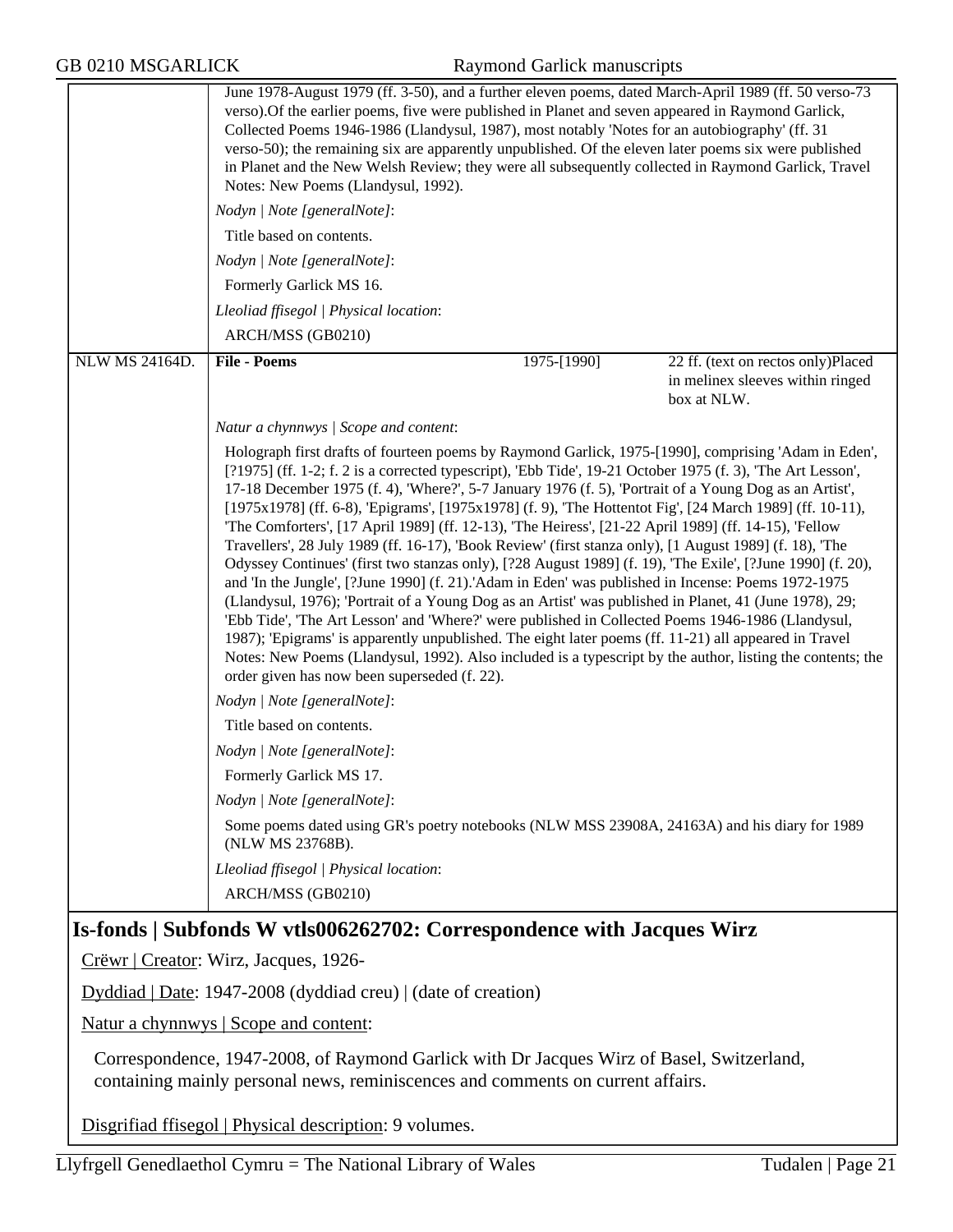Iaith y deunydd | Language of the material:

Nodyn | Note [generalNote]:

Title based on contents.

#### Pwyntiau mynediad | Access points:

- Wirz, Jacques, 1926 -- Correspondence (pwnc) | (subject)
- Garlick, Raymond -- Correspondence (pwnc) | (subject)
- Switzerland. (pwnc) | (subject)
- Basel (Switzerland) (pwnc) | (subject)

#### Ffynhonnell | Immediate source of acquisition:

NLW MS 23141D: Dr Jacques Wirz; Therwil, Switzerland; Donation; July 1993; A1993/96. NLW MS 23177D: Raymond Garlick; Carmarthen; Donation (with NLW MS 23176D); September 1993; A1993/133.

NLW MS 23411D: Raymond Garlick and Dr Jacques Wirz; Carmarthen and Basel; Donations; July 1995 and 1997; A1995/115, A1997/120.

NLW MS 23784D: Dr Raymond Garlick and Dr Jacques Wirz; Carmarthen and Therwil; Donations; August 1999; A1999/93.

NLW MS 23845D: Dr Raymond Garlick and Dr Jacques Wirz; Carmarthen and Therwil; Donations; July 2001; A2001/41.

NLW MS 23906D: Dr Jacques Wirz and Dr Raymond Garlick; Therwil and Carmarthen; Donations; 2003; 0200308891.

NLW MS 23934D: Dr Raymond Garlick; Carmarthen; Donation; September 2005; 0200508886. NLW MS 23964D: Dr Raymond Garlick (per Wyn Thomas); Carmarthen; Donation; July 2007; 00462227.

NLW MS 23989D: Dr Raymond Garlick; Carmarthen; Donation; January 2009; 004622299.

#### Trefniant | Arrangement:

Arranged according to NLW MSS reference numbers: NLW MSS 23141D, 23177D, 23411D, 23784D, 23845D, 23906D, 23934D, 23964D, 23989D.

| <b>FFeil</b> / rhestr eitemau   File / item list |                                                                                                                                                                                                                                                                                                                                                                                                                                                                                                                                                                                                                                                                                                                            |                   |                                 |
|--------------------------------------------------|----------------------------------------------------------------------------------------------------------------------------------------------------------------------------------------------------------------------------------------------------------------------------------------------------------------------------------------------------------------------------------------------------------------------------------------------------------------------------------------------------------------------------------------------------------------------------------------------------------------------------------------------------------------------------------------------------------------------------|-------------------|---------------------------------|
| Cod cyfeirnod                                    | Teitl   Title                                                                                                                                                                                                                                                                                                                                                                                                                                                                                                                                                                                                                                                                                                              | Dyddiadau   Dates | Disgrifiad ffisegol   Physical  |
| Reference code                                   |                                                                                                                                                                                                                                                                                                                                                                                                                                                                                                                                                                                                                                                                                                                            |                   | description                     |
| <b>NLW MS 23141D.</b>                            | <b>File - Letters to Jacques Wirz</b>                                                                                                                                                                                                                                                                                                                                                                                                                                                                                                                                                                                                                                                                                      | 1947-1957,        | i. 214 ff. Guarded and filed at |
| vtls004628210                                    |                                                                                                                                                                                                                                                                                                                                                                                                                                                                                                                                                                                                                                                                                                                            | 1985-1993         | NLW.                            |
|                                                  | Natur a chynnwys   Scope and content:<br>Over a hundred letters and cards, 1947-1957, 1985-1993, from Raymond Garlick to Dr Jacques Wirz<br>of Basel, Switzerland, containing personal news and comments on his teaching and literary work. Also<br>included are typescript drafts of eight poems published in the writer's Poems from the Mountain-House<br>(London, [1950]) (ff. 9-16) and six published in Travel Notes (Llandysul, 1992) (ff. 137-140, 142-143);<br>a typescript draft of his article 'A poet looks back', Llais Llyfrau/Book News from Wales (Summer 1989)<br>(ff. 134-136); together with reviews and other printed material relating to him and his work, 1988-1993.<br>Nodyn / Note [generalNote]: |                   |                                 |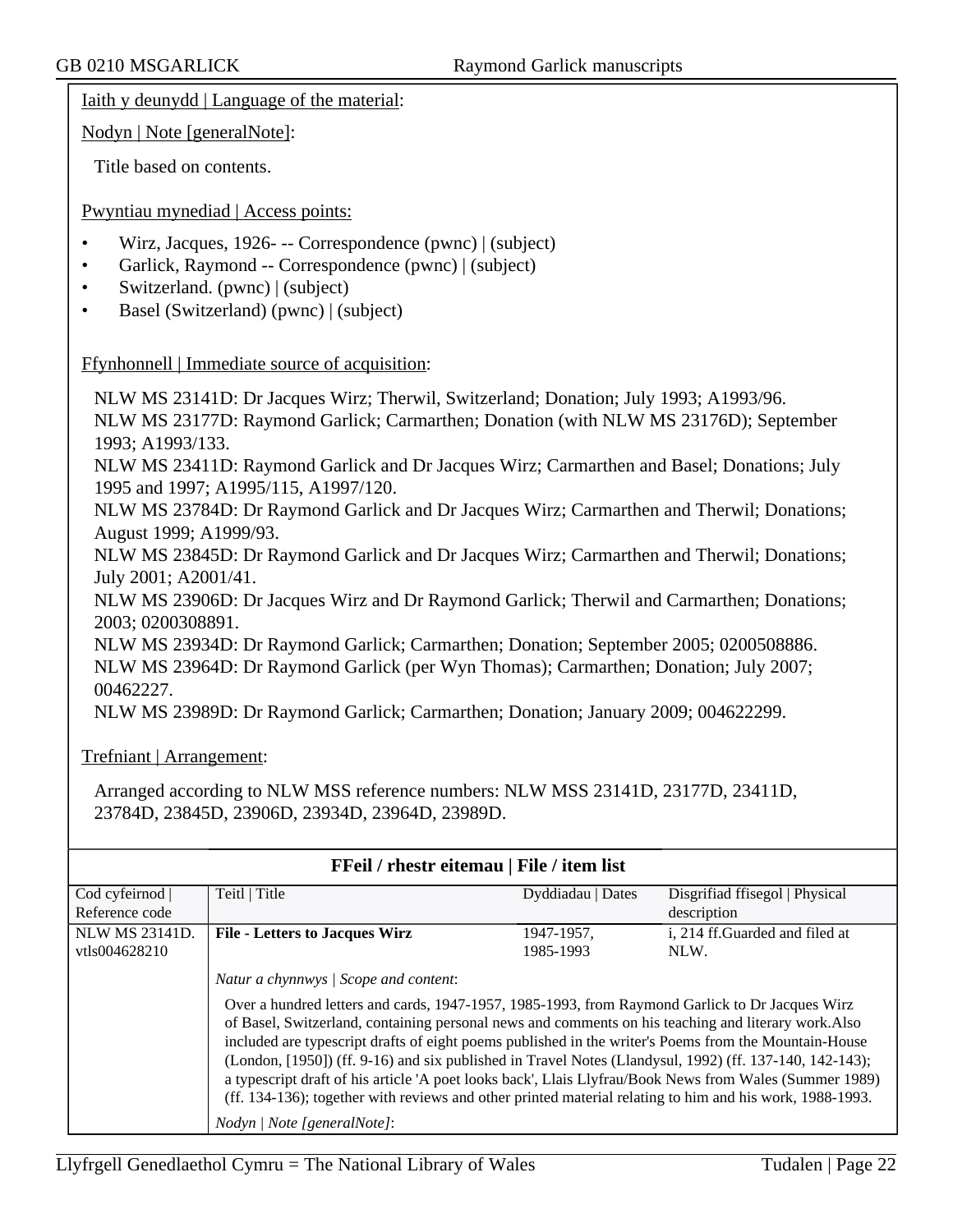|                                                                 | Title based on contents.                                                                                                                                                                                                                                                                                                                                                                                                                                                                                                                                                                                                                               |           |                                  |
|-----------------------------------------------------------------|--------------------------------------------------------------------------------------------------------------------------------------------------------------------------------------------------------------------------------------------------------------------------------------------------------------------------------------------------------------------------------------------------------------------------------------------------------------------------------------------------------------------------------------------------------------------------------------------------------------------------------------------------------|-----------|----------------------------------|
|                                                                 | Nodyn   Note [generalNote]:                                                                                                                                                                                                                                                                                                                                                                                                                                                                                                                                                                                                                            |           |                                  |
|                                                                 | Preferred citation: NLW MS 23141D.                                                                                                                                                                                                                                                                                                                                                                                                                                                                                                                                                                                                                     |           |                                  |
|                                                                 | Lleoliad ffisegol   Physical location:                                                                                                                                                                                                                                                                                                                                                                                                                                                                                                                                                                                                                 |           |                                  |
|                                                                 | ARCH/MSS (GB0210)                                                                                                                                                                                                                                                                                                                                                                                                                                                                                                                                                                                                                                      |           |                                  |
| NLW MS 23177D.                                                  | <b>File - Letters to Raymond Garlick</b>                                                                                                                                                                                                                                                                                                                                                                                                                                                                                                                                                                                                               | 1985-1993 | 203 ff.Guarded and filed at NLW. |
| vtls004629680                                                   |                                                                                                                                                                                                                                                                                                                                                                                                                                                                                                                                                                                                                                                        |           |                                  |
|                                                                 | Natur a chynnwys / Scope and content:                                                                                                                                                                                                                                                                                                                                                                                                                                                                                                                                                                                                                  |           |                                  |
|                                                                 | Over a hundred letters and cards, 1985-1993, to Raymond Garlick from Dr Jacques Wirz of Basel,<br>Switzerland, containing mainly personal news and comments.                                                                                                                                                                                                                                                                                                                                                                                                                                                                                           |           |                                  |
|                                                                 | Nodyn   Note [generalNote]:                                                                                                                                                                                                                                                                                                                                                                                                                                                                                                                                                                                                                            |           |                                  |
|                                                                 | Title based on contents.                                                                                                                                                                                                                                                                                                                                                                                                                                                                                                                                                                                                                               |           |                                  |
|                                                                 | Nodyn   Note [generalNote]:                                                                                                                                                                                                                                                                                                                                                                                                                                                                                                                                                                                                                            |           |                                  |
|                                                                 | Preferred citation: NLW MS 23177D.                                                                                                                                                                                                                                                                                                                                                                                                                                                                                                                                                                                                                     |           |                                  |
|                                                                 | Lleoliad ffisegol   Physical location:                                                                                                                                                                                                                                                                                                                                                                                                                                                                                                                                                                                                                 |           |                                  |
|                                                                 | ARCH/MSS (GB0210)                                                                                                                                                                                                                                                                                                                                                                                                                                                                                                                                                                                                                                      |           |                                  |
| <b>NLW MS 23411D.</b>                                           | <b>File - Correspondence</b>                                                                                                                                                                                                                                                                                                                                                                                                                                                                                                                                                                                                                           | 1993-1997 | 114 ff.Guarded and filed at NLW. |
| vtls004018805<br>(WLABNL)P1Saan0000015021<br>(WIAbNL)0000018805 |                                                                                                                                                                                                                                                                                                                                                                                                                                                                                                                                                                                                                                                        |           |                                  |
|                                                                 | Natur a chynnwys / Scope and content:                                                                                                                                                                                                                                                                                                                                                                                                                                                                                                                                                                                                                  |           |                                  |
|                                                                 | Thirty letters and a postcard, 1993-1997, from Raymond Garlick to Dr Jacques Wirz of Therwil, near<br>Basel, Switzerland (ff. 1-42), together with forty-two corresponding letters and a Christmas card,<br>1993-1997, from Dr Wirz (ff. 43-114).                                                                                                                                                                                                                                                                                                                                                                                                      |           |                                  |
|                                                                 | Nodyn   Note [generalNote]:                                                                                                                                                                                                                                                                                                                                                                                                                                                                                                                                                                                                                            |           |                                  |
|                                                                 | Title based on contents.                                                                                                                                                                                                                                                                                                                                                                                                                                                                                                                                                                                                                               |           |                                  |
|                                                                 | Nodyn   Note [generalNote]:                                                                                                                                                                                                                                                                                                                                                                                                                                                                                                                                                                                                                            |           |                                  |
|                                                                 | Preferred citation: NLW MS 23411D.                                                                                                                                                                                                                                                                                                                                                                                                                                                                                                                                                                                                                     |           |                                  |
|                                                                 | Lleoliad ffisegol   Physical location:                                                                                                                                                                                                                                                                                                                                                                                                                                                                                                                                                                                                                 |           |                                  |
|                                                                 | ARCH/MSS (GB0210)                                                                                                                                                                                                                                                                                                                                                                                                                                                                                                                                                                                                                                      |           |                                  |
| NLW MS 23784D.                                                  | <b>File - Correspondence</b>                                                                                                                                                                                                                                                                                                                                                                                                                                                                                                                                                                                                                           | 1997-1999 | 52 ff.Guarded and filed at NLW.  |
| vtls004045528                                                   |                                                                                                                                                                                                                                                                                                                                                                                                                                                                                                                                                                                                                                                        |           |                                  |
| (WIAbNL)0000045528                                              |                                                                                                                                                                                                                                                                                                                                                                                                                                                                                                                                                                                                                                                        |           |                                  |
|                                                                 | Natur a chynnwys / Scope and content:                                                                                                                                                                                                                                                                                                                                                                                                                                                                                                                                                                                                                  |           |                                  |
|                                                                 | Fifteen letters, July 1997-June 1999, from Raymond Garlick to Jacques Wirz (ff. 1-18), together with<br>nineteen corresponding letters, August 1997-July 1999, from Dr Wirz (ff. 19-52). The letters contain<br>references to the referendum on devolution in Wales (ff. 3, 4 verso), the death of Diana, Princess of<br>Wales (ff. 3, 5 verso), Brenda Chamberlain (ff. 5, 25 verso-26), Jon Dressel (ff. 6-12 passim), R. S.<br>Thomas (ff. 8 recto-verso, 11 verso, 12), John Cowper Powys (ff. 11, 36) and Andrew Sachs (f. 14).<br>Garlick's letter dated 21 September 1997 (f. 3) is incomplete; the missing part is now NLW MS 23845D,<br>f. 4. |           |                                  |
|                                                                 | Nodyn   Note [generalNote]:                                                                                                                                                                                                                                                                                                                                                                                                                                                                                                                                                                                                                            |           |                                  |
|                                                                 | Title based on contents.                                                                                                                                                                                                                                                                                                                                                                                                                                                                                                                                                                                                                               |           |                                  |
|                                                                 | Nodyn   Note [generalNote]:                                                                                                                                                                                                                                                                                                                                                                                                                                                                                                                                                                                                                            |           |                                  |
|                                                                 | Preferred citation: NLW MS 23784D.                                                                                                                                                                                                                                                                                                                                                                                                                                                                                                                                                                                                                     |           |                                  |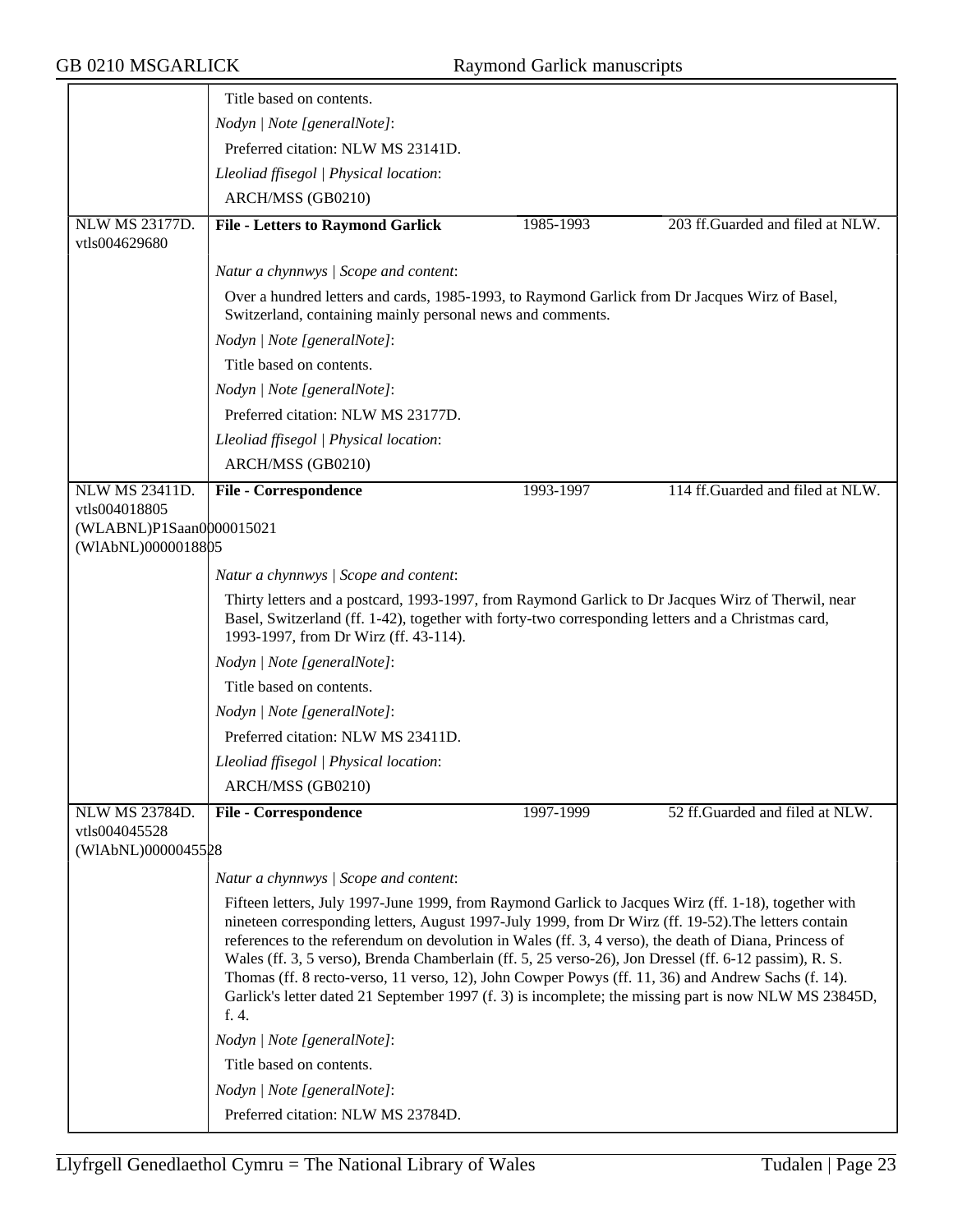|                                        | Lleoliad ffisegol   Physical location:                                                                                                                                                                                                                                                                                                                                                                                                                                                                                                                                                                                                                                                                                                                                                                                                                                                               |                                 |                                                              |
|----------------------------------------|------------------------------------------------------------------------------------------------------------------------------------------------------------------------------------------------------------------------------------------------------------------------------------------------------------------------------------------------------------------------------------------------------------------------------------------------------------------------------------------------------------------------------------------------------------------------------------------------------------------------------------------------------------------------------------------------------------------------------------------------------------------------------------------------------------------------------------------------------------------------------------------------------|---------------------------------|--------------------------------------------------------------|
|                                        | ARCH/MSS (GB0210)                                                                                                                                                                                                                                                                                                                                                                                                                                                                                                                                                                                                                                                                                                                                                                                                                                                                                    |                                 |                                                              |
| <b>NLW MS 23845D.</b>                  | <b>File - Correspondence</b>                                                                                                                                                                                                                                                                                                                                                                                                                                                                                                                                                                                                                                                                                                                                                                                                                                                                         | [1997], 1999-2001]              | 75 ff.Guarded and filed at NLW.                              |
| vtls004206281                          |                                                                                                                                                                                                                                                                                                                                                                                                                                                                                                                                                                                                                                                                                                                                                                                                                                                                                                      |                                 |                                                              |
| (WIAbNL)0000206281                     |                                                                                                                                                                                                                                                                                                                                                                                                                                                                                                                                                                                                                                                                                                                                                                                                                                                                                                      |                                 |                                                              |
|                                        | Natur a chynnwys / Scope and content:                                                                                                                                                                                                                                                                                                                                                                                                                                                                                                                                                                                                                                                                                                                                                                                                                                                                |                                 |                                                              |
|                                        | Twenty-one letters and cards, July 1999-June 2001, from Raymond Garlick to Dr Jacques Wirz (ff. 1-3,<br>5-6 verso, 8-27 verso), together with twenty-five corresponding letters and a card, August 1999-June<br>2001, from Dr Wirz (ff. 28-75 verso). The letters contain references to John Cowper Powys (ff. 10, 48-51<br>passim), R. S. Thomas (ff. 15, 21-23 passim, 25 verso, 62 verso), Brenda Chamberlain (ff. 14-15) and<br>Roland Mathias (f. 18). Also included is a photocopy, [?2001], of a letter from Garlick to Daisy [Reck],<br>dated 2 December 1999 (f. 7), three limericks by Garlick (f. 9) and translations into English by Wirz of<br>excerpts from Peter Sager's German language book, Wales (Cologne, 1985) (ff. 33-44); a letter fragment<br>(f. 4) is part of a letter, dated 21 September 1997, now NLW MS 23784D, f. 3.                                                  |                                 |                                                              |
|                                        | Nodyn   Note [generalNote]:                                                                                                                                                                                                                                                                                                                                                                                                                                                                                                                                                                                                                                                                                                                                                                                                                                                                          |                                 |                                                              |
|                                        | Title based on contents.                                                                                                                                                                                                                                                                                                                                                                                                                                                                                                                                                                                                                                                                                                                                                                                                                                                                             |                                 |                                                              |
|                                        | Nodyn   Note [generalNote]:                                                                                                                                                                                                                                                                                                                                                                                                                                                                                                                                                                                                                                                                                                                                                                                                                                                                          |                                 |                                                              |
|                                        | Preferred citation: NLW MS 23845D.                                                                                                                                                                                                                                                                                                                                                                                                                                                                                                                                                                                                                                                                                                                                                                                                                                                                   |                                 |                                                              |
|                                        | Lleoliad ffisegol   Physical location:                                                                                                                                                                                                                                                                                                                                                                                                                                                                                                                                                                                                                                                                                                                                                                                                                                                               |                                 |                                                              |
|                                        | ARCH/MSS (GB0210)                                                                                                                                                                                                                                                                                                                                                                                                                                                                                                                                                                                                                                                                                                                                                                                                                                                                                    |                                 |                                                              |
| <b>NLW MS 23906D.</b>                  | <b>File - Correspondence</b>                                                                                                                                                                                                                                                                                                                                                                                                                                                                                                                                                                                                                                                                                                                                                                                                                                                                         | 2001-2003                       | 59 ff.Guarded and filed at NLW.                              |
| vtls004299222                          |                                                                                                                                                                                                                                                                                                                                                                                                                                                                                                                                                                                                                                                                                                                                                                                                                                                                                                      |                                 |                                                              |
| (WIAbNL)0000299222                     |                                                                                                                                                                                                                                                                                                                                                                                                                                                                                                                                                                                                                                                                                                                                                                                                                                                                                                      |                                 |                                                              |
|                                        | Natur a chynnwys / Scope and content:                                                                                                                                                                                                                                                                                                                                                                                                                                                                                                                                                                                                                                                                                                                                                                                                                                                                |                                 |                                                              |
|                                        | Sixteen letters, August 2001-June 2003, from Raymond Garlick to Dr Jacques Wirz (ff. 42-45, 47-59),<br>together with twenty-five corresponding letters, July 2001-June 2003, from Wirz (ff. 1-41 verso). The<br>letters contain comments on R. S. Thomas (ff. 1 verso-5 verso passim, 8, 42-44, 59) and Dylan Thomas<br>(ff. 2 verso, 5, 42, 43 recto-verso).                                                                                                                                                                                                                                                                                                                                                                                                                                                                                                                                        |                                 |                                                              |
|                                        | Nodyn   Note [generalNote]:                                                                                                                                                                                                                                                                                                                                                                                                                                                                                                                                                                                                                                                                                                                                                                                                                                                                          |                                 |                                                              |
|                                        | Title based on contents.                                                                                                                                                                                                                                                                                                                                                                                                                                                                                                                                                                                                                                                                                                                                                                                                                                                                             |                                 |                                                              |
|                                        | Nodyn   Note [generalNote]:                                                                                                                                                                                                                                                                                                                                                                                                                                                                                                                                                                                                                                                                                                                                                                                                                                                                          |                                 |                                                              |
|                                        | Preferred citation: NLW MS 23906D.                                                                                                                                                                                                                                                                                                                                                                                                                                                                                                                                                                                                                                                                                                                                                                                                                                                                   |                                 |                                                              |
|                                        | Lleoliad ffisegol   Physical location:                                                                                                                                                                                                                                                                                                                                                                                                                                                                                                                                                                                                                                                                                                                                                                                                                                                               |                                 |                                                              |
|                                        | ARCH/MSS (GB0210)                                                                                                                                                                                                                                                                                                                                                                                                                                                                                                                                                                                                                                                                                                                                                                                                                                                                                    |                                 |                                                              |
| <b>NLW MS 23934D.</b><br>vtls004396659 | <b>File - Correspondence</b>                                                                                                                                                                                                                                                                                                                                                                                                                                                                                                                                                                                                                                                                                                                                                                                                                                                                         | 2000-2005 (mostly<br>2003-2005) | 83 ff.Placed in melinex sleeves<br>within ringed box at NLW. |
| (WIAbNL)0000396659                     |                                                                                                                                                                                                                                                                                                                                                                                                                                                                                                                                                                                                                                                                                                                                                                                                                                                                                                      |                                 |                                                              |
|                                        | Natur a chynnwys / Scope and content:                                                                                                                                                                                                                                                                                                                                                                                                                                                                                                                                                                                                                                                                                                                                                                                                                                                                |                                 |                                                              |
|                                        | Twenty-one letters, December 2001, August 2003-June 2005, from Dr Raymond Garlick to Dr Jacques<br>Wirz (ff. 1-21), together with twenty-two corresponding letters, April 2000, July 2003-May 2005, from<br>Wirz to Garlick (ff. 23, 39-48, 56-75). Also included are Wirz's translations into English of three articles<br>relating to Wales, in German, by Daisy Reck, [2001] (ff. 34-38), [2003] (ff. 50-55), along with cuttings<br>of parts of the articles (ff. 32-33, 49); a transcript, in English, of a Swiss radio programme featuring<br>Reck entitled 'Wales, Land of Magic and Magicians', [2000] (ff. 24-31); and a translation of an article<br>on Reck's late husband, the Swiss journalist Oskar Reck, [2003x2005], taken from Journalismus aus<br>Leidenschaft: Oskar Reck - ein Leben für das Wort, ed. by Roy Oppenheim (Bern, 2003) (ff. 76-83).<br>Nodyn   Note [generalNote]: |                                 |                                                              |
|                                        |                                                                                                                                                                                                                                                                                                                                                                                                                                                                                                                                                                                                                                                                                                                                                                                                                                                                                                      |                                 |                                                              |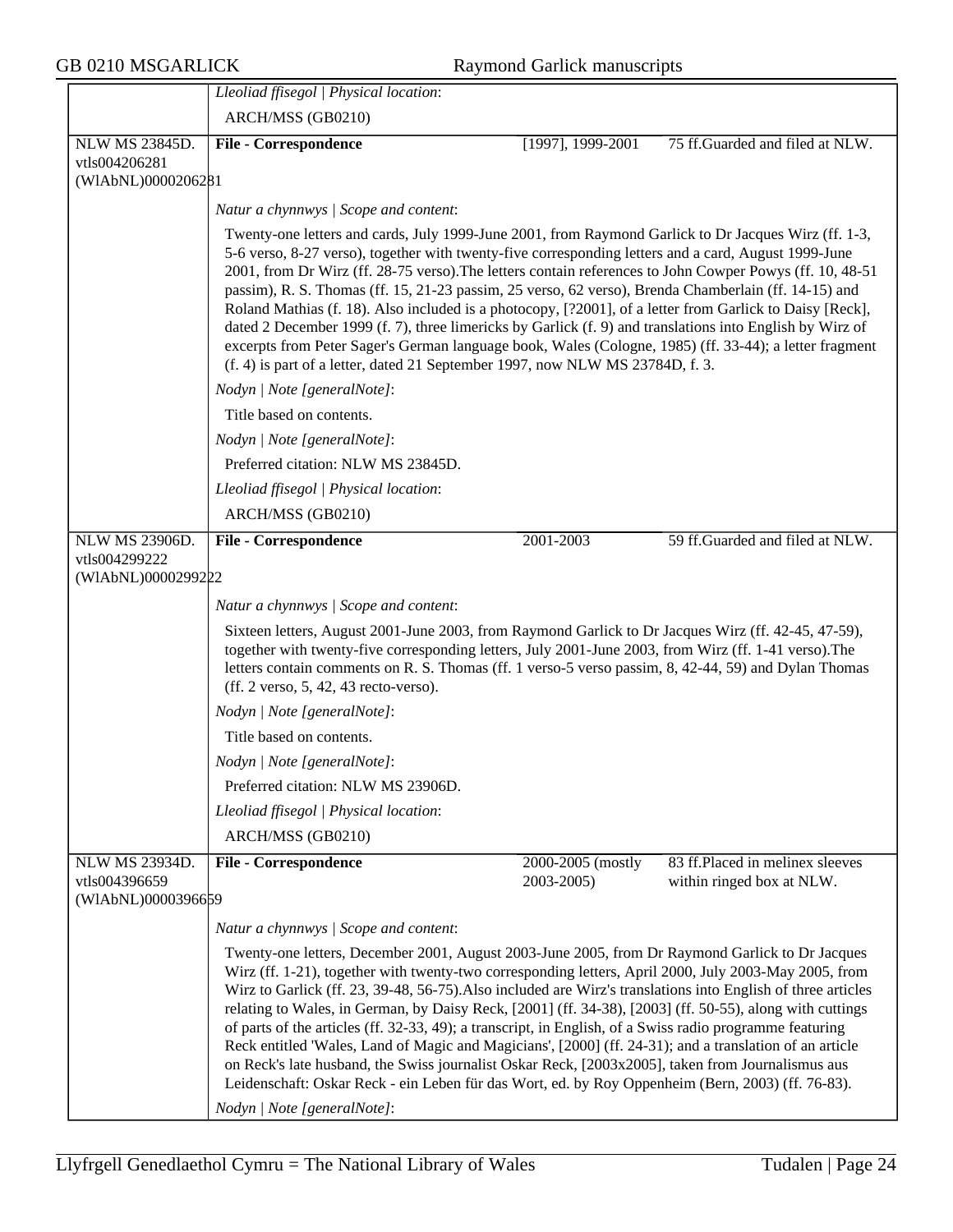|                                        | Title based on contents.                                                                                                                                                                                                                                                                                                                                                                                                                                                                                                                                                                                                                                                                                                                                                                                                                                                      |                                 |                                                              |
|----------------------------------------|-------------------------------------------------------------------------------------------------------------------------------------------------------------------------------------------------------------------------------------------------------------------------------------------------------------------------------------------------------------------------------------------------------------------------------------------------------------------------------------------------------------------------------------------------------------------------------------------------------------------------------------------------------------------------------------------------------------------------------------------------------------------------------------------------------------------------------------------------------------------------------|---------------------------------|--------------------------------------------------------------|
|                                        | Nodyn   Note [generalNote]:                                                                                                                                                                                                                                                                                                                                                                                                                                                                                                                                                                                                                                                                                                                                                                                                                                                   |                                 |                                                              |
|                                        | Preferred citation: NLW MS 23934D.                                                                                                                                                                                                                                                                                                                                                                                                                                                                                                                                                                                                                                                                                                                                                                                                                                            |                                 |                                                              |
|                                        | Lleoliad ffisegol   Physical location:                                                                                                                                                                                                                                                                                                                                                                                                                                                                                                                                                                                                                                                                                                                                                                                                                                        |                                 |                                                              |
|                                        | ARCH/MSS (GB0210)                                                                                                                                                                                                                                                                                                                                                                                                                                                                                                                                                                                                                                                                                                                                                                                                                                                             |                                 |                                                              |
| NLW MS 23964D.                         | <b>File - Correspondence</b>                                                                                                                                                                                                                                                                                                                                                                                                                                                                                                                                                                                                                                                                                                                                                                                                                                                  | 2005-2007                       | 32 ff.Placed in melinex sleeves                              |
| vtls004622275                          |                                                                                                                                                                                                                                                                                                                                                                                                                                                                                                                                                                                                                                                                                                                                                                                                                                                                               |                                 | within ringed box at NLW.                                    |
|                                        | Natur a chynnwys / Scope and content:                                                                                                                                                                                                                                                                                                                                                                                                                                                                                                                                                                                                                                                                                                                                                                                                                                         |                                 |                                                              |
|                                        | Thirteen letters, July 2005-April 2007, from Dr Raymond Garlick to Dr Jacques Wirz (ff. 1-13), together<br>with fifteen corresponding letters, July 2005-June 2007, from Wirz to Garlick (ff. 14-23, 27-32). The<br>letters include references to Harri Webb (f. 1), Brenda Chamberlain (f. 7), John Petts (f. 7) and R. S.<br>Thomas (f. 8). Also included is a typescript translation into English by Wirz of an article in German, by<br>Daisy Reck, concerning Cader Idris (ff. 24-26).                                                                                                                                                                                                                                                                                                                                                                                   |                                 |                                                              |
|                                        | Nodyn   Note [generalNote]:                                                                                                                                                                                                                                                                                                                                                                                                                                                                                                                                                                                                                                                                                                                                                                                                                                                   |                                 |                                                              |
|                                        | Title based on contents.                                                                                                                                                                                                                                                                                                                                                                                                                                                                                                                                                                                                                                                                                                                                                                                                                                                      |                                 |                                                              |
|                                        | Nodyn   Note [generalNote]:                                                                                                                                                                                                                                                                                                                                                                                                                                                                                                                                                                                                                                                                                                                                                                                                                                                   |                                 |                                                              |
|                                        | Preferred citation: NLW MS 23964D.                                                                                                                                                                                                                                                                                                                                                                                                                                                                                                                                                                                                                                                                                                                                                                                                                                            |                                 |                                                              |
|                                        | Lleoliad ffisegol   Physical location:                                                                                                                                                                                                                                                                                                                                                                                                                                                                                                                                                                                                                                                                                                                                                                                                                                        |                                 |                                                              |
|                                        | ARCH/MSS (GB0210)                                                                                                                                                                                                                                                                                                                                                                                                                                                                                                                                                                                                                                                                                                                                                                                                                                                             |                                 |                                                              |
| <b>NLW MS 23989D.</b><br>vtls004622299 | <b>File - Correspondence</b>                                                                                                                                                                                                                                                                                                                                                                                                                                                                                                                                                                                                                                                                                                                                                                                                                                                  | 2007-2008                       | 26 ff.Placed in melinex sleeves<br>within ringed box at NLW. |
|                                        | Natur a chynnwys / Scope and content:                                                                                                                                                                                                                                                                                                                                                                                                                                                                                                                                                                                                                                                                                                                                                                                                                                         |                                 |                                                              |
|                                        | Five letters, July 2007-June 2008, from Dr Raymond Garlick to Dr Jacques Wirz (ff. 1-5), together with<br>eighteen corresponding letters, July 2007-December 2008, from Wirz to Garlick (ff. 6-26).                                                                                                                                                                                                                                                                                                                                                                                                                                                                                                                                                                                                                                                                           |                                 |                                                              |
|                                        | Nodyn   Note [generalNote]:                                                                                                                                                                                                                                                                                                                                                                                                                                                                                                                                                                                                                                                                                                                                                                                                                                                   |                                 |                                                              |
|                                        | Title based on contents.                                                                                                                                                                                                                                                                                                                                                                                                                                                                                                                                                                                                                                                                                                                                                                                                                                                      |                                 |                                                              |
|                                        | Nodyn   Note [generalNote]:                                                                                                                                                                                                                                                                                                                                                                                                                                                                                                                                                                                                                                                                                                                                                                                                                                                   |                                 |                                                              |
|                                        | Preferred citation: NLW MS 23989D.                                                                                                                                                                                                                                                                                                                                                                                                                                                                                                                                                                                                                                                                                                                                                                                                                                            |                                 |                                                              |
|                                        | Lleoliad ffisegol   Physical location:                                                                                                                                                                                                                                                                                                                                                                                                                                                                                                                                                                                                                                                                                                                                                                                                                                        |                                 |                                                              |
|                                        | ARCH/MSS (GB0210)                                                                                                                                                                                                                                                                                                                                                                                                                                                                                                                                                                                                                                                                                                                                                                                                                                                             |                                 |                                                              |
| NLW ex 3038.                           | File - Welsh language campaign                                                                                                                                                                                                                                                                                                                                                                                                                                                                                                                                                                                                                                                                                                                                                                                                                                                | 1969-1984 (mostly<br>1971-1978) | 3 folders (c. 343 ff.)                                       |
|                                        | Crëwr   Creator:                                                                                                                                                                                                                                                                                                                                                                                                                                                                                                                                                                                                                                                                                                                                                                                                                                                              |                                 |                                                              |
|                                        | Great Britain. Home OfficeNational Council for Civil Liberties (Great Britain) Great Britain.<br>Lord Chancellor's DepartmentLaw SocietyDyfed-Powys PoliceSouth Wales PoliceGwynedd<br>ConstabularyManchester and Salford PoliceJones, Gwynoro, 1942-Ellis, Tom, 1924-2010Iwan, Dafydd,<br>1943-Garlick, Iestyn                                                                                                                                                                                                                                                                                                                                                                                                                                                                                                                                                               |                                 |                                                              |
|                                        | Natur a chynnwys / Scope and content:                                                                                                                                                                                                                                                                                                                                                                                                                                                                                                                                                                                                                                                                                                                                                                                                                                         |                                 |                                                              |
|                                        | Three files of correspondence, newspaper cuttings and other papers, 1969-1984, compiled by Raymond<br>Garlick in support of the 1970s campaign of non-violent direct action concerning the status of the Welsh<br>language, in which his wife and children were involved. The files contain papers relating to the use of<br>Welsh during court proceedings involving protesters, and in prisons (ff. 1-133) and the actions of the<br>police during various protests and court appearances (ff. 134-219) as well as general documents and<br>correspondence (ff. 220-343). The correspondents include various judges and court officials (ff. 1, 11-12,<br>42-44, 65-66, 70, 74, 82-83, 104, 111, 208, 224), the Home Office (ff. 2-5, 56-58, 75), the National<br>Council for Civil Liberties (ff. 6-7, 101, 173, 183, 261-262, 318-319), the Lord Chancellor's office (ff. |                                 |                                                              |